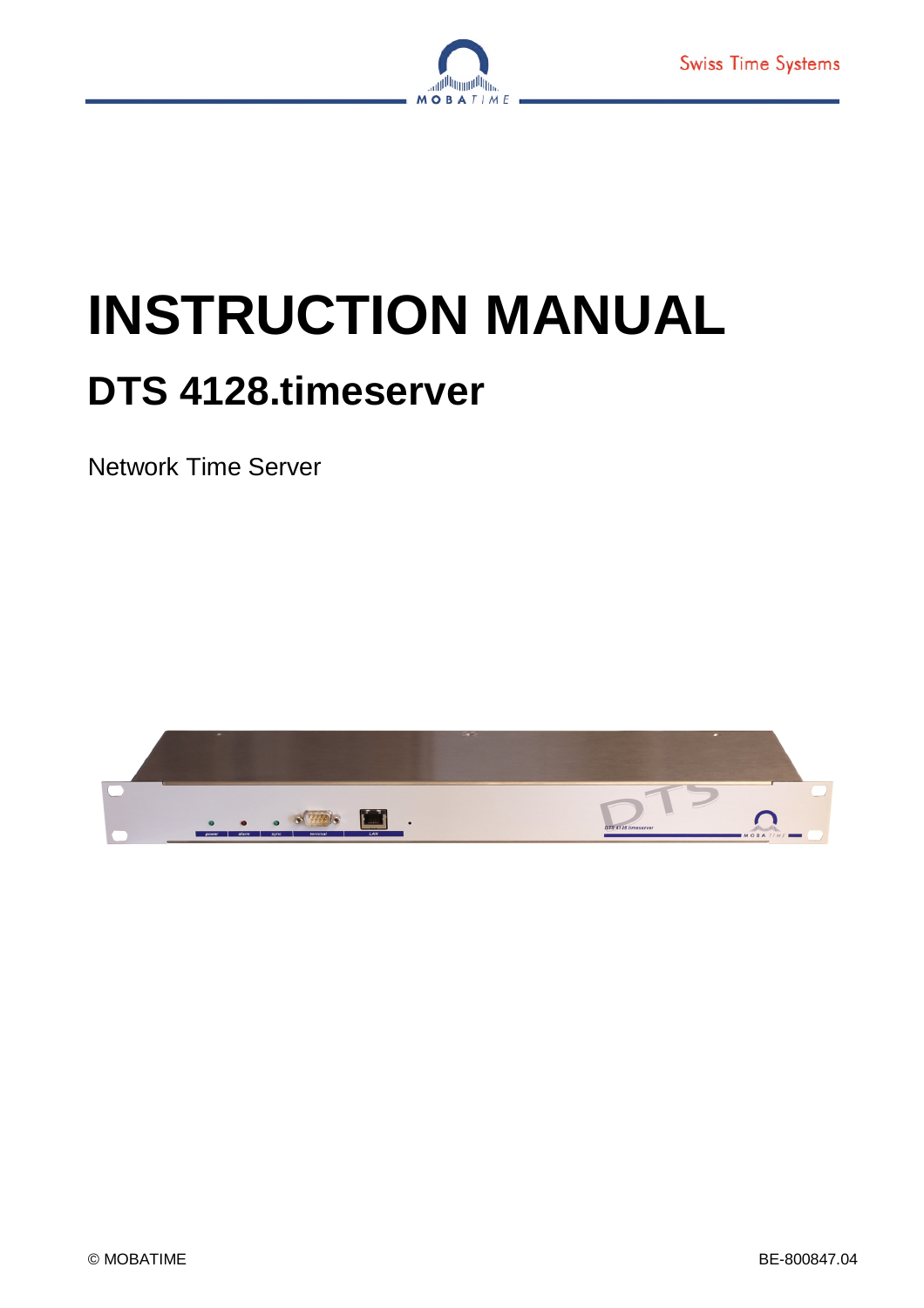### **Certification of the Producer**



**STANDARDS** 

The DTS 4128.timeserver was developed and produced in accordance with the EU Guidelines: 2006 / 95 / EC 2004 / 108 / EC 96 / 48 / EC



#### **References to the Instruction Manual**

- 1. The information in this Instruction Manual can be changed at any time without notice. The current version is available for download on www.mobatime.com.
- 2. The device software is continuously being optimized and supplemented with new options. For this reason, the newest software version can be obtained from the Mobatime website.
- 3. This Instruction Manual has been composed with the utmost care, in order to explain all details in respect of the operation of the product. Should you, nevertheless, have questions or discover errors in this Manual, please contact us.
- 4. We do not answer for direct or indirect damages, which could occur, when using this Manual.
- 5. Please read the instructions carefully and only start setting-up the product, after you have correctly understood all the information for the installation and operation.
- 6. The installation must only be carried out by skilled staff.
- 7. It is prohibited to reproduce, to store in a computer system or to transfer this publication in a way or another, even part of it. The copyright remains with all the rights with BÜRK MOBATIME GmbH. D-78026 VS-Schwenningen and MOSER-BAER AG – CH 3454 Sumiswald / SWITZERLAND.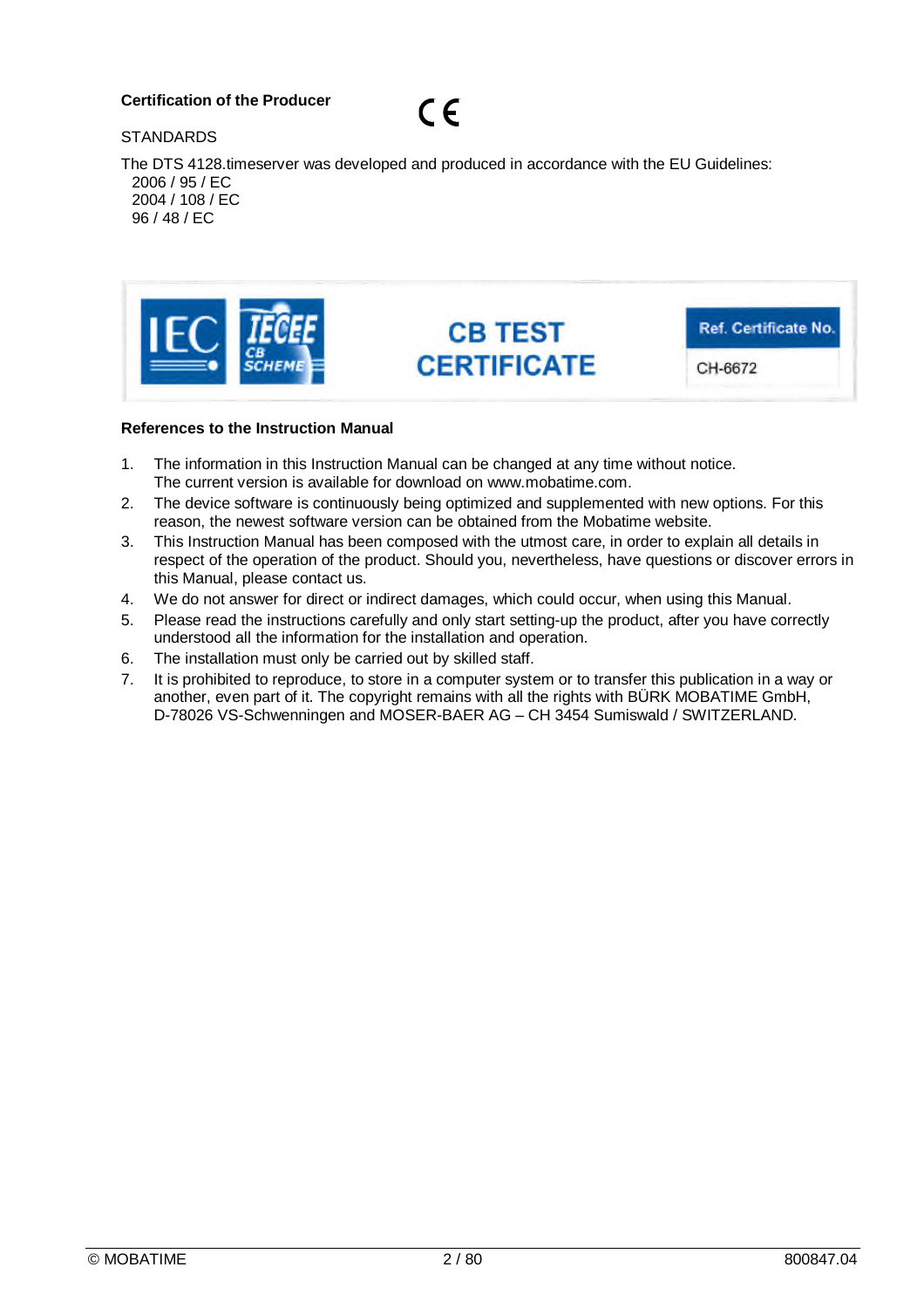### **Overview**

### **APPENDIX**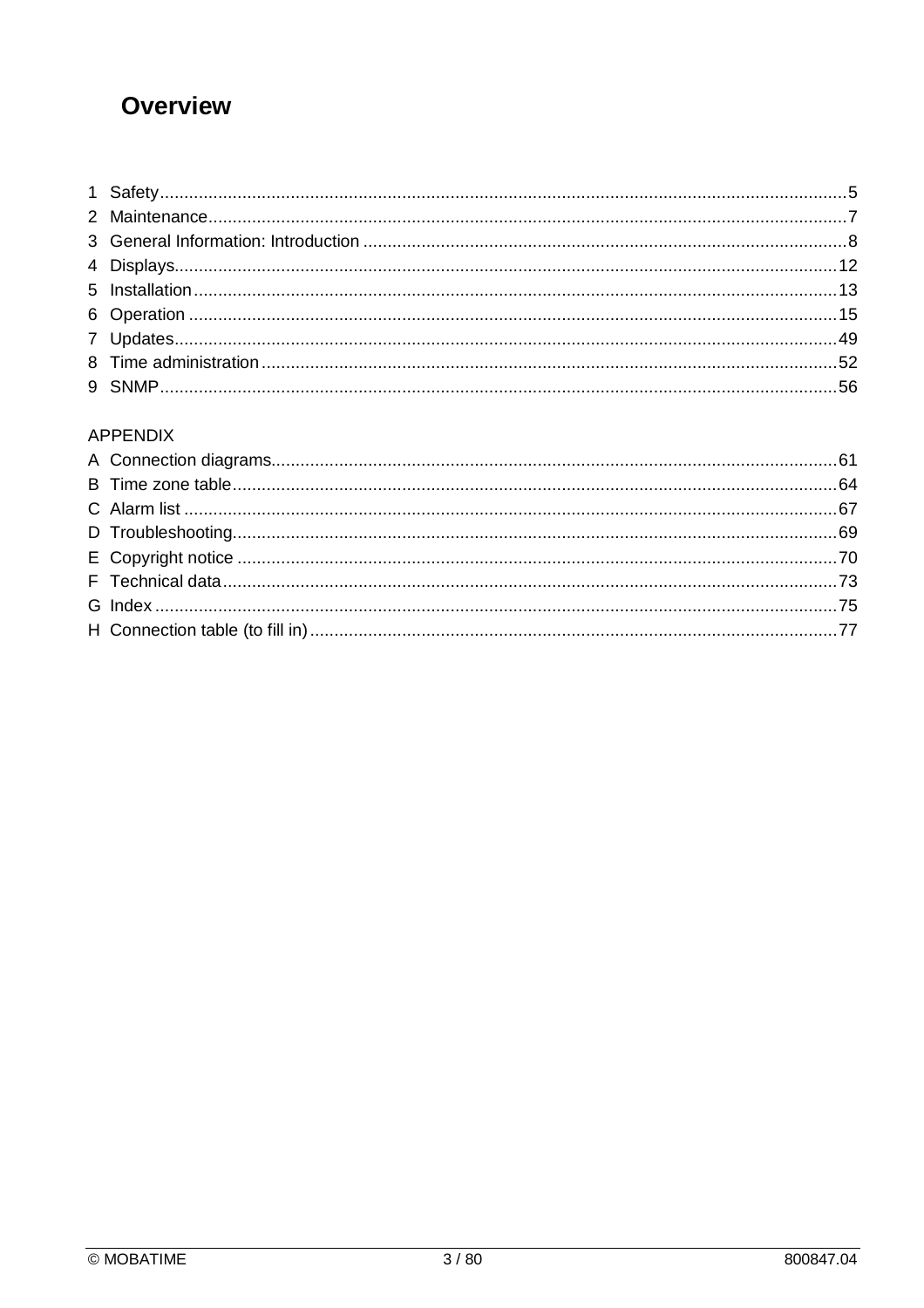### **Table of contents**

| 1 |                |                                              |  |
|---|----------------|----------------------------------------------|--|
|   | 1.1            |                                              |  |
|   | 1.2            | Symbols and Signal Words used in this        |  |
|   |                |                                              |  |
|   | 1.3            |                                              |  |
|   | 1.4            |                                              |  |
|   | 1.5            | Consider the installation site! 6            |  |
|   | 1.6            | Please observe the electromagnetic           |  |
|   |                |                                              |  |
| 2 |                |                                              |  |
|   | 2.1            | Troubleshooting: Repairs 7                   |  |
|   | 2.2            |                                              |  |
|   | 2.3            |                                              |  |
| 3 |                | General Information: Introduction  8         |  |
|   | 3.1            |                                              |  |
|   | 3.2            |                                              |  |
|   | 3.3            |                                              |  |
|   | 3.4            |                                              |  |
|   | 3.5            | DTS distributed time system9                 |  |
|   | 3.6            | <b>MOBA-NMS - Network Management</b>         |  |
|   |                |                                              |  |
|   | 3.6.1<br>3.6.2 |                                              |  |
|   |                |                                              |  |
| 4 |                |                                              |  |
|   | 4.1            |                                              |  |
|   | 42             | LED indication back side 12                  |  |
| 5 |                |                                              |  |
|   | 5.1            |                                              |  |
|   | 5.2            | Boot procedure of the DTS                    |  |
|   |                |                                              |  |
|   | 5.3            |                                              |  |
|   | 5.4            | Basic settings (factory settings)  14        |  |
| 6 |                |                                              |  |
|   | 6.1            |                                              |  |
|   | 6.1.1          |                                              |  |
|   | 6.1.2          |                                              |  |
|   |                |                                              |  |
|   |                |                                              |  |
|   | 6.2            | MOBA-NMS operation 18                        |  |
|   | 6.3            |                                              |  |
|   | 6.4            |                                              |  |
|   |                |                                              |  |
|   |                |                                              |  |
|   | 6.5            |                                              |  |
|   |                |                                              |  |
|   |                | 6.5.3 NTP slave clocks / time zone server 25 |  |
|   |                |                                              |  |
|   |                |                                              |  |
|   |                |                                              |  |
|   |                |                                              |  |
|   |                |                                              |  |
|   |                | 6.5.9 Manual time set / Leap second 33       |  |
|   |                |                                              |  |
|   |                |                                              |  |
|   |                |                                              |  |
|   |                |                                              |  |

|   |                                                                         | 6.5.17 Services (network services FTP, telnet,                                                                                                                                                                                                              |  |
|---|-------------------------------------------------------------------------|-------------------------------------------------------------------------------------------------------------------------------------------------------------------------------------------------------------------------------------------------------------|--|
|   | 6.6                                                                     |                                                                                                                                                                                                                                                             |  |
| 7 |                                                                         |                                                                                                                                                                                                                                                             |  |
|   | 7.1<br>7.2<br>7.3<br>7.4<br>7.5                                         | Updating images with MOBA-NMS 49<br>Updating images with FTP49<br>Updating applications or configurations50<br>Save Configuration externally51                                                                                                              |  |
| 8 |                                                                         |                                                                                                                                                                                                                                                             |  |
|   | 8.1<br>8.2                                                              | Time acceptance from an external source                                                                                                                                                                                                                     |  |
|   | 8.3<br>8.4<br>8.5<br>8.6<br>8.7<br>8.8                                  | Time acceptance from NTP 53<br>Time accuracy, time-keeping53<br>Redundant operation of 2 DTS                                                                                                                                                                |  |
|   |                                                                         |                                                                                                                                                                                                                                                             |  |
| 9 |                                                                         |                                                                                                                                                                                                                                                             |  |
|   | 9.1<br>9.2<br>9.3<br>9.3.1<br>9.3.2<br>9.3.3<br>9.3.4<br>9.3.5<br>9.3.6 | Device configuration with SNMP57<br>DTS subagent SNMP notification57<br>Shutdown [dts4128Shutdown] 57<br>Status changed [dts4128StatusChanged]  58<br>Configuration changed<br>Alive notification [dts4128Alive] 60<br>Alarm notification [dts4128Alarm] 60 |  |

### **APPENDIX**

|  | A.4 Connection GPS 4500 or DCF 45063 |  |
|--|--------------------------------------|--|
|  |                                      |  |
|  |                                      |  |
|  |                                      |  |
|  |                                      |  |
|  |                                      |  |
|  |                                      |  |
|  |                                      |  |
|  |                                      |  |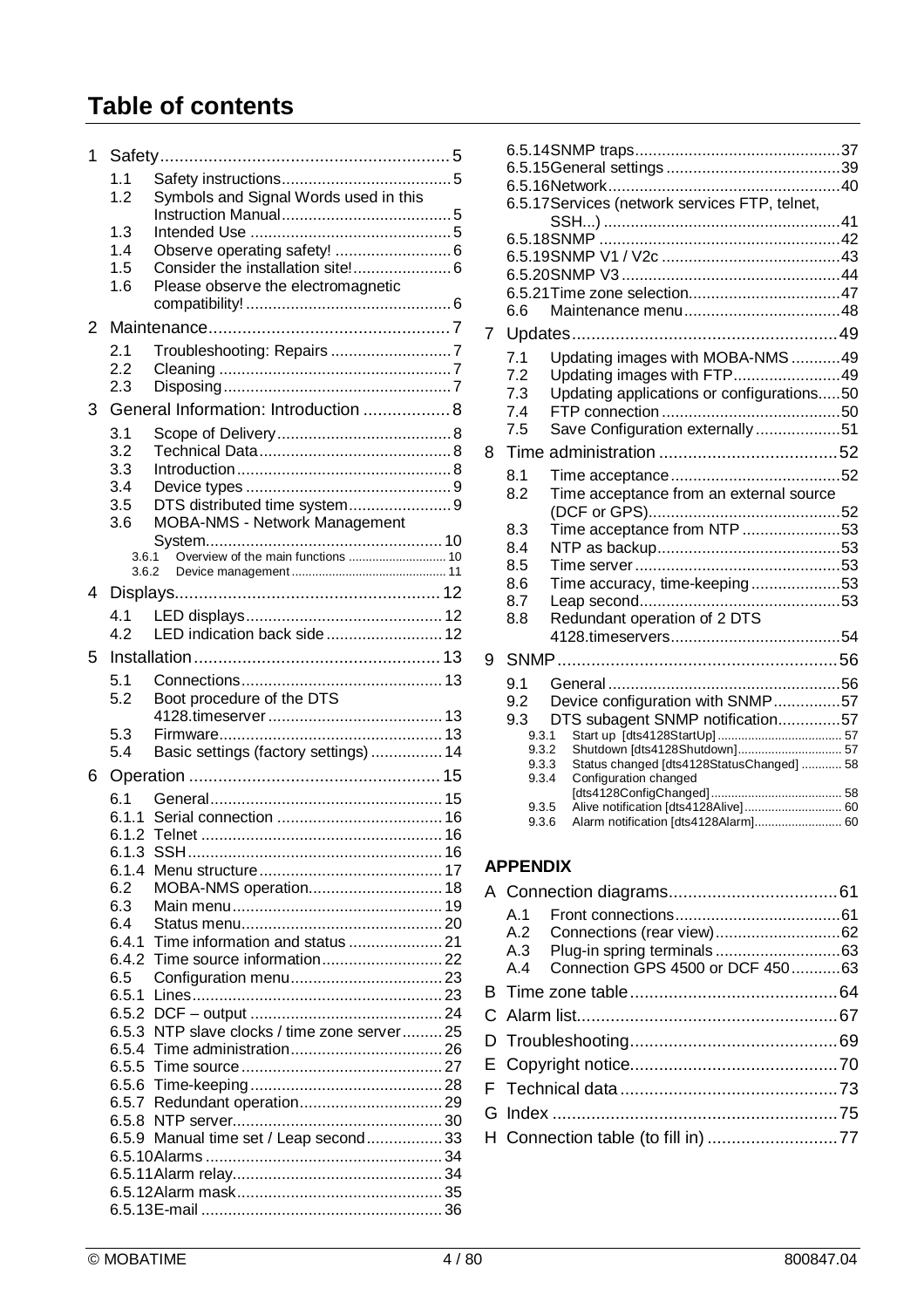### **1 Safety**

### **1.1 Safety instructions**



Read this chapter and the entire instruction manual carefully and follow all instructions listed. This is your assurance for dependable operations and a long life of the device. Keep this instruction manual in a safe place to have it handy every time you need it.

### **1.2 Symbols and Signal Words used in this Instruction Manual**

| Danger!<br>Please observe this safety message to avoid electrical shock!<br>There is danger to life! |
|------------------------------------------------------------------------------------------------------|
| <b>Warning!</b><br>Please observe this safety message to avoid bodily harm and injuries!             |
| <b>Caution!</b><br>Please observe this safety message to avoid damages to property and devices!      |
| <b>Notice!</b><br>Additional information for the use of the device.                                  |

### **1.3 Intended Use**

The **DTS 4128.timeserver** is a time server for the use in network environments. It can be synchronized from NTP and be used as NTP server. In addition, it can read the time from DCF or GPS (e.g. from GPS 4500).

For additional functions, see the device descriptions in chapter 3.

The device is designed for 19" racks and intended to be installed in a 19" cabinet. Operate the device only in installed condition.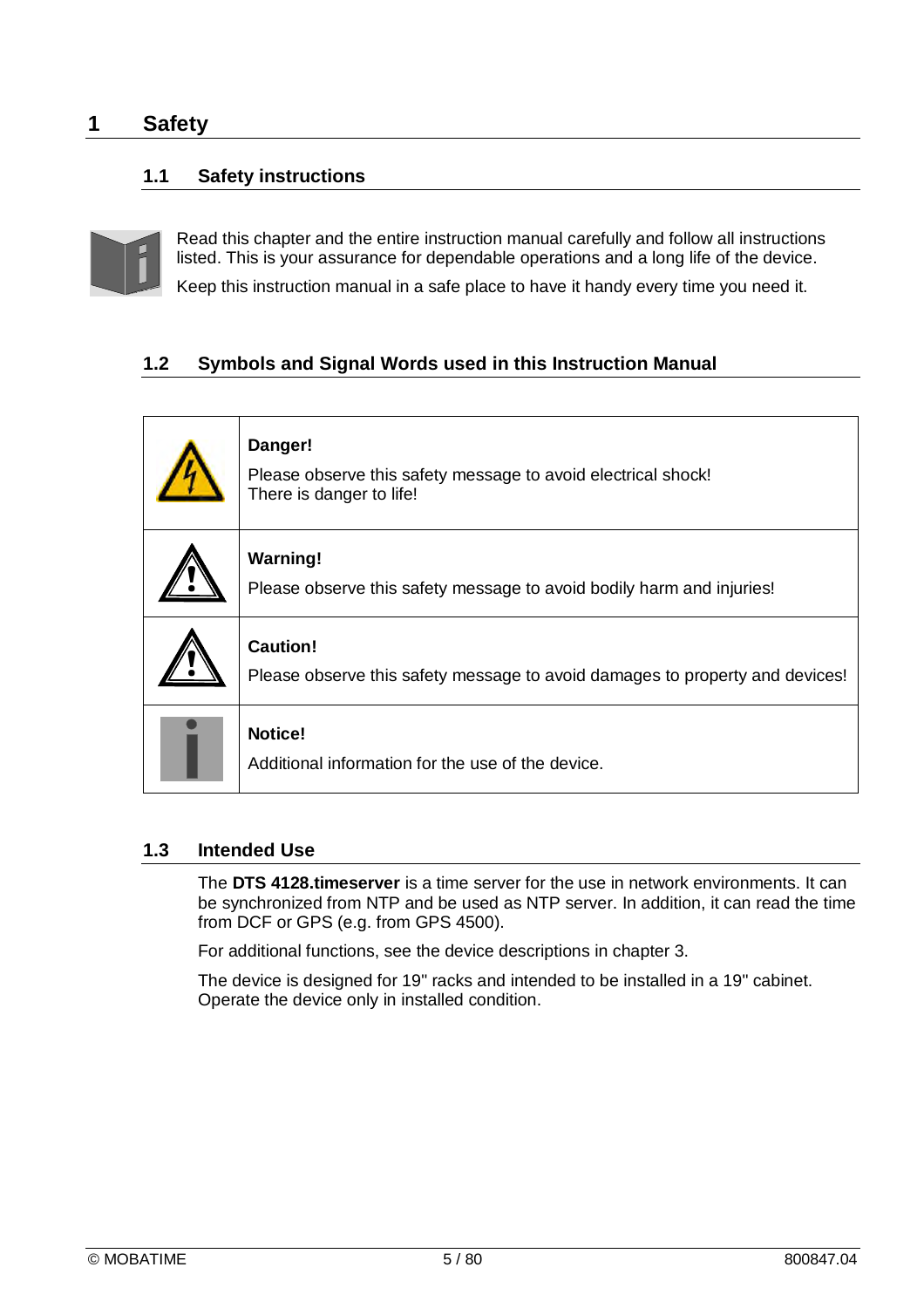

**!**

**Caution!**

### **1.4 Observe operating safety!**

- Never open the housing of the device! This could cause an electric short or even a fire, which would damage your device. Do not modify your device!
- The device is not intended for use by persons (including children) with limited physical, sensory, or mental capacities or a lack of experience and/or knowledge.
- Keep packaging such as plastic films away from children. There is the risk of suffocation if misused.



- To avoid any operating problems, keep the device away from moisture and avoid dust, heat, and direct sunlight. Do not use the device outdoors.
- The device is designed for 19" racks and should only be operated installed in a 19" cabinet.
- By operating the device, the heat sinks attached to the sides get warm. Make sure there is enough air circulation for the heat to dissipate. The device shuts off when overheated. After it has regained its normal operating temperature, it will restart automatically. The settings are saved.



### **Danger! Make sure**

that you wait before using the device after any transport until the device has reached the ambient air temperature. Great fluctuations in temperature or humidity may lead to moisture within the device caused by condensation, which can cause a short.



### **1.6 Please observe the electromagnetic compatibility!**

 This device complies with the requirements of the EMC and the Low-voltage Directive.

© MOBATIME 6 / 80 800847.04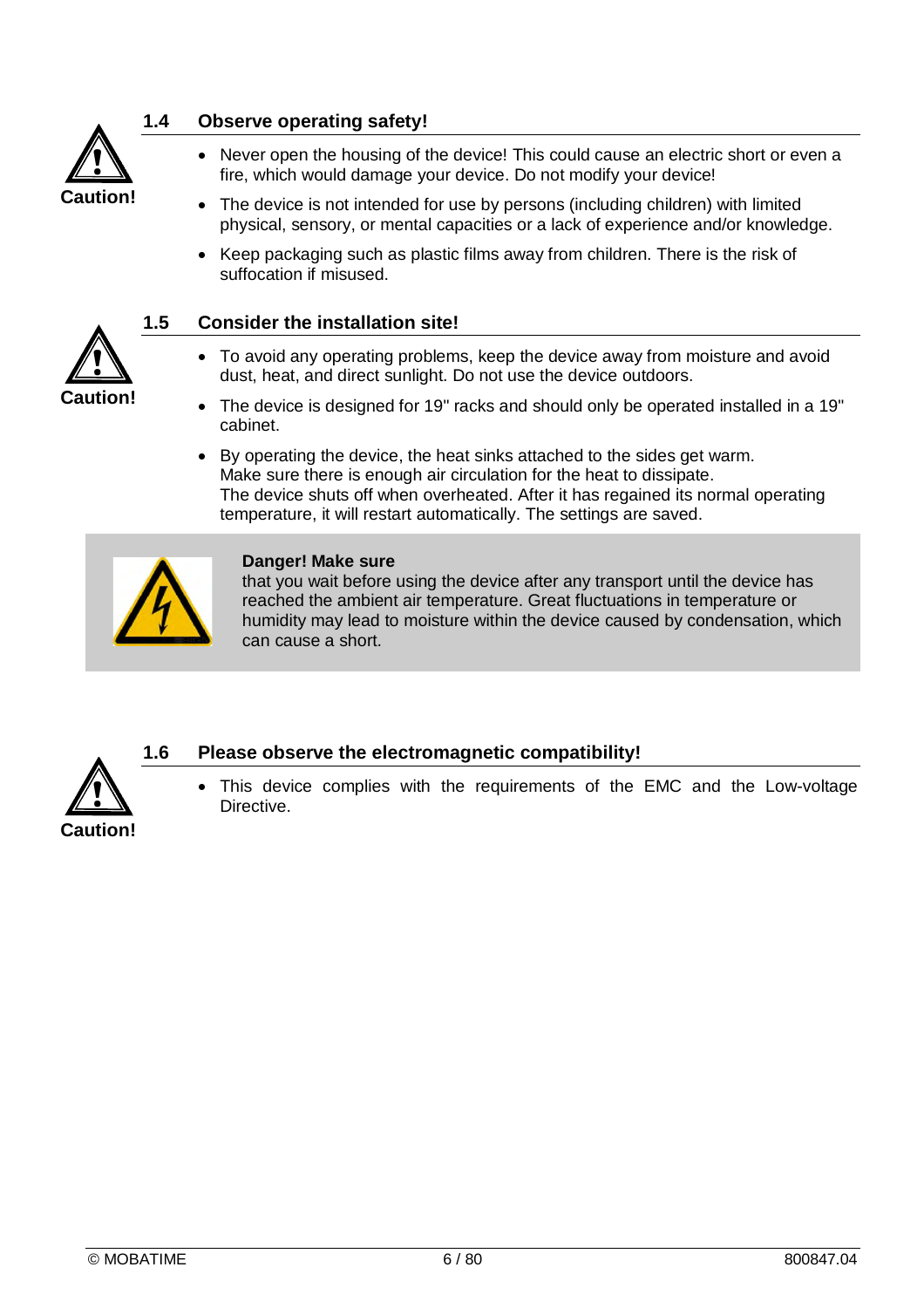### **2 Maintenance**

### **2.1 Troubleshooting: Repairs**

Please read carefully Appendix "D Troubleshooting" if your device does not work properly.

If you cannot rectify the problems, contact your supplier from whom you have purchased the device.

Any repairs must be carried out at the manufacturer's plant.

Disconnect the power supply immediately and contact your supplier, if ...

- liquid has entered your device
- the device does not properly work and you cannot rectify this problem yourself.

### **2.2 Cleaning**

- Please make sure that the device remains clean especially in the area of the connections, the control elements, and the display elements.
- Clean your device with a damp cloth only.
- Do not use solvents, caustic, or gaseous cleaning substances.

### **2.3 Disposing**



### **Device**

At the end of its lifecycle, do not dispose of your device in the regular household rubbish. Return your device to your supplier who will dispose of it correctly.



### **Packaging**

Your device is packaged to protect it from damages during transport. Packaging is made of materials that can be disposed of in an environmentally friendly manner and properly recycled.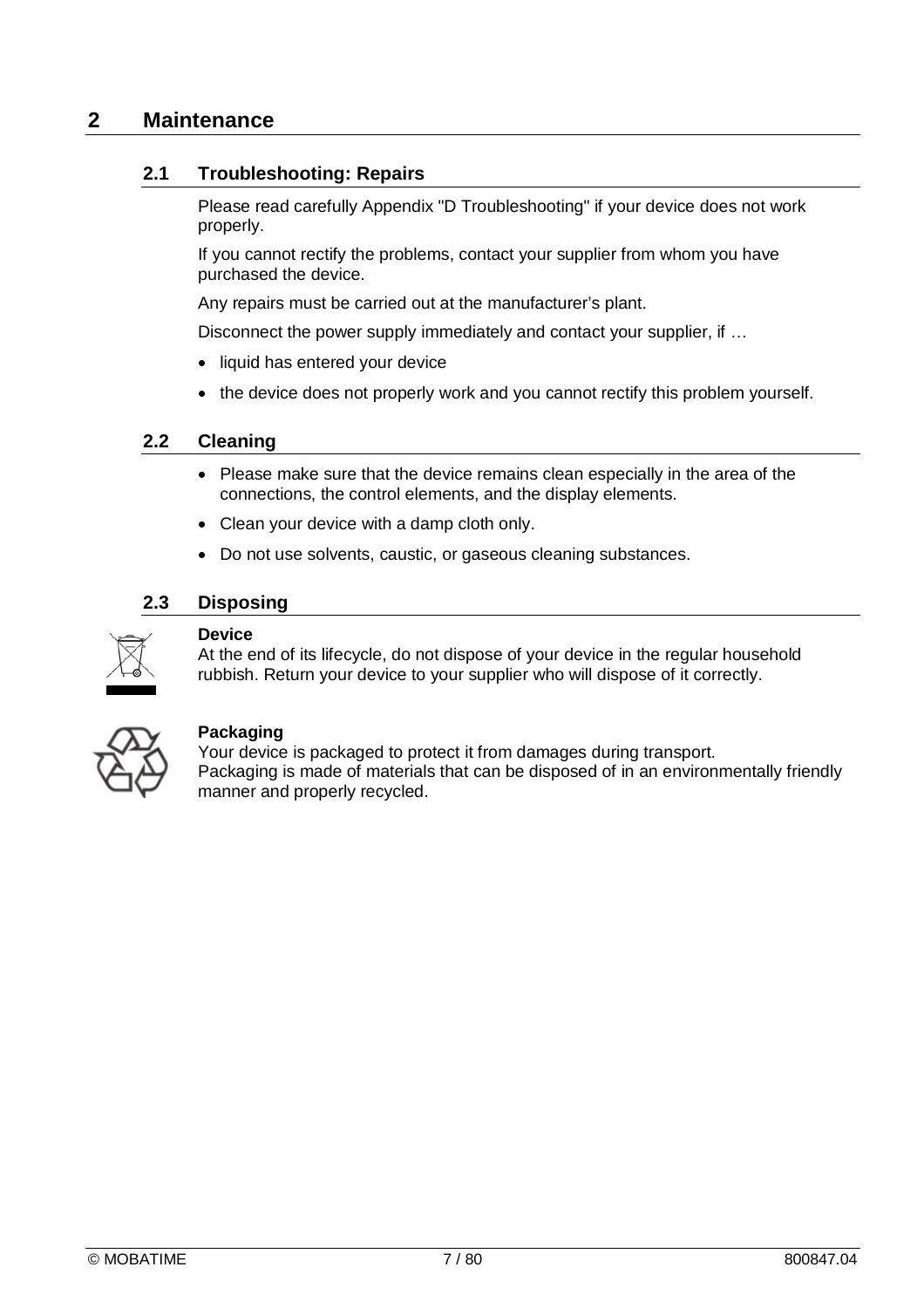### **3 General Information: Introduction**

### **3.1 Scope of Delivery**

Please check your delivery for completeness and notify your supplier within 14 days upon receipt of the shipment, if it is incomplete.

The package you received contains:

- DTS 4128.timeserver
- Mounting set for rack mounting consisting of:
	- 4 pcs nuts for 19" housing
	- 4 screws M6 for the nuts
	- 4 plastic discs for screws M6
- Connector set
	- 1 \* spring terminal 6-pole orange
	- 2 \* spring terminal 2-pole orange
- 2 pcs mounting tools with spring terminals

### **3.2 Technical Data**

See Appendix F Technical data.

### **3.3 Introduction**

The **DTS 4128.timeserver** is a NTP Time Server for use in network environments. It can be synchronized by DCF or GPS (e.g. from GPS4500) and act as a NTP server in a network.

In addition, it can be used as a master clock for NTP slave clocks, synchronized via multicast with NTP and time zone table.

As a "main" master clock the DTS 4128 can synchronize further master clocks or other equipment by synthetic DCF.

The DTS 4128 can send e-mails as well as SNMP traps.

Via SNMP configuration and system status can be requested and the DTS 4128 can be operated.

To maintain a redundant time source, two DTS 4128 can be linked by an optical link.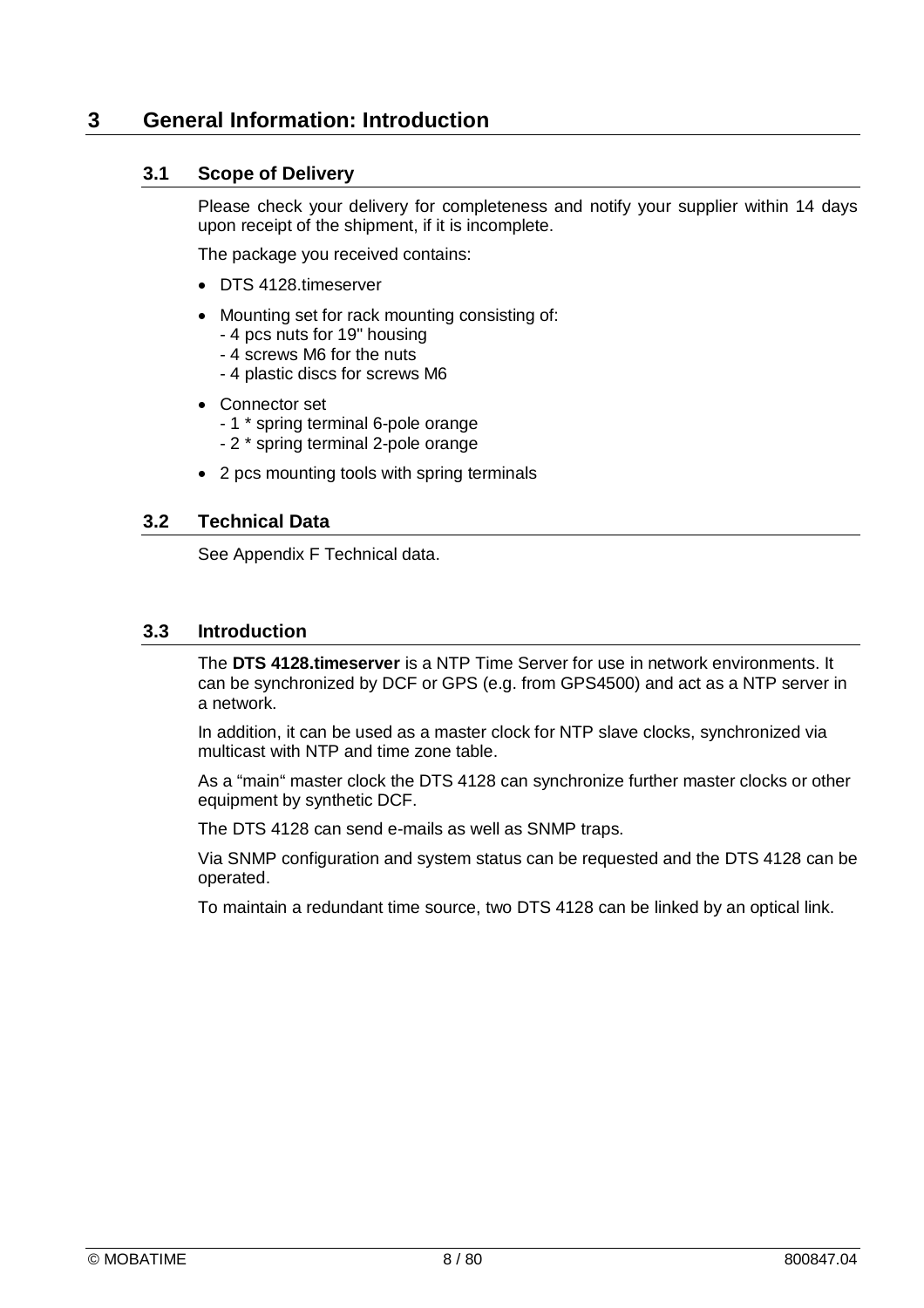| Model:               | <b>Features:</b>                                                          | <b>Product no.:</b> |
|----------------------|---------------------------------------------------------------------------|---------------------|
| DTS 4128.timeserver  | According above description with TCXO<br>(temperature compensated quartz) | 205285              |
| DTS 4128S.timeserver | Like DTS4128, Siemens version                                             | 204732              |

### **Device descriptions:**

The front plate always has DTS 4128.timeserver printed on it. The precise description is made on the identification plate on the back.

### **3.5 DTS distributed time system**

The DTS (Distributed Time System) is a system developed by Moser-Baer AG to connect decentralized master clocks, slave clock lines and time servers. For communication, standard LAN (Ethernet) is used. The DTS can be centrally operated and monitored.

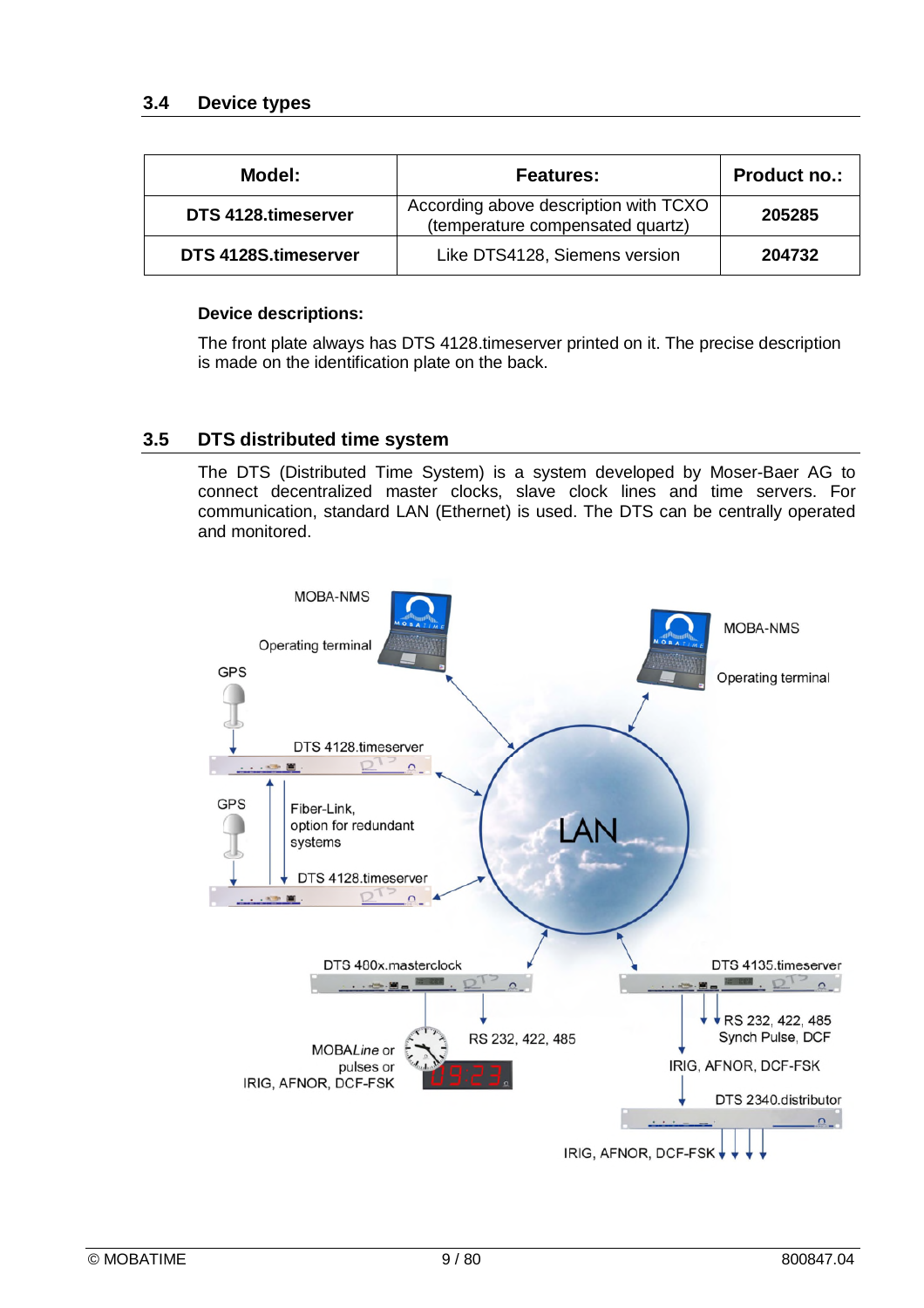### **3.6 MOBA-NMS - Network Management System**

MOBA-NMS is a software used for central management and inquiry of state and alarm information. It supports DTS devices as well as all MOBATime analog and digital network clocks and can handle a network with more than 1000 devices. This software provides extensive functions for the configuration, installation, back-up / recovery etc. especially for DTS devices.

True to the DTS concept, MOBA-NMS can be installed multiple times in one network. With different user rights on the device and software level, the configuration abilities of different users can be set as required.

For DTS devices, all communication is conducted over SNMP V3. The SFTP protocol is used for broadcasting files.

### **3.6.1 Overview of the main functions**

The main MOBA-NMS functions for DTS devices and network clocks are listed below:

- automatic device scan over multicast or IP range
- device management using user-defined device groups  $\rightarrow$  see chapter "3.6.2 Device management"
- intuitive user interface with input check for the device configuration
- status / alarm request and display on the device group level
- device firmware update for one or several devices (parallel)
- support for device commands, e. g. reset, restart etc.
- back-up / recovery of DTS devices
- transfer of the whole DTS configuration to another device
- user management with different access rights
- monitor for NTP and time zone packages
- editor for time zone files
- online help
- etc.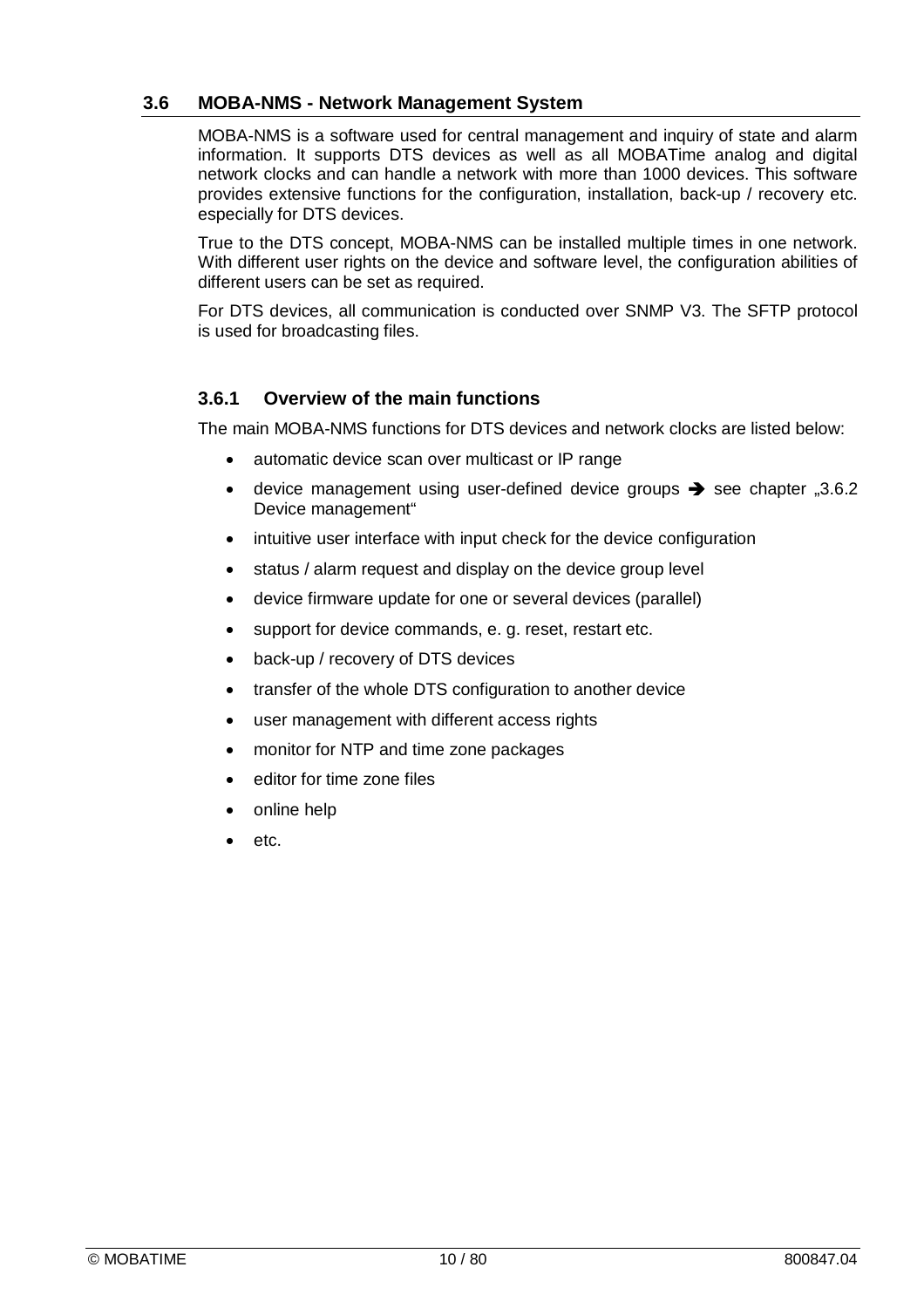### **3.6.2 Device management**

All MOBATime network devices are displayed in the so-called device view. Here, the devices can be grouped according to user-defined criteria. For this, the individual devices can simply be moved to the according groups and sorted using drag and drop. There is no limit to the number of groups and sub-groups.

Besides the organizational advantages (easier locating, better overview), a device group has the following advantages:

- commands and device updates can be applied to the whole group (including sub-groups).
- Alarms and errors of included devices are displayed on the group level.
- Complete groups can be moved / sorted among themselves.

The content of the device view can be saved and opened at a later time. The created structure and breakdown into groups is preserved.

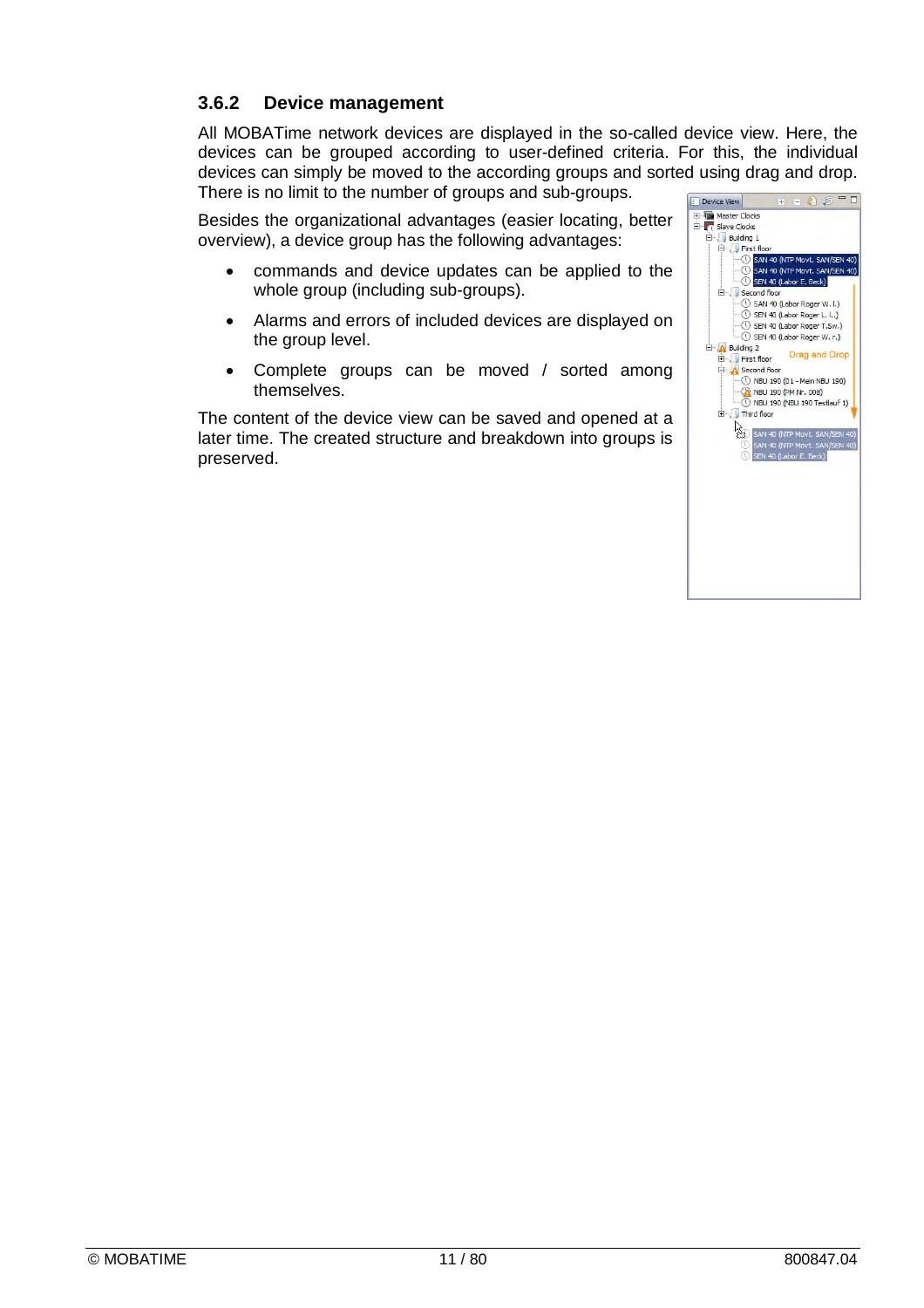### **4 Displays**

### **4.1 LED displays**



| <b>Description</b> | Color           | <b>Status</b>                      | <b>Description</b>                                                                                     |
|--------------------|-----------------|------------------------------------|--------------------------------------------------------------------------------------------------------|
| Power              | Green           | On.<br>Off                         | Mains or DC power supply is in order<br>No power supply                                                |
| Alarm              | Red             | On<br>Off                          | The alarm relay signalizes an alarm<br>No active alarms                                                |
| Sync               | Green           | On<br>Off                          | DTS 4128 can read the time from a synchronization<br>source<br>Synchronization source is not available |
| LAN control lamps: |                 |                                    |                                                                                                        |
| Left               | Green<br>Orange | <b>Blinking</b><br><b>Blinking</b> | Network activity<br>No connection to network                                                           |
| Right              | Yellow          | Off<br>On                          | 10 Mbit<br>100 Mbit                                                                                    |



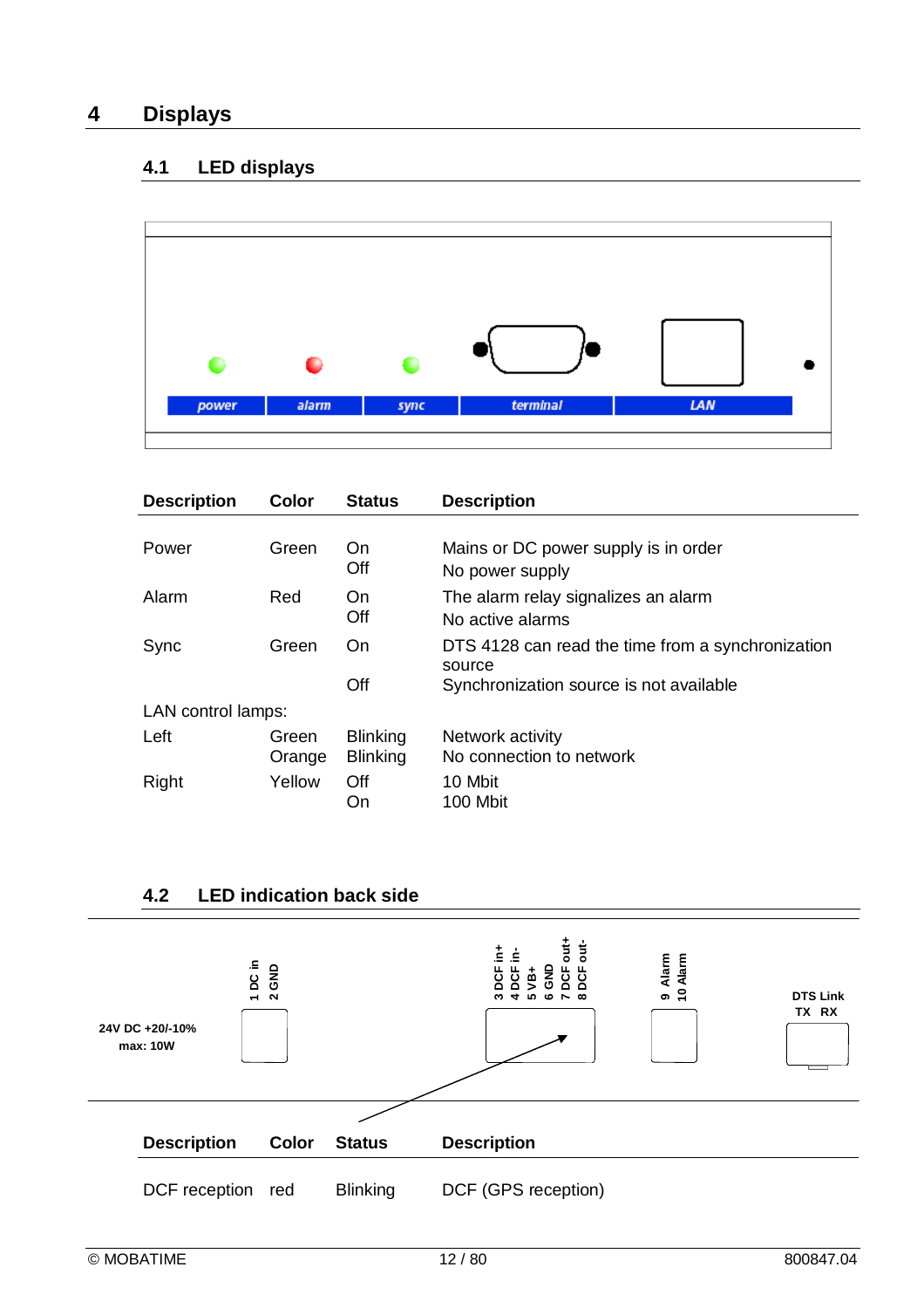### **5 Installation**

### **5.1 Connections**

The connections are specified in Appendix "A Connection diagrams".

Only connect the designated devices to the various inputs and outputs.

### **5.2 Boot procedure of the DTS 4128.timeserver**

The normal booting time of the DTS 4128 is approx. 45 sec. with pre-set IP and 50 sec. with DHCP. The booting procedure of the operating system is displayed on the serial console. After that, the 'sync' control lamp is switched off and only switched on again when time is received from the time source. Without any connection to a DHCP server, the first start up can take up to 1 minute. Afterwards, the DHCP option must be set to "off" in the network settings.

### **5.3 Firmware**

It is recommended to install the current firmware on your device prior to the definite commissioning. The current firmware can be found under *www.mobatime.com Customer Data Product Ressources Time Server*.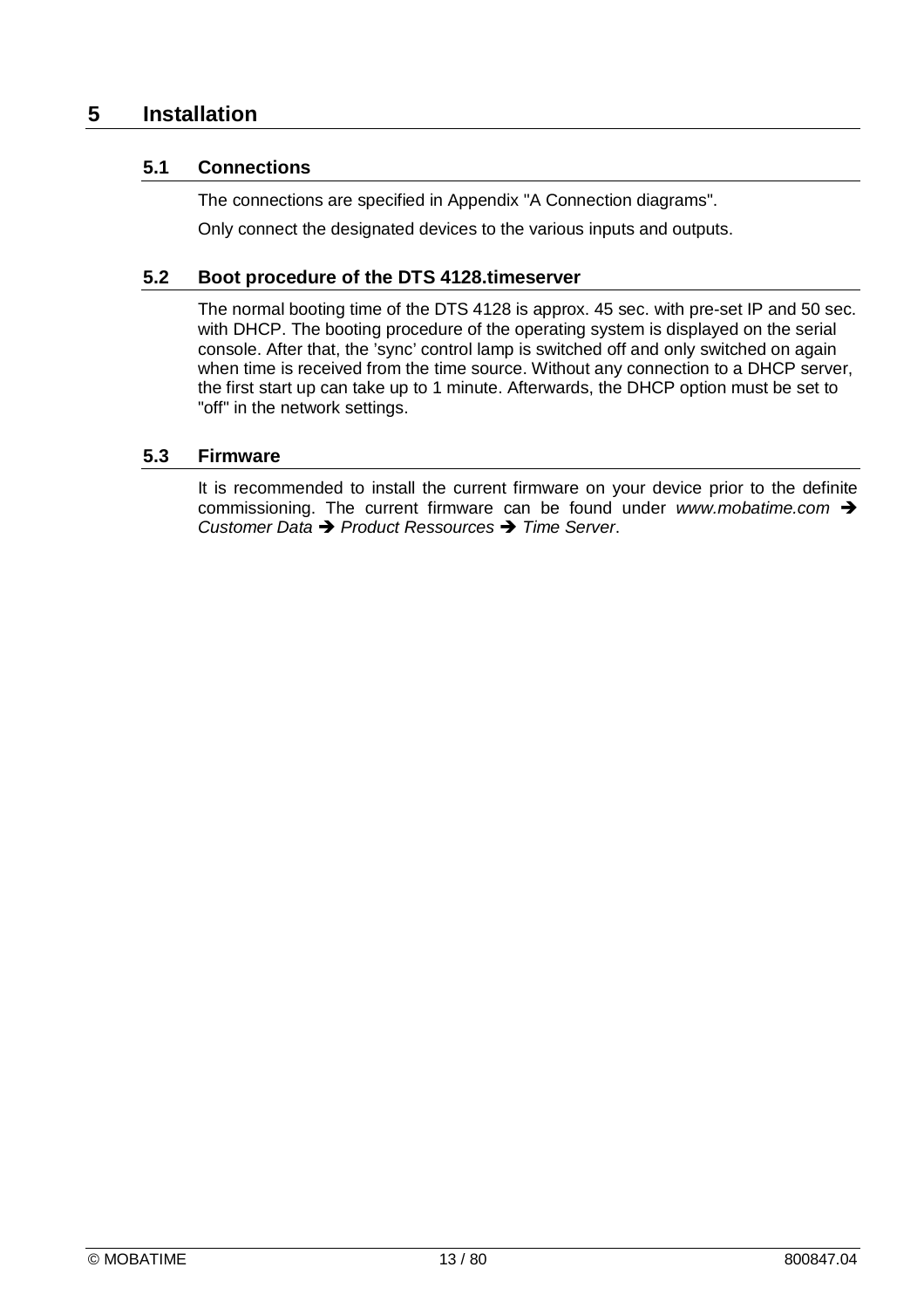### **5.4 Basic settings (factory settings)**

| General             | Internal time zone<br>Menu password<br>Power<br>Language                                                                                                  | MEZ<br>dts<br>single<br>English                                        |
|---------------------|-----------------------------------------------------------------------------------------------------------------------------------------------------------|------------------------------------------------------------------------|
| Time source         | Source<br>Alarm delay for failure<br>Stratum<br>Error stratum<br><b>DCF</b> timeout<br><b>DCF</b> correction<br>Offset per stratum<br>Max. offset time ok | DCF-GPS (UTC)<br>off<br>auto<br>12<br>24hrs<br>0ms<br>50ms<br>50'000us |
| Time-keeping        | Mode<br>Catch up speed<br>Quartz type<br>Synch only offset                                                                                                | Catch up<br>100'000ns/s<br>0<br>800ms                                  |
| Redundant operation |                                                                                                                                                           | ∩ff                                                                    |
| Lines               | DCF output<br>NTP slave clocks /<br>Time zone server                                                                                                      | on, UTC<br>off                                                         |
| <b>Network</b>      | <b>DHCP</b><br>Link<br>Hostname                                                                                                                           | on<br>auto<br><b>DTS4128</b>                                           |
| Alarm               | Relay<br>Mail<br><b>SNMP</b> traps                                                                                                                        | all on<br>off<br>off                                                   |
| <b>NW Services</b>  | <b>SSH</b><br>Telnet<br><b>FTP</b>                                                                                                                        | on<br>on<br>on                                                         |
| <b>SNMP</b>         | Modus<br>RO-Community<br><b>RW-Community</b>                                                                                                              | off<br>romobatime<br>rwmobatime                                        |
| <b>SNMP Traps</b>   | Mode<br><b>Trap Community</b>                                                                                                                             | off<br>trapmobatime                                                    |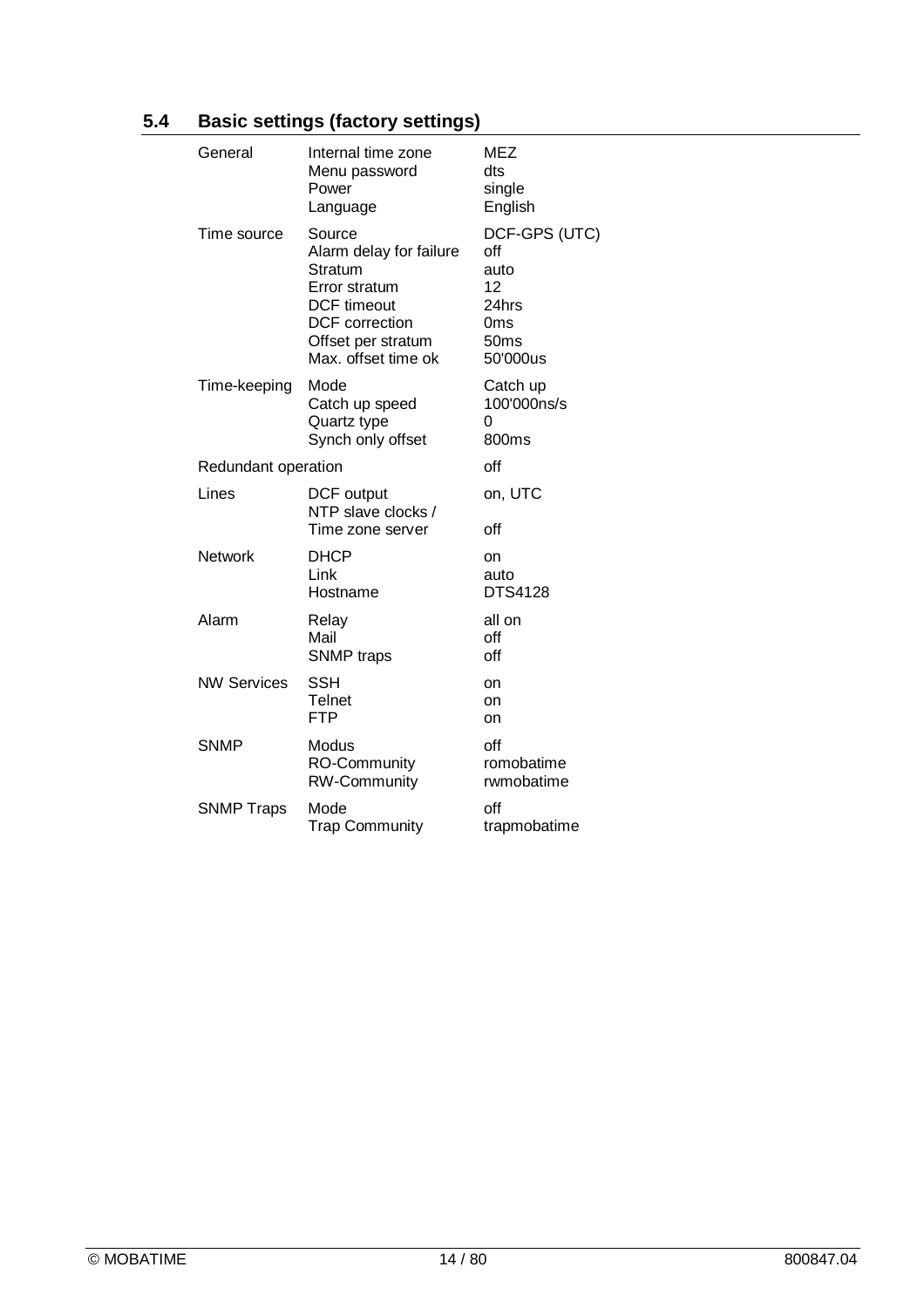### **6 Operation**

### **6.1 General**

Operation occurs via a terminal menu or SNMP. SNMP operation is explained in Chapter "9 SNMP". Operation with the terminal menu takes place either via Telnet, SSH, or via a serial terminal. The serial terminal is particularly used for the first configuration. After a connection has been set up, the login screen is displayed:



To start the menu, *dts* must be logged in as user. The standard password is *dts*. (Changing the password  $\rightarrow$  see Chapter "6.5.15 General Settings").

Only one menu can be open at any time. The first menu started has priority. The menu is automatically closed after 10 min. without operation, and any possible connection via Telnet or SSH interrupted.

### **Backspace:**

Backspace must be set to "delete" with the serial terminal:

For example, for **HyperTerminal** under "File  $\rightarrow$  Properties  $\rightarrow$  Settings - Backspace sends DEL" must be selected.

### **Local echo:**

Some terminals (serial or Telnet) do not display the characters entered. It is, therefore, necessary to switch on the "local echo" in the terminal.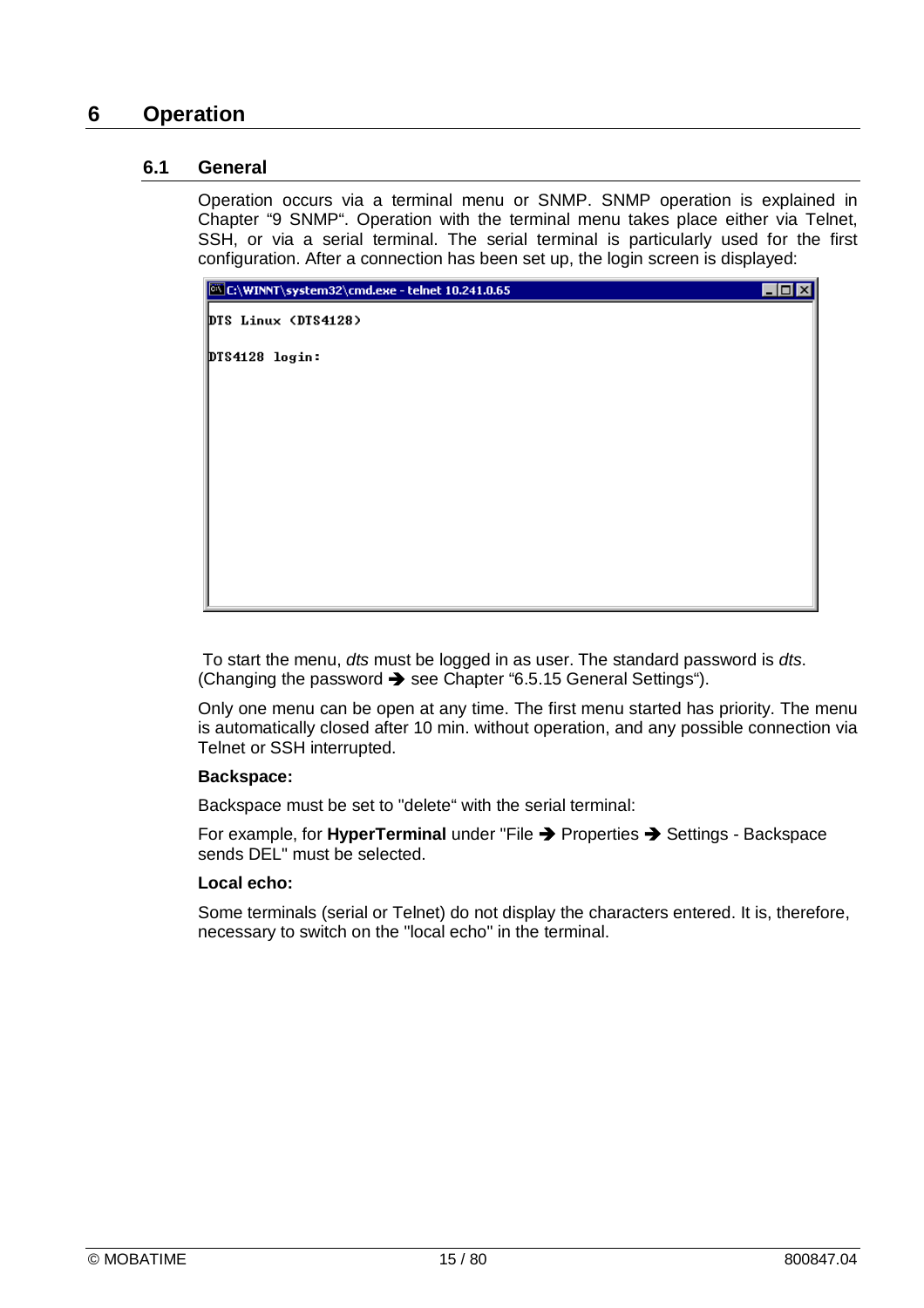### **6.1.1 Serial connection**

38400 Bauds, 8 data bits, no parity, 1 stop bit.

Windows 2000, XP, Vista: HyperTerminal

Linux: Minicom

Switch off Xon/Xoff and hardware handshake.

After establishing the serial connection, the menu can be initialized with ENTER. When rebooting, the boot process will be displayed on the serial console.

**Important:** The serial connection should always be disconnected before switching off the operating PC (exit terminal program or pull out the RS232).

### **6.1.2 Telnet**

| Windows 98, 2000, XP, Vista, 7: | Start $\rightarrow$ Run $\rightarrow$ telnet [IP-address]<br>Password: by default, no password<br>NetTerm (Shareware) |
|---------------------------------|-----------------------------------------------------------------------------------------------------------------------|
| Linux:                          | Start console and enter "telnet [IP-address]                                                                          |

### **6.1.3 SSH**

| Windows 98, 2000, XP, Vista, 7: | e.g. with Putty                                 |
|---------------------------------|-------------------------------------------------|
| Linux:                          | Start console and enter "ssh dts @[IP-address]" |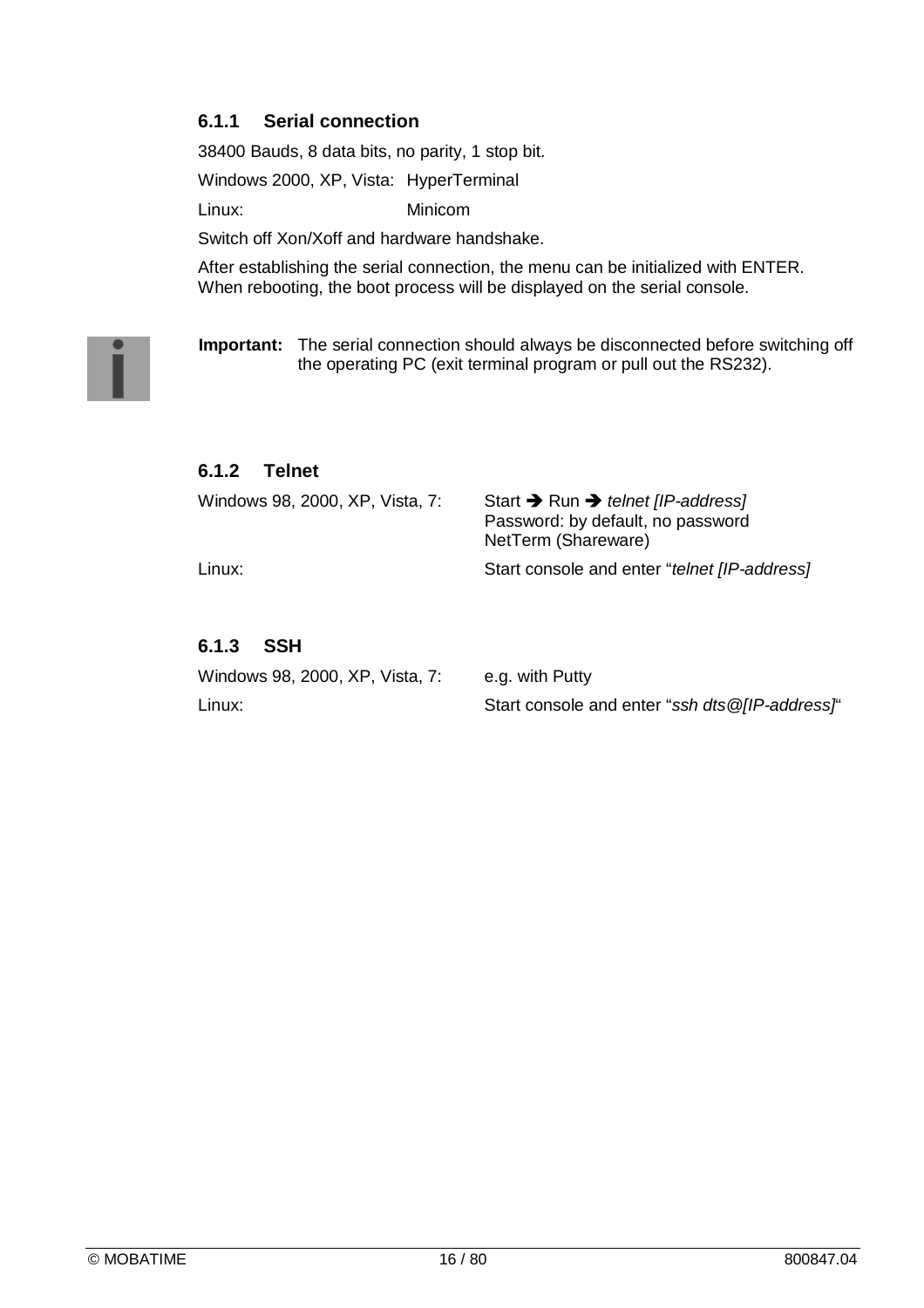### **6.1.4 Menu structure**

| <sup>65</sup> Auswählen C:\WINNT\system32\cmd.exe - telnet 10.241.0.65                                                                                                                                                                                     |             |
|------------------------------------------------------------------------------------------------------------------------------------------------------------------------------------------------------------------------------------------------------------|-------------|
| DTS 4128.timeserver Moser-Baer AG                                                                                                                                                                                                                          |             |
| TIME SOURCE◀<br>menu title<br>2<br>¶Seurce type<br>Alarm delay for failure of the source<br>20min<br>2                                                                                                                                                     | parameters  |
| 3<br>DTS stratum (8=aut)<br>menu options<br>Stratum limit for<br>12<br>5<br>Stratum TO (Ø⁄16)<br>24h<br>Offset per stratum<br>50ms<br>6<br>Max. offset for time ok<br>50000us<br>Time source correction (DCF/GPS only)<br>Йms<br><b>98 Return and save</b> |             |
| response line<br>99 Return and discard changes                                                                                                                                                                                                             |             |
| Unknown command: "9"<br>input line (prompt)<br>Enter desired menu number> $\blacktriangleleft$                                                                                                                                                             |             |
|                                                                                                                                                                                                                                                            | status line |

The current menu is always displayed in the **menu title**. The **menu options** show all the selectable menu functions. Provided the menu item is not a further menu, the set **parameters** are displayed. Error messages (e.g. invalid entries) or additional information to the selected menu items are displayed in the **response line.** The **input line** shows the current input values or options possible. The **status line** only appears, when an information has to be displayed, e.g. "An alarm is active".

All entries must be completed with ENTER (Return) (e.g. also ESC).

The menu window can always be exited with *Ctrl-C* (incl. termination of the Telnet and SSH connection).

The desired menu can be selected with the relevant number.

The numbers 98 and 99 are always used identically:

- 1 With 98, the settings entered are saved and the menu exited. Depending on the change, the DTS 4128, or only partial functions, are rebooted.
- 2 With 99, all changes to the menu are reversed and the menu exited. In the menus where data cannot be saved (command 98), the menu is only exited with 99, but any changes are not saved.

The current menu is updated, without any further entry, with ENTER.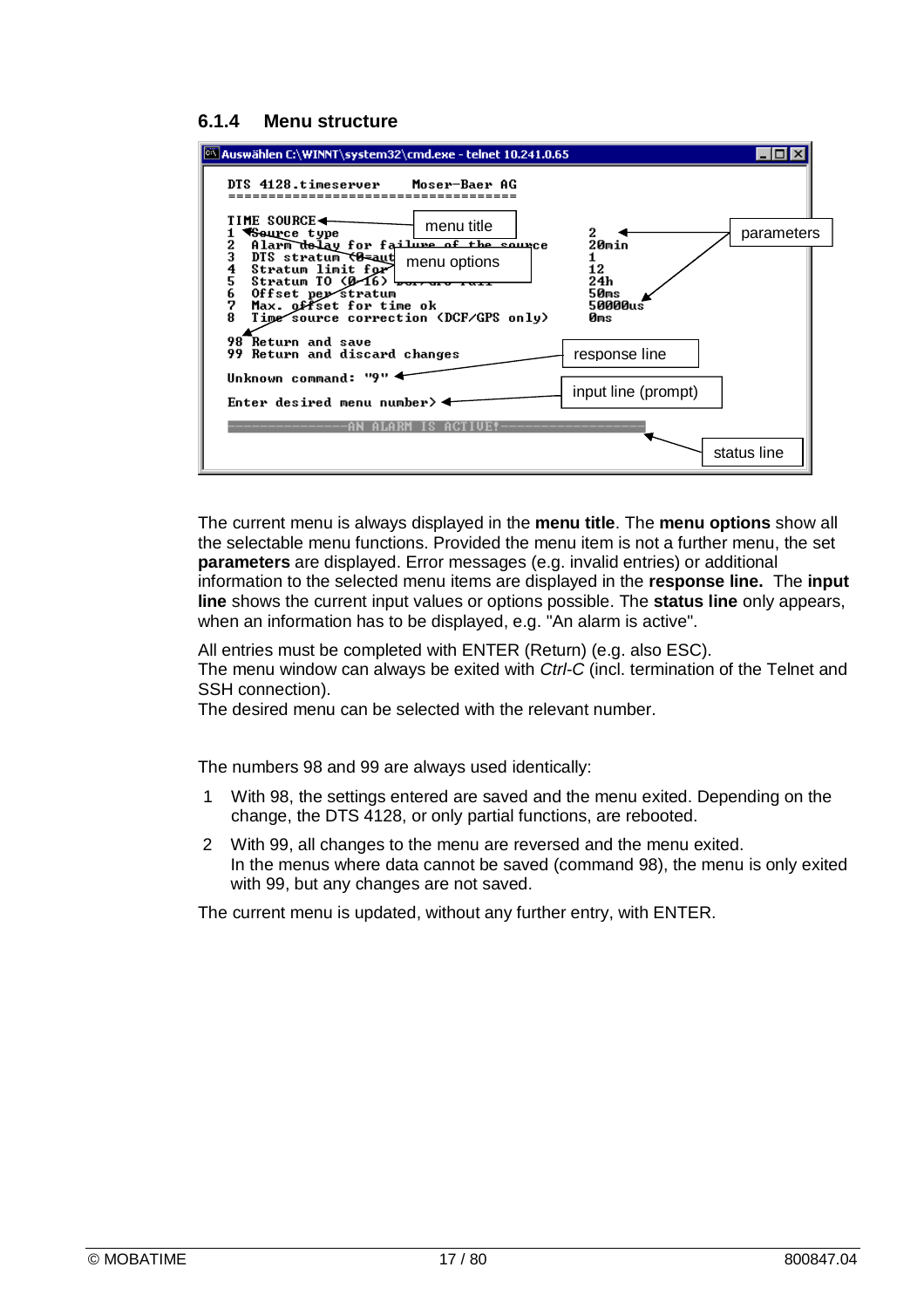### **6.2 MOBA-NMS operation**

For the configuration of DTS devices via GUI, MOBA-NMS (see chapter "3.6 MOBA-NMS - Network Management System") can be used. All configuration possibilities are subordinated in different configuration pages (called "tabs"). These tabs are connected to the terminal menu and designated accordingly. Example: The terminal menu "Configuration  $\rightarrow$  Alarms" can be found in MOBA-NMS under the tab "Alarms".

| <b>DE DTS 4801 (Buero PM) 23</b>                                                                                                                                                                                                            |                                                                                                                                                                              |                                                |                                                                                                                                                      | □ 日                           |
|---------------------------------------------------------------------------------------------------------------------------------------------------------------------------------------------------------------------------------------------|------------------------------------------------------------------------------------------------------------------------------------------------------------------------------|------------------------------------------------|------------------------------------------------------------------------------------------------------------------------------------------------------|-------------------------------|
| <b>DTS 4801</b><br>Status: OK                                                                                                                                                                                                               | Firmware version: 02240809.03.01020108                                                                                                                                       |                                                |                                                                                                                                                      | Version details               |
| List of active alarms<br>(No active alarms)<br>Alarm history                                                                                                                                                                                | Network-<br>$IPv4$ $IPv6$<br>Off<br>DHCP:<br>IP-Address:<br>10.110.10.7<br>Subnet mask: 255.240.0.0<br>10.96.2.1<br>Gateway:<br>DNS server: no info<br>DT54801<br>Host name: |                                                | State of the lines<br>Line 1<br>State:<br>Time:<br>Current [mA]: 12                                                                                  | Run<br>May 7, 2012 1:46:52 PM |
| Time, time state<br>Internal time (UTC):<br>Stratum of DTS:<br>2<br>Last corrected drift:<br>Time source:<br>Stratum / quality of the source: 1 / 100.0% (377)<br>Offset to source [us]:<br>Jitter of the source [us]:<br>CAN server 1 / 2: | May 7, 2012 11:46:52 AM<br>0.003ppm (43.959)<br>10.110.10.6<br>909<br>2466<br>$-1-$                                                                                          | Local source<br>Sec. counter DCF:<br>NTP state | Actual measured offset: Os Ous<br>Last time received DCF: Jan 1, 1970 12:00:00 AM<br>$\Omega$<br>Stratum of the source: 5<br>Show NTP status details |                               |
| Overview   Outputs   Switching functions   Time handling   Alarms   Network   SNMP   General, Services                                                                                                                                      |                                                                                                                                                                              |                                                |                                                                                                                                                      | Refresh                       |
| configuration pages<br>(tabs)                                                                                                                                                                                                               |                                                                                                                                                                              |                                                |                                                                                                                                                      |                               |

Configuration example of a DTS 4801.masterclock:

For further details on the general MOBA-NMS operation, check the integrated online help (menu "Help  $\rightarrow$  Show help").

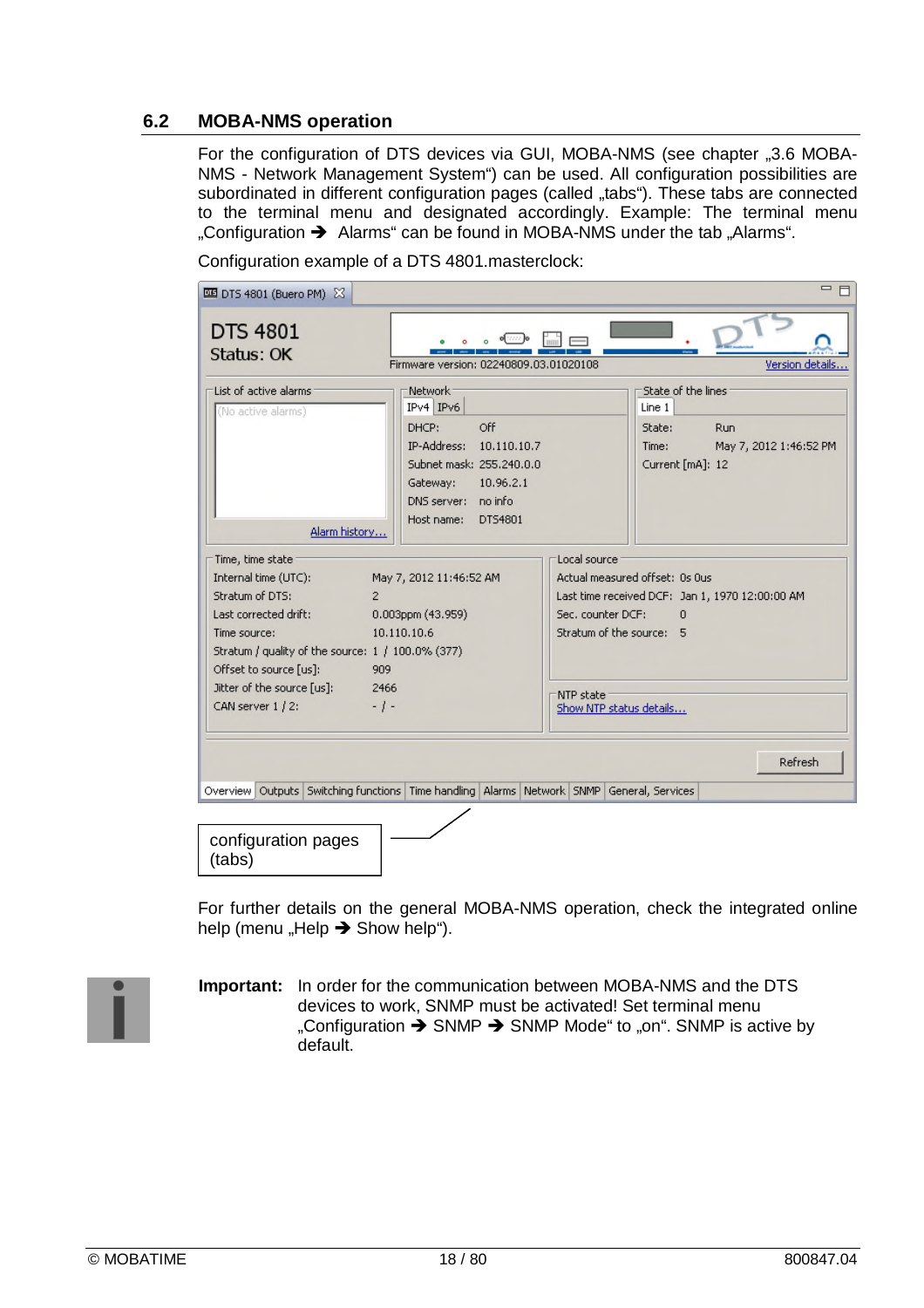### **6.3 Main menu**

```
C:\WINNT\system32\cmd.exe - telnet 10.241.0.65
                                                                                                                      EDX
     DTS 4128.timeserver Moser-Baer AG
     MAIN SELECTION
    main SELECTION<br>1 Status<br>Chetual alarms and history, timesource state, version<br>2 Configuration<br>(Configuration of the lines, timesources, alarms ...)<br>3 Maintenance<br>(Update, backup ...)
     99 Exit DTS menu
     Enter desired menu number>_
```
#### **Menus:**

| Status: | Display of various information regarding operation and environment<br>See Chapter "6.4 Status Menu" |
|---------|-----------------------------------------------------------------------------------------------------|
|         | Configuration: Configuration of the DTS 4128<br>See Chapter "6.5 Configuration Menu"                |
|         | Maintenance: Software update, backup and restore<br>See Chapter "6.6 Maintenance Menu"              |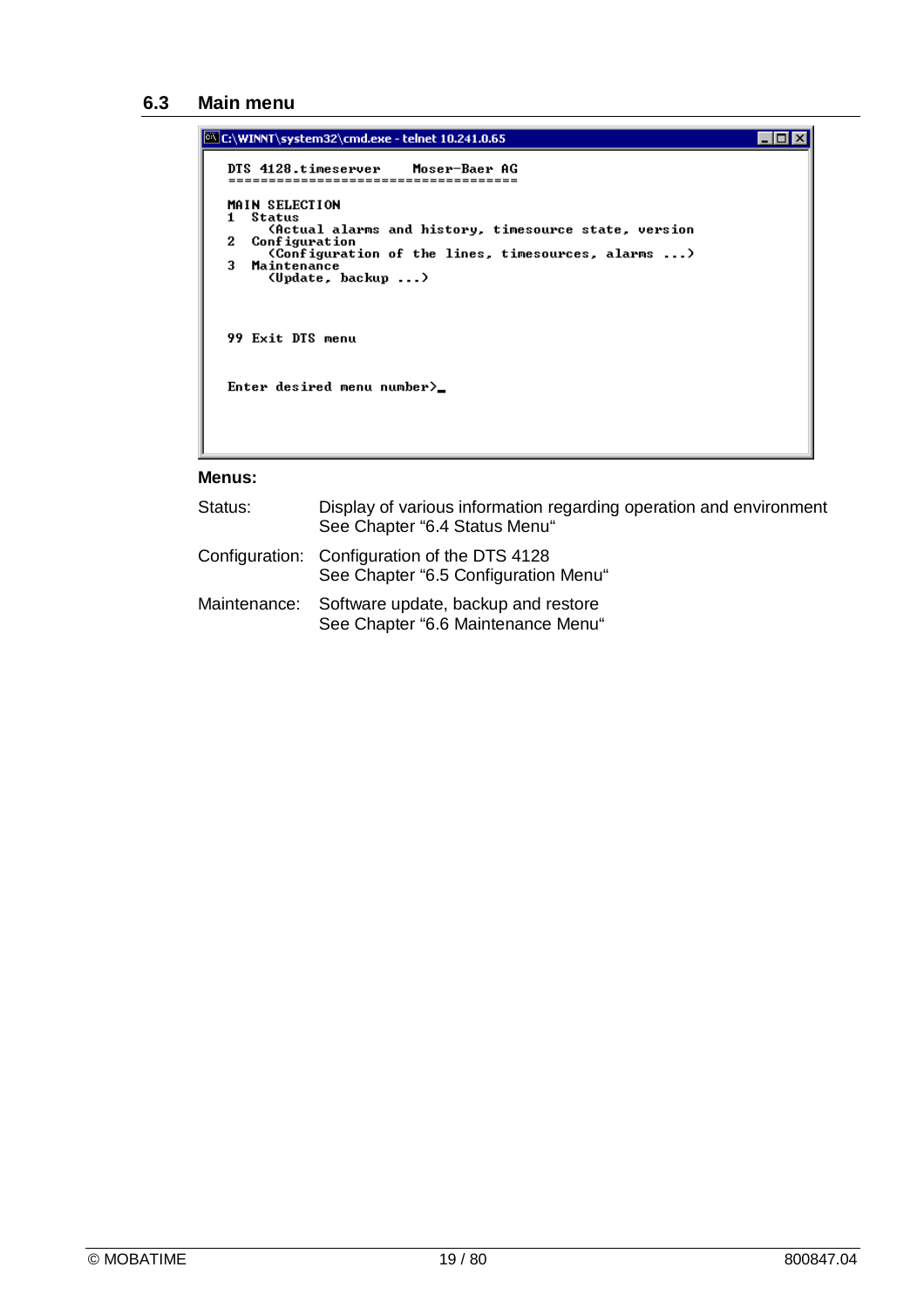#### **6.4 Status menu**



The menu shows various information on the current operating status.

- 1. Requesting alarm status, display of all the DTS 4128 active errors. Display of the DTS 4128 alarms (64) on 4 pages. The ALARM DETAIL menu pages can be scrolled through with ENTER. Active alarms are displayed with a \*. The ALARM DETAIL menu page can be exited with ESC. All DTS 4128 active alarms are displayed, masking (e-mail, traps, relay) only occurs later.
- 2. Alarm history display. Display of the DTS 4128 alarm record, newest alarm first. The ALARM RECORD menu pages can be scrolled through with ENTER. The ALARM RECORD menu page can be exited with ESC.
- 3. Current time and status display. See Chapter "6.4.1 Time Information and Status"
- 4. Time source information display. See Chapter "6.4.2 Time Source Information"
- 5. DTS applications software versions display.
- 6. Linux system software versions display.
- 7. Power supply information (voltage) display.
- 8. Current network configuration display.
- 9. DTS 4128 system information display (internal status, control voltage, quartz..). This information is for support purposes.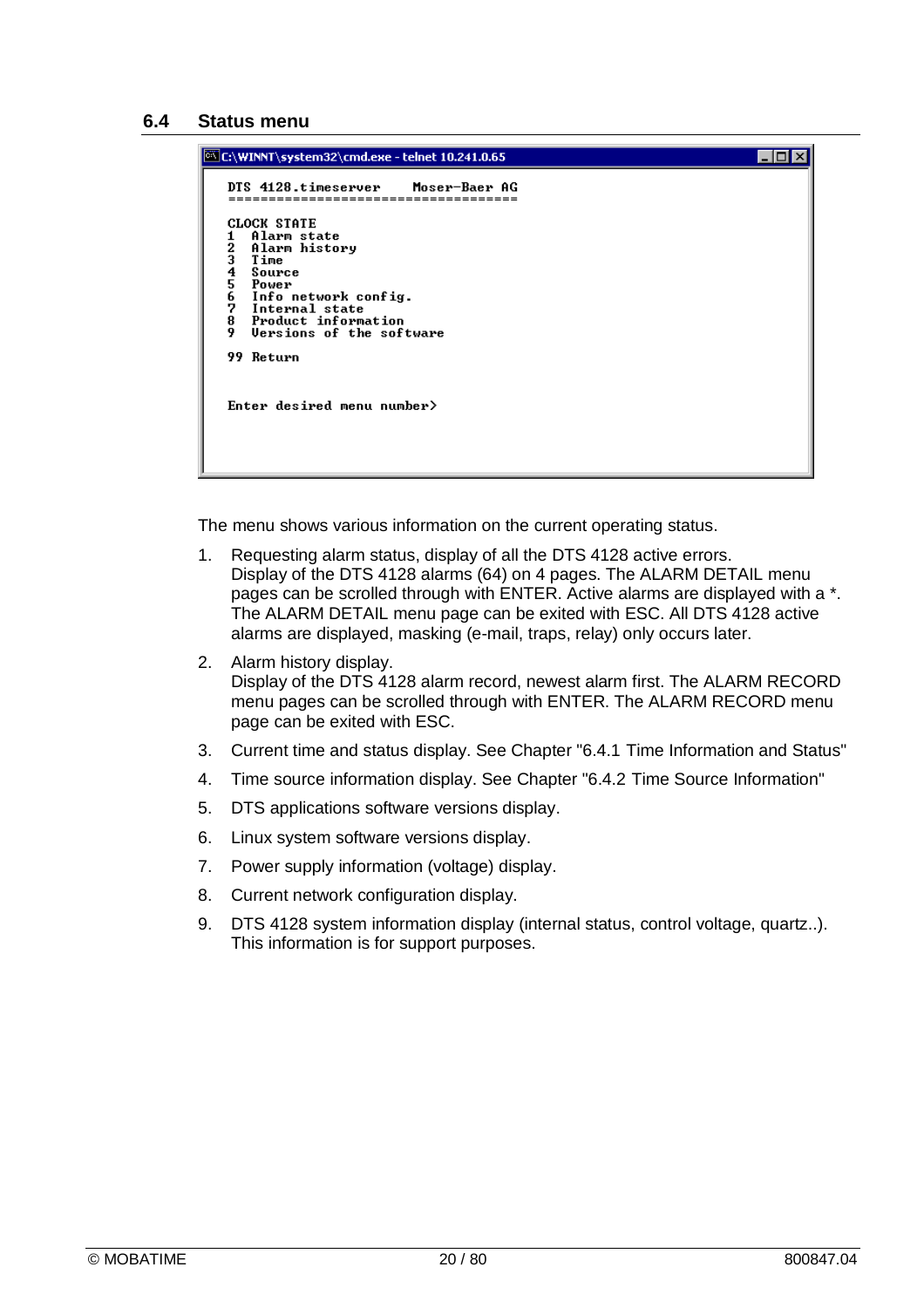### **6.4.1 Time information and status**



-Internal time of the DTS: local time -Stratum and status of the DTS: current stratum, status: MASTER, SLAVE, not defined -Last measured drift: drift before the last quartz correction -Last quartz correction: time of the last quartz correction -Time source: current time source -Offset to source: offset to source (source – system time) -Last time info. from source: time of the last information from source -Jitter of the source: current jitter -Quality of the source: quality of the source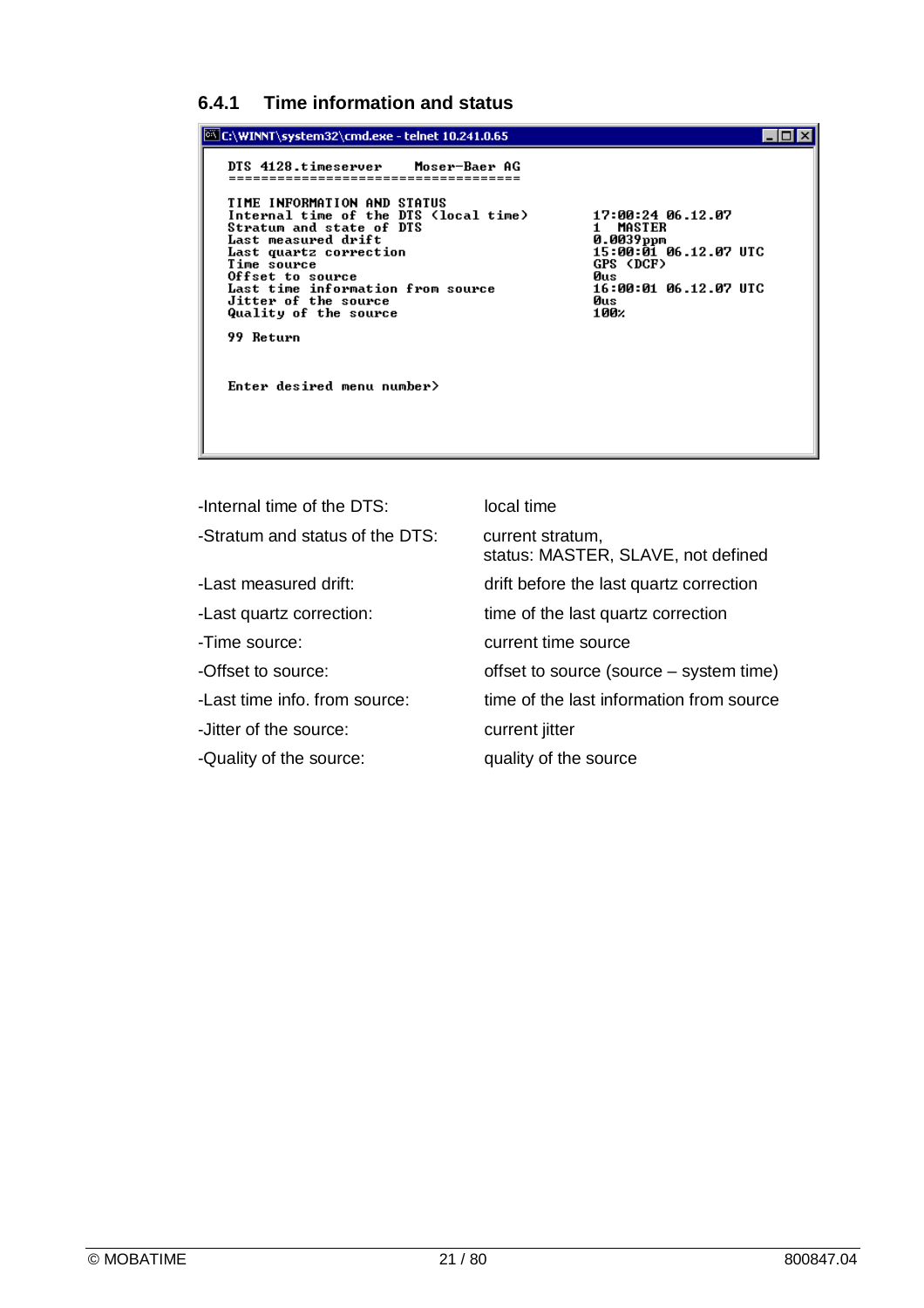### **6.4.2 Time source information**

| C:\WINNT\system32\cmd.exe - telnet 10.241.0.65                                                                                                                                                                                                                                                                     |                                                                                                                        |
|--------------------------------------------------------------------------------------------------------------------------------------------------------------------------------------------------------------------------------------------------------------------------------------------------------------------|------------------------------------------------------------------------------------------------------------------------|
| DTS 4128.timeserver Moser-Baer AG<br>TIMESOURCE INFORMATION<br>Actual measured offset<br>Last time received DCF<br>Sec. counter DCF<br>Last time received link<br>Sec. counter link<br>NTP source<br>NTP source offset<br>NTP source jitter<br>NTP source stratum<br>99 Return<br>Enter desired menu number $\geq$ | <b>Øus GPS FPGA</b><br>15:59:00 06.12.07 UTC<br>31<br>00:00:00 01.01.70 UTC<br>Ø<br>Antenna<br><b>ศินธ</b><br>1us<br>Й |

- 
- 
- 
- 
- 
- 
- 
- 
- 

- Currently measured offset: last measured offset with source info and type of measurement (only needed for Moser-Baer support).

- Last time received DCF: last time received from DCF source

- Sec. counter DCF: the counter is incremented by 1 with each DCF pulse. For the minute marker, the counter is set  $\frac{1}{10}$  0.

- Last time received link: last time received from DTS Link
- Sec. counter link: analogue sec. counter DCF
- NTP Source: current time source (system-peer) of the NTP Server
- NTP source offset:<br>
current offset of the NTP Server
- NTP source jitter : jitter of the current source
- NTP source stratum: stratum of the current source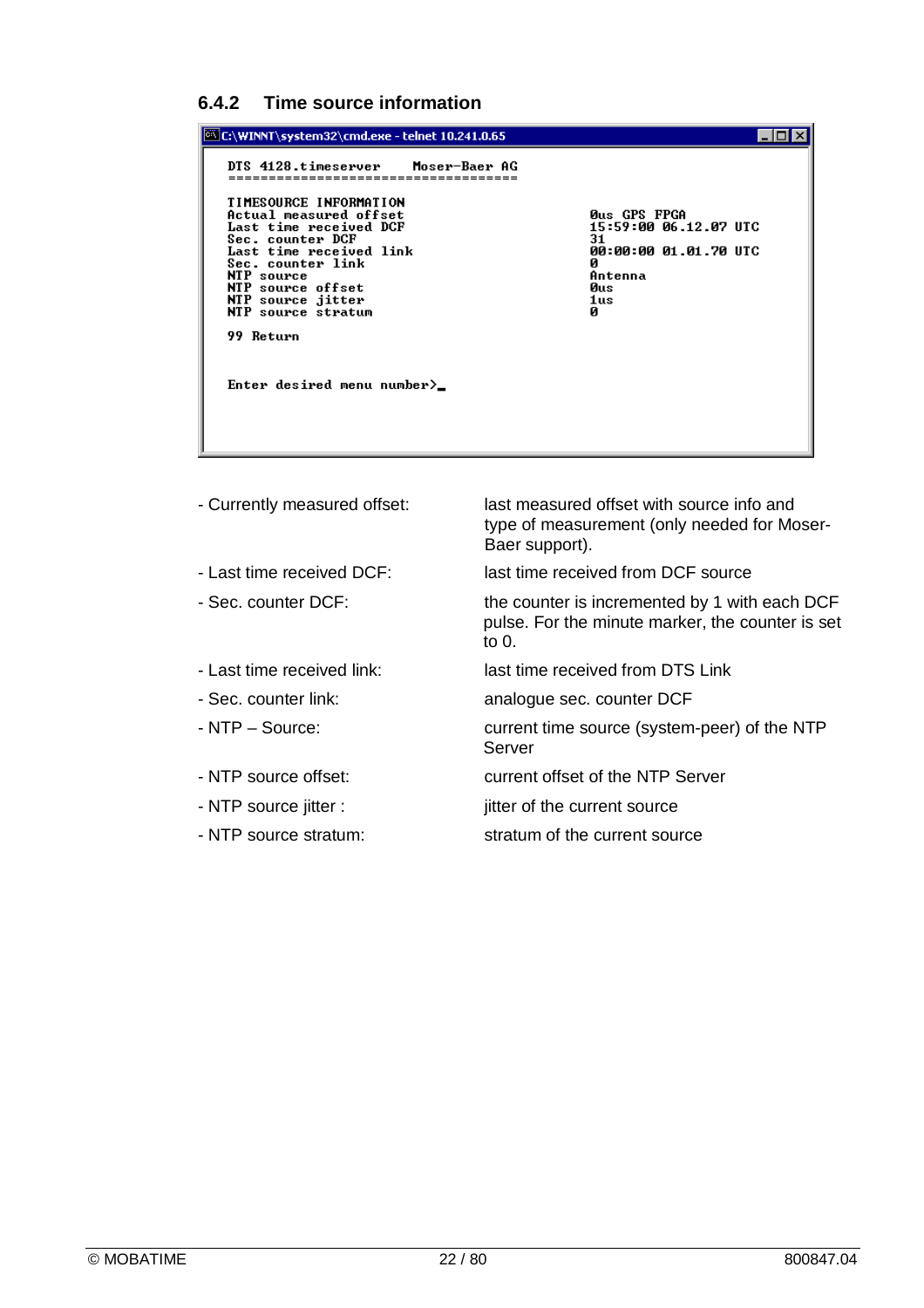### **6.5 Configuration menu**

| C:\WINNT\system32\cmd.exe - telnet 10.241.0.65                                                                                                                         |
|------------------------------------------------------------------------------------------------------------------------------------------------------------------------|
| DTS 4128.timeserver Moser-Baer AG                                                                                                                                      |
| <b>CONFIGURATION</b><br>Line<br>1.<br>$\frac{2}{3}$<br>Time handling<br>Alarms<br>4<br>5<br>General<br>Network<br>6<br>Services (FTP, telnet, SSH)<br>2<br><b>SNMP</b> |
| 99 Return                                                                                                                                                              |
| Enter desired menu number $\sum$                                                                                                                                       |

Configuring the DTS 4128 through various submenus:

- 1. Configuring the lines / outputs (DCF out, NTP slave clock line) See Chapter "6.5.1 Lines"
- 2. Configuring the time source, time-keeping etc. See Chapter "6.5.4 Time Administration"
- 3. Alarm settings (alarm relay, e-mail, SNMP) See Chapter "6.5.10 Alarms"
- 4. General settings of the DTS 4128 (language, time zone for alarms and display, password for menu, power supply monitoring...) See Chapter "6.5.15 General Settings"
- 5. Network Settings See Chapter "6.5.16 Network"
- 6. Services (switching network services such as FTP, Telnet, SSH on or off) See Chapter "6.5.17 Services (Network services FTP, Telnet, SSH....)"
- 7. SNMP Configuration for GET/PUT. See Chapter "6.5.18 SNMP" (Traps are dealt with in menu '2. Configuration'  $\rightarrow$  '3. Alarms'  $\rightarrow$  '3. Traps'. See also Chapter 6.5.14 SNMP Traps

### **6.5.1 Lines**

Under lines, settings can be undertaken for the following 3 functions:

- 1 DCF Output → see Chapter "6.5.2 DCF Output"
- 2 NTP slave clocks / time zone server See Chapter "6.5.3 NTP Slave Clocks / Time Zone Server "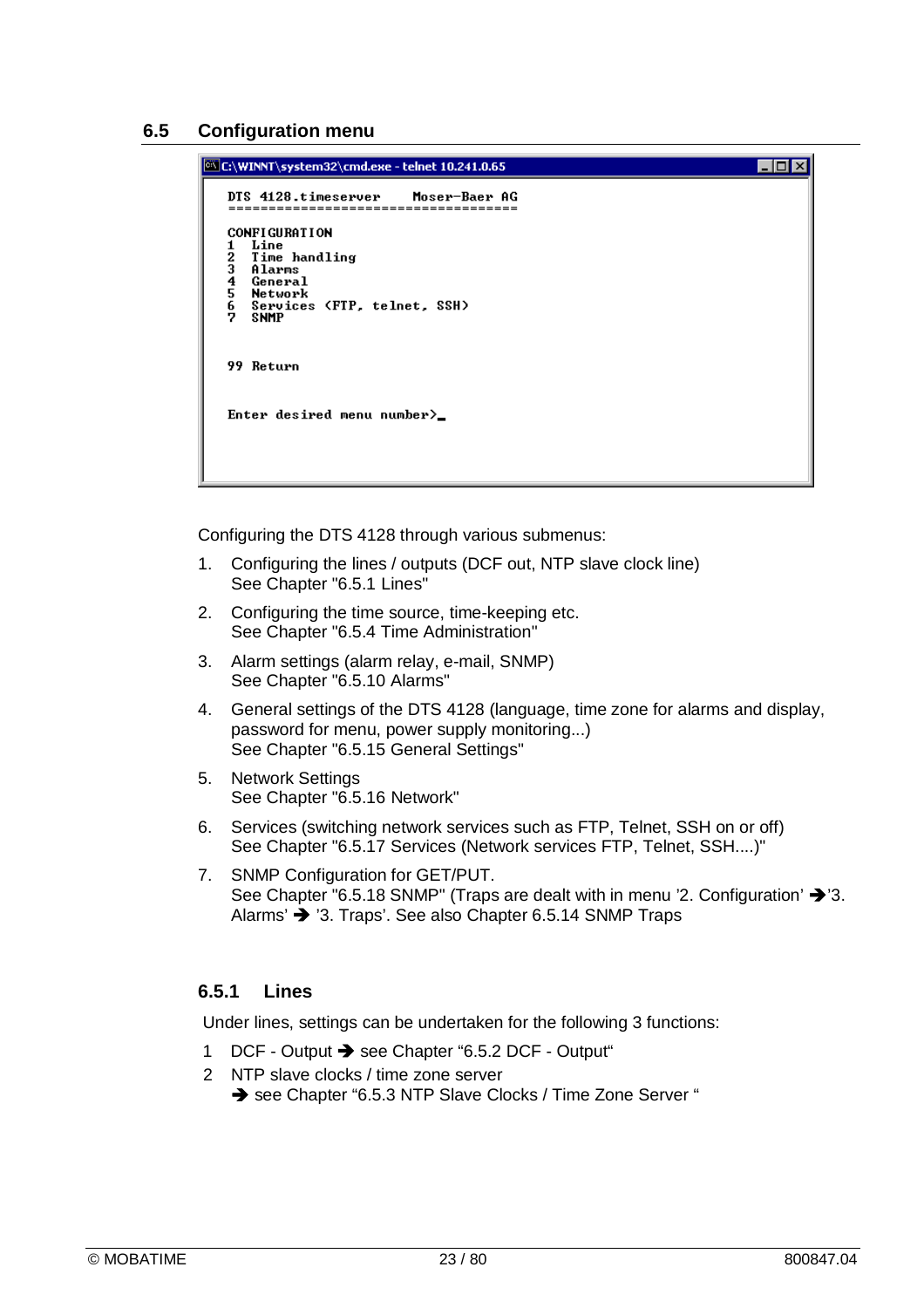### **6.5.2 DCF – output**

The DTS 4128 is equipped with one DCF output line. This line is available as an electrical current loop DCF output as well as two optical DCF outputs (number of optical outputs depends on DTS device type).

The settings of the DCF line is valid for all DCF outputs.



- 1. Select line function: off or DCF on
- 2. Select time zone: see Chapter "6.5.21 Time Zone Selection"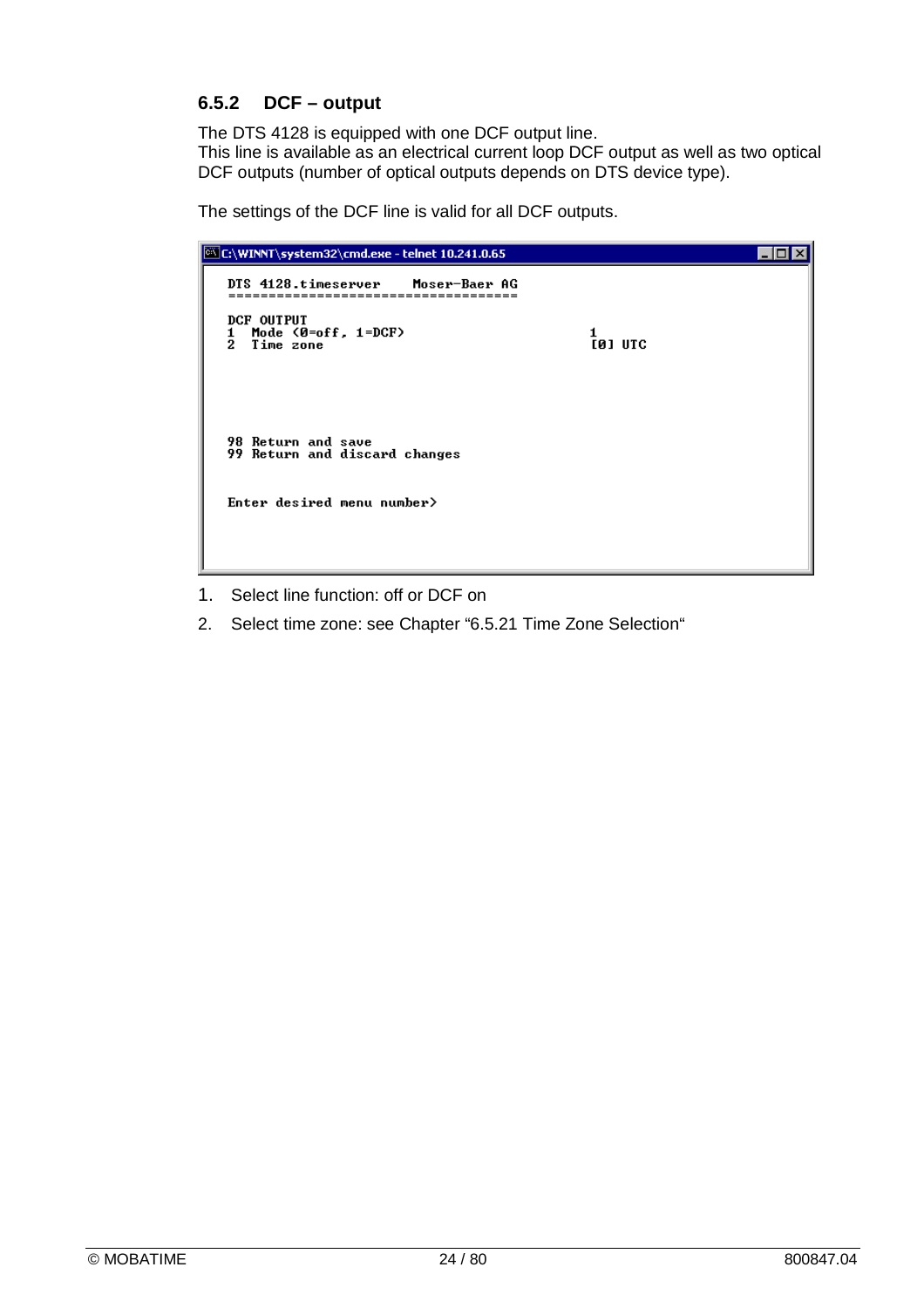### **6.5.3 NTP slave clocks / time zone server**

NTP slave clock line for operating slave clocks on the LAN (Ethernet). With this clock line, a world time function can be realized.



- 1. Mode of clock line:  $0 = \text{off. } 1 = \text{Send NTP multicast. } 2 = \text{Send NTP Multicast and } 1$ Time zone table,  $3 =$  Send Time zone table, 4 (only for maitenance) = Send an empty Time zone table and return to previous mode.
- 2. Multicast adress for NTP and time zone server: **239.192.54.x** Group address: x = 1..15 for MOBATIME devices, e.g. NCI, SEN 00.
- 3. Multicast port for Time zone server (enter an arbitrary value, empty is not allowed ! Value e.g.: 65530).
- 4. Poll-interval for NTP Multicast in 2^**poll-values** in seconds (range: 1 16). E.g. poll-value =  $2 \rightarrow$  interval:  $2^2 = 4$  sec., poll-value =  $5 \rightarrow$  interval:  $2^5 = 32$  sec. For redundant Multicast time servers see remark next page.
- 5. Packet time to Live (TTL) for NTP- and time-zone-Multicast-packets in hops. (Number of Routers in a network to transfer the packets through; for simple network without routing, enter value "1", for 1 Router enter "2").
- 6. Repeat time to send time zone table: 10 86400 sec
- 7. Delay time between the sending of the individual time zone entries (one entry per Multicast packet) of the table: 1 – 60 sec.
- 8. Configuration of individual time zone entries. Displays menu "TIME ZONE TABLE".
- **Important:** Changes of multicast-address, pollinterval and TLL lead to a **restart** of the NTP server.
- **Important:** For the operation of a **Multicast** communication (NTP and Time Zone Server) **the configuration of a gateway is required** (see chapter 6.5.16 Network). The gateway can be set manually or by using DHCP. If there's no gateway available, it's possiible to set the own IP as gateway.

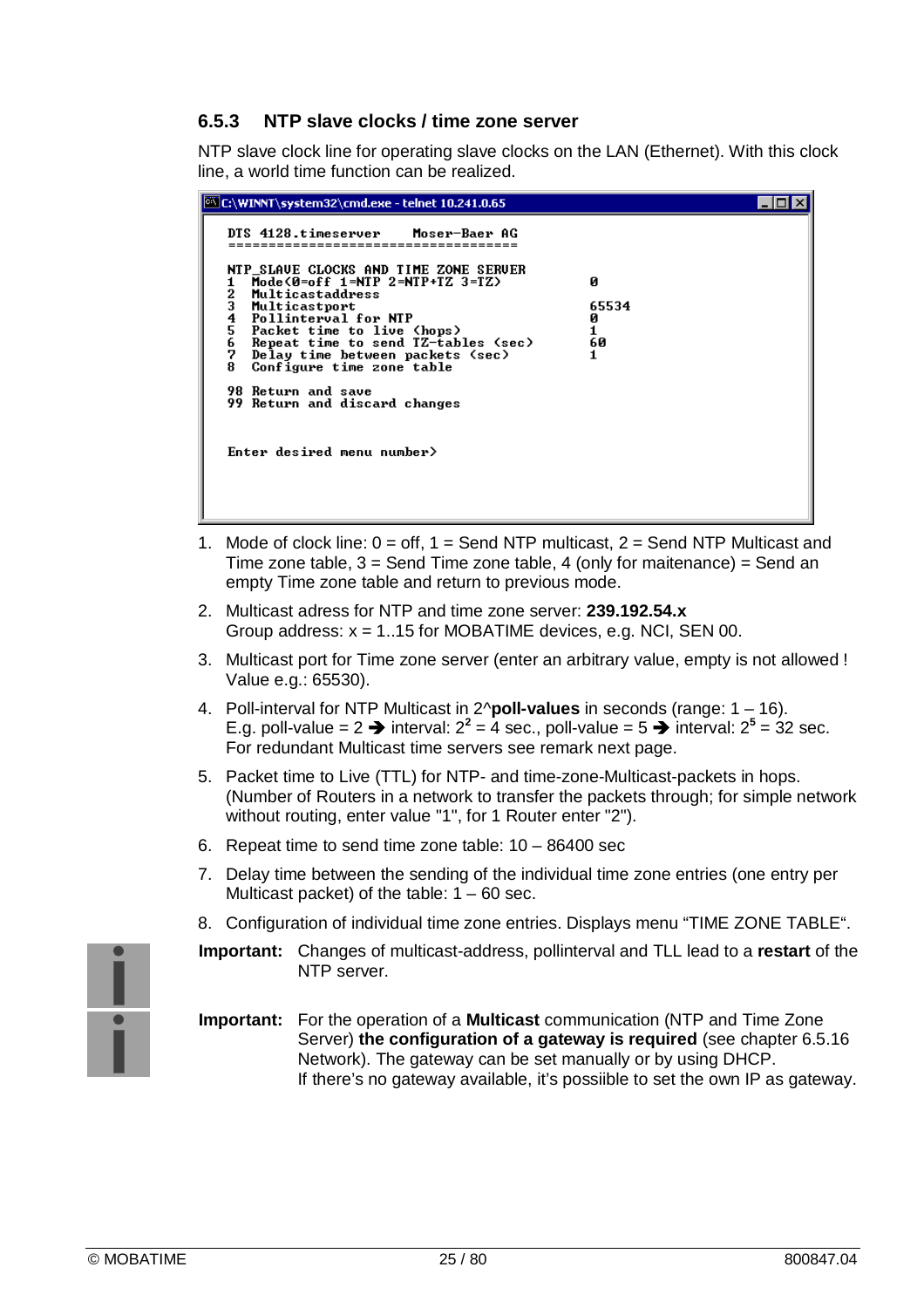### **Important: Redundant Multicast time server:**

If in the same network two NTP server should send NTP with same Multicast IP address (redundancy), then the first time server has to be configured with a small **pollinterval** (e.g.  $2 \rightarrow$  sec.) and second time server with a large pollinterval (min. 100 x larger, e.g.  $9 \rightarrow 512$  seconds). As long as the first time server is sending NTP Multicast packets, the packets from second time server are ignored. This configuration is needed, to reach a defined situation for the end devices (the DTS with the more frequently NTP send rate gets higher priority for time reception).

**Time zone table for the NTP slave clock line:**

| C:\WINNT\system32\cmd.exe - telnet 10.241.0.65                                                                                                                                                                                                                                                                                                                                                                                                                    |  |
|-------------------------------------------------------------------------------------------------------------------------------------------------------------------------------------------------------------------------------------------------------------------------------------------------------------------------------------------------------------------------------------------------------------------------------------------------------------------|--|
| DTS 4128.timeserver Moser-Baer AG                                                                                                                                                                                                                                                                                                                                                                                                                                 |  |
| TIME ZONE - TABLE<br>Zone01: 2 [+1] Brussel<br>Zone02: −1 Unknown season<br>Zone03: −1 Unknown season<br>Zone04: −1 Unknown season<br>Zone05: −1 Unknown season<br>Zone06: −1 Unknown season<br>Zone07: −1 Unknown season<br>Zone08: −1 Unknown season<br>Zone09: -1 Unknown season<br>Zone10: -1 Unknown season<br>Zone11: -1 Unknown season<br>Zone12: −1 Unknown season<br>Zone14: -1 Unknown season<br>Zone13: −1 Unknown season<br>Zone15: −1 Unknown season |  |
| Enter requested entry<br>Press enter for next part, 99 to leave>_                                                                                                                                                                                                                                                                                                                                                                                                 |  |

Display of all time zone entries (15) of time zone servers for NTP slave clock lines.

Choose a zone number to change selected zone.

Time zone selection (see chapter 6.5.21 Time zone selection).

The page can be exited with 99. Changes are first stored or reset on the overlying menu page.

### **6.5.4 Time administration**

Under time administration, settings can be undertaken for the following functions:

- Time source configuration  $\rightarrow$  see chapter 6.5.5
- Time-keeping configuration  $\rightarrow$  see chapter 6.5.6
- Redundant Operation  $\rightarrow$  see chapter 6.5.7
- $\bullet$  NTP Server  $\rightarrow$  see chapter 6.5.8
- For setting the time manually / Leap second  $\rightarrow$  see chapter 6.5.9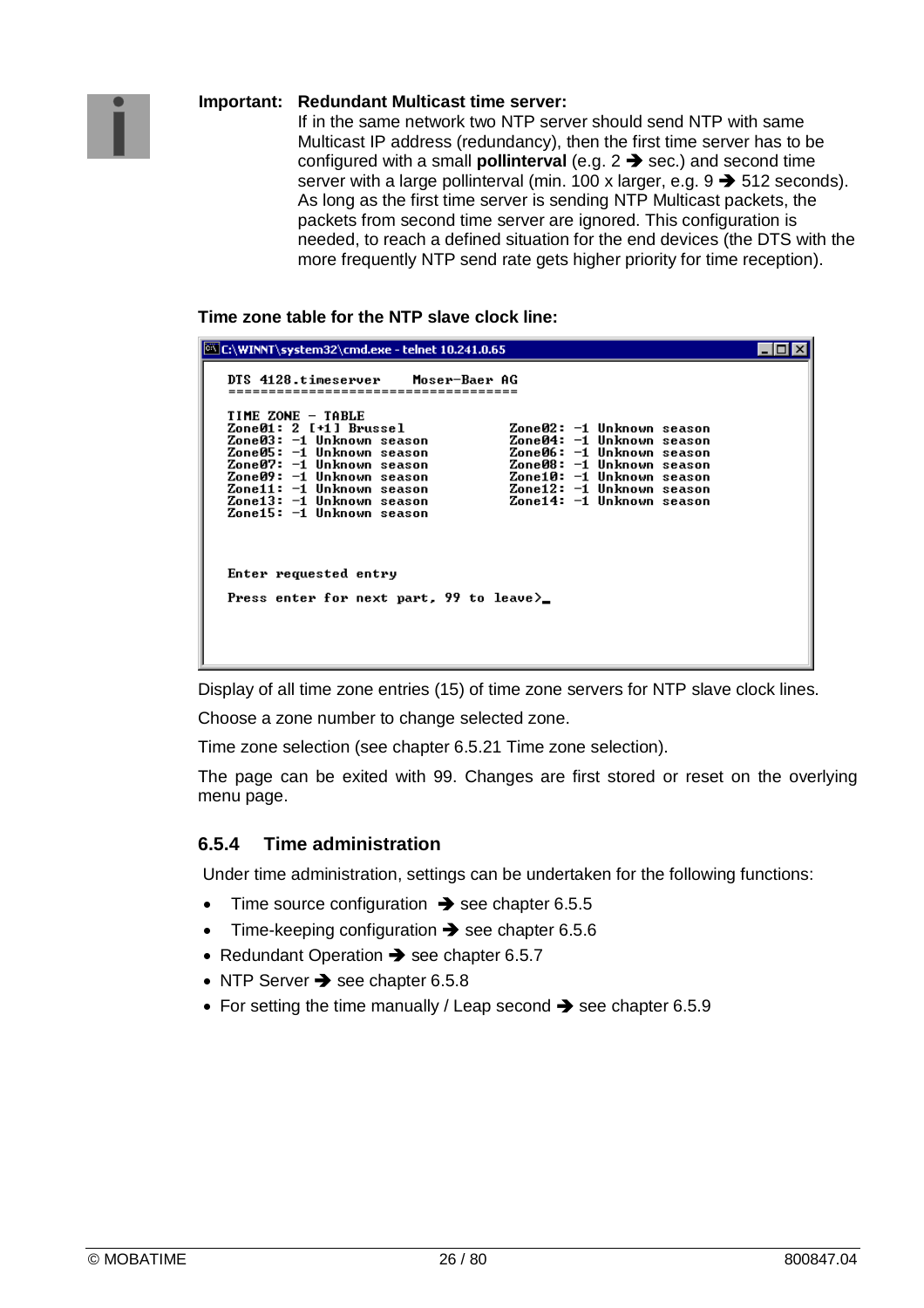### **6.5.5 Time source**

Time source configuration.

| C:\WINNT\system32\cmd.exe - telnet 10.241.0.65                                                                                                                                                                                                                                                                                                                                                                                                 |                                                        |
|------------------------------------------------------------------------------------------------------------------------------------------------------------------------------------------------------------------------------------------------------------------------------------------------------------------------------------------------------------------------------------------------------------------------------------------------|--------------------------------------------------------|
| DTS 4128.timeserver Moser-Baer AG<br><b>TIME SOURCE</b><br>Source type<br>23456<br>Alarm delay for failure of the source<br>DTS stratum $\Theta$ =auto, 1-15=fix)<br>Stratum limit for synchalarm<br>Stratum TO (0-16) DCF/GPS fail<br>Offset per stratum<br>7<br>Max. offset for time ok<br>8<br>Time source correction (DCF/GPS only)<br><b>98 Return and save</b><br>99 Return and discard changes<br>Enter desired menu number $\rangle$ _ | 2<br>10min<br>и<br>12<br>24h<br>50ms<br>50000us<br>Øms |

|    | 1. Type of time source:                                                                                                                                                                          | 0=none, 1=DCF MEZ, 2=GPS-DCF (UTC),<br>3=GPS serial (not available), 4=NTP                                  |
|----|--------------------------------------------------------------------------------------------------------------------------------------------------------------------------------------------------|-------------------------------------------------------------------------------------------------------------|
|    | 2. Alarm delay at failure of time source (minutes):                                                                                                                                              | $0 =$ off, 1-2'160 min, default = 0<br>Error: "loss of time source TO"                                      |
|    | 3. DTS stratum                                                                                                                                                                                   | 0=Stratum is automatically calculated according to<br>the time source.<br>1-15=Stratum is manually set      |
| 4. |                                                                                                                                                                                                  | Stratum limits for alarm Limits for alarm "Time source lost" (1-16)<br>Error: "loss of time source stratum" |
| 5. | Duration of stratum change 1 to 16 in the case of time loss (1-999h),<br>e.g. 24 hrs $\rightarrow$ stratum counts up from 1 to 16 within 24 hrs.                                                 |                                                                                                             |
| 6. | Offset per Stratum in ms (0-40'000ms). Stratum is calculated with this value when<br>time is received again:<br>Offset/Stratum = 30ms, offset of the time source 150ms $\rightarrow$ Stratum = 5 |                                                                                                             |

- 7. Max. offset for time source to set valid time in  $\mu$ s at start up.  $(0-1'000'000\mu s)$
- 8. Time source correction (only for DCF), +/-60'000ms

For description of time source see Chapter "8 Time administration "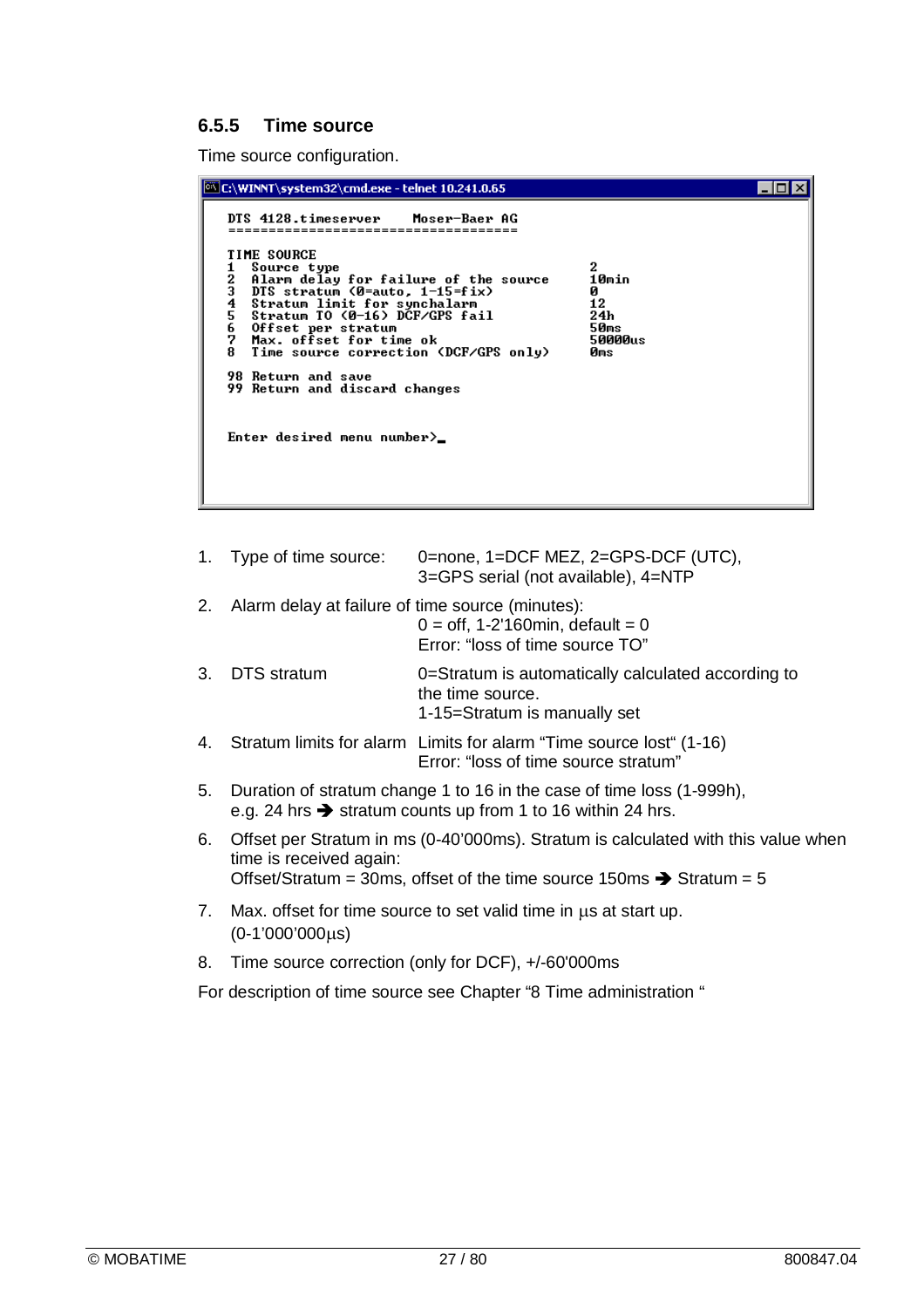### **6.5.6 Time-keeping**

| <sup>65</sup> Auswählen C:\WINNT\system32\cmd.exe - telnet 10.241.0.65                                                                                              |                             |  |
|---------------------------------------------------------------------------------------------------------------------------------------------------------------------|-----------------------------|--|
| DTS 4128.timeserver Moser-Baer AG                                                                                                                                   |                             |  |
| TIME ADJUSTMENT CONFIGURATION<br>Adjustmode (0=follow, 1=set)<br>1<br>2<br>Max. catch up speed<br>3<br>Time core type (0-255, default 0)<br>Synch. only offset<br>4 | Й<br>100000ns/s<br>Й<br>Øms |  |
| <b>98 Return and save</b><br>99 Return and discard changes                                                                                                          |                             |  |
| Enter desired menu number $\rangle$                                                                                                                                 |                             |  |
|                                                                                                                                                                     |                             |  |

- 1. Adjust mode: 0=time is slowly adjusted (accord. to "Max. catch-up speed") 1=time is set immediately 2. Maximum catch up speed in ns/s (0-10'000'000). 3. Quartz type: Standard=0 (0-255)
- 4. Synch. only offset: 0=off 100-5000ms=Limits as from which time is no longer accepted Alarm "Syn only diff too great"

For a description of time-keeping see Chapter "8 Time administration"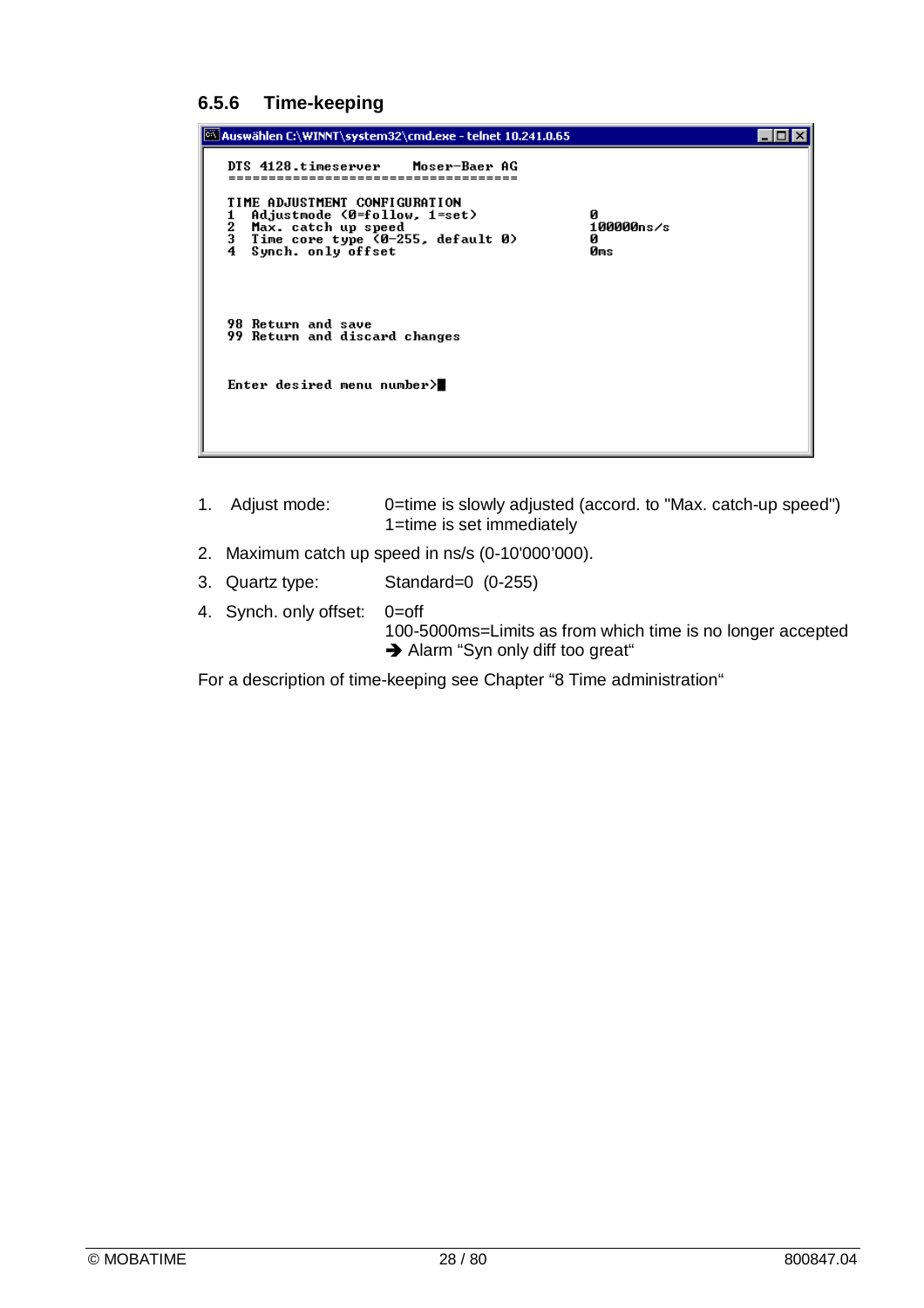### **6.5.7 Redundant operation**

| C:\WINNT\system32\cmd.exe - telnet 10.241.0.65                                                                                                                                                            |                              |  |
|-----------------------------------------------------------------------------------------------------------------------------------------------------------------------------------------------------------|------------------------------|--|
| DTS 4128.timeserver Moser-Baer AG                                                                                                                                                                         |                              |  |
| REDUNDANT OPERATION<br>Mode $(0 = single, 1 = redundant)$<br>Stratum limit (1-16)<br>2<br>3<br>Max. offset to slave source<br>4<br>Port for LAN link<br>5 IP address 2. timeserver<br>6 Set master manual | Й<br>16<br>100000us<br>14338 |  |
| <b>98 Return and save</b><br>99 Return and discard changes                                                                                                                                                |                              |  |
| Enter desired menu number>                                                                                                                                                                                |                              |  |

- 1. Mode: 0=single operation, 1=operation in combination with a  $2^{nd}$  DTS 4128
- 2. Stratum limit to switch from slave to master. Standard 16 (1-16)
- 3. Max. offset of slaves to the slave time source for triggering the alarm "Offset Source (Slave)" (0-5'000'000us)
- 4. Port for LAN-Link. default 14338
- 5. IP address of the  $2^{nd}$  DTS 4128. Only required, if the optical link is not working. Format 10.241.23.99 ENTER without entering an address will delete the entry.
- 6. Manual change from slave to master. The command is effected immediately. Saving with '98' is not required when exiting the menu.

For a description of redundant operation, see Chapter "8.8 Redundant Operation of 2 DTS 4128.timeservers"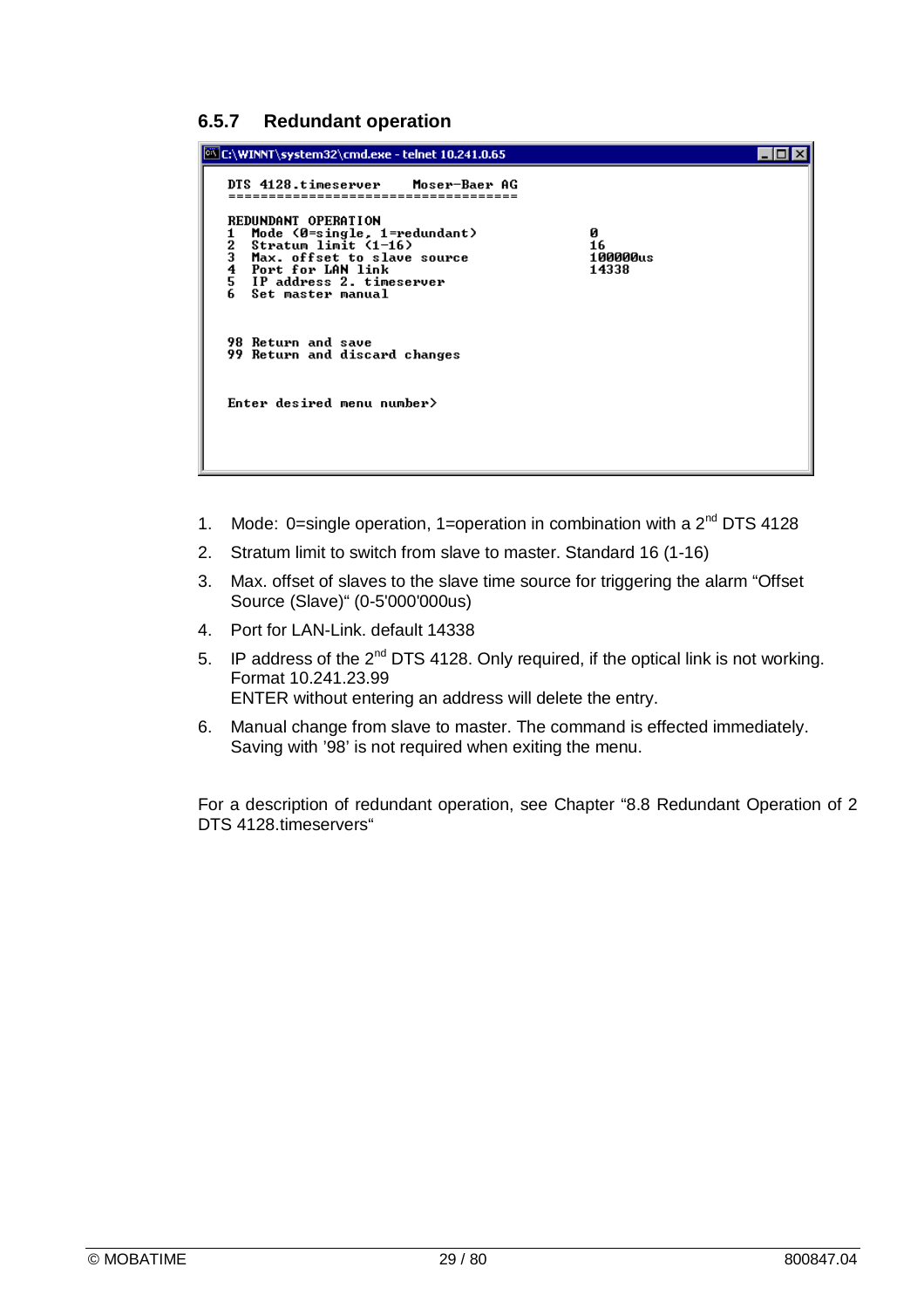### **6.5.8 NTP server**

NTP can run as server or combined as server/client. To run NTP as source (NTP as client), in the menu '2. Configuration'  $\rightarrow$  '2. Time handling'  $\rightarrow$  '1. Time source setting' → '1. Source type' choose NTP and set at least one server. If NTP server is configured, but NTP is not indicated as time source, NTP only runs as backup time source (redundancy) to the actual time source.

The exact behavior of NTP time sources is described in chapter "8.3 Time acceptance from NTP".

Further two multicast or broadcast addresses can be configured.



1.-4. Summary about configured NTP – time sources. Select to configure.

5.-6. Summary about configured NTP – broadcast addresses. Select to configure. Information about a multicast – address, configured for NTP slave clocks.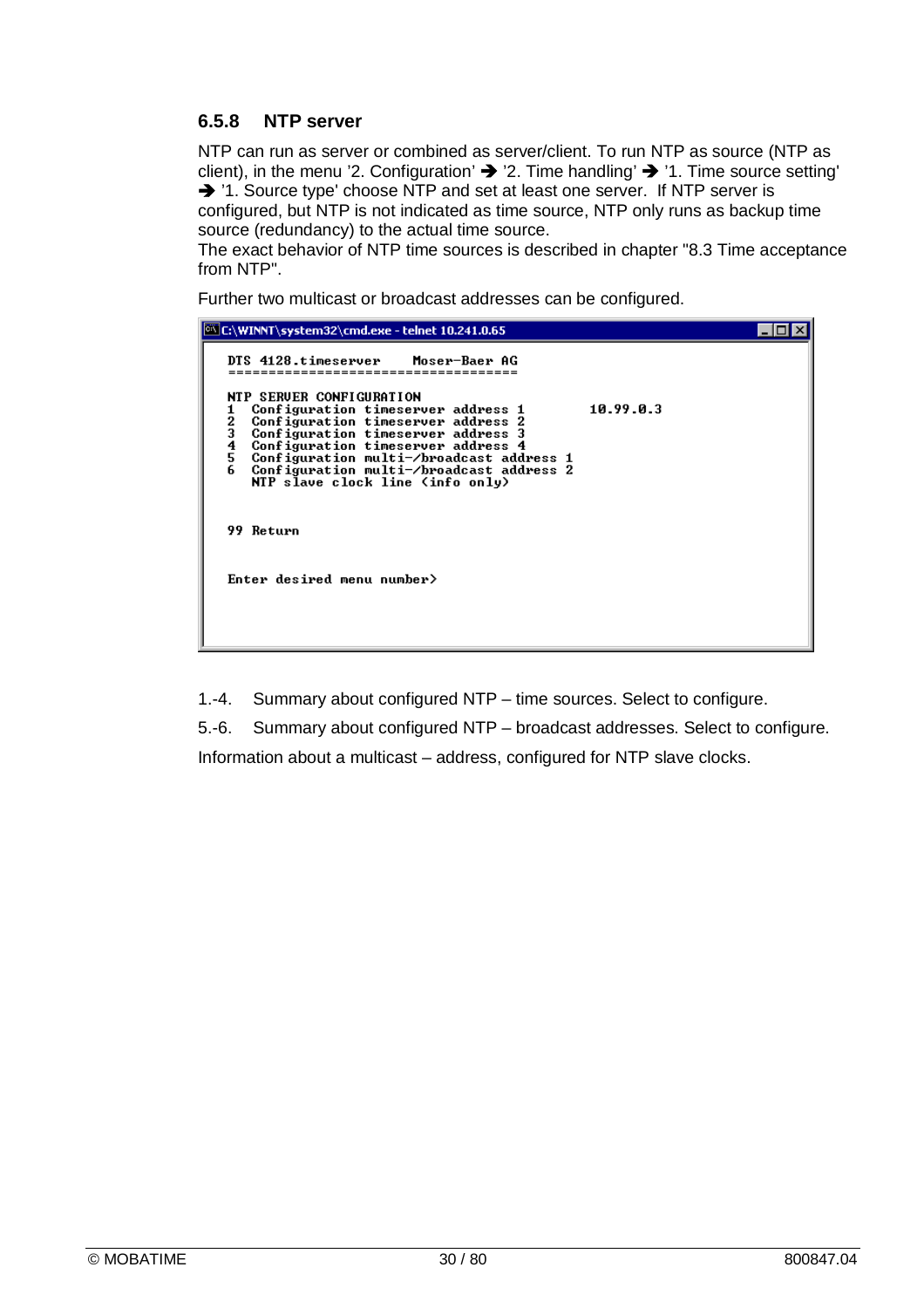**Configuration of the individual server/peer address is as follows:**

| C:\WINNT\system32\cmd.exe - telnet 10.241.0.65                                          |                                         |  |
|-----------------------------------------------------------------------------------------|-----------------------------------------|--|
| DTS 4128.timeserver Moser-Baer AG                                                       |                                         |  |
| ENTRY TIMESOURCE<br>Source<br>1<br>2345<br>Minpoll<br>Maxpo 11<br>Server/Peer<br>Prefer | 10.99.0.3<br>3<br>4<br>server<br>prefer |  |
| <b>98 Return and save</b><br>99 Return and discard changes                              |                                         |  |
| Enter desired menu number $\sum$                                                        |                                         |  |
|                                                                                         |                                         |  |

- 1. Insert time sources (IP address or name, e.g. "ntp.metas.ch") ENTER without entry of an address will delete value.
- 2.-3. Configurations of **Minpoll** and **Maxpoll**: Inquiry interval 2^**poll value** in seconds.  $0 =$ automatically e.g. poll value=2  $\rightarrow$  intervall 2: 2<sup>2</sup> = 4sec., poll value=5  $\rightarrow$  intervall 5: 2<sup>5</sup> = 32sec. Range of poll values (exponent): 1 – 16 To get an exact synchronization it's better to limit Maxpoll to 6 (64 sec.).
- 4. Set type of inquiry: server or peer
- 5. Preferred source: on or off



**Important:** All changes lead to a restart of the NTP server.

**Important:** If NTP only runs as a backup (source DCF or GPS), no NTP source should be indicated as **prefer**.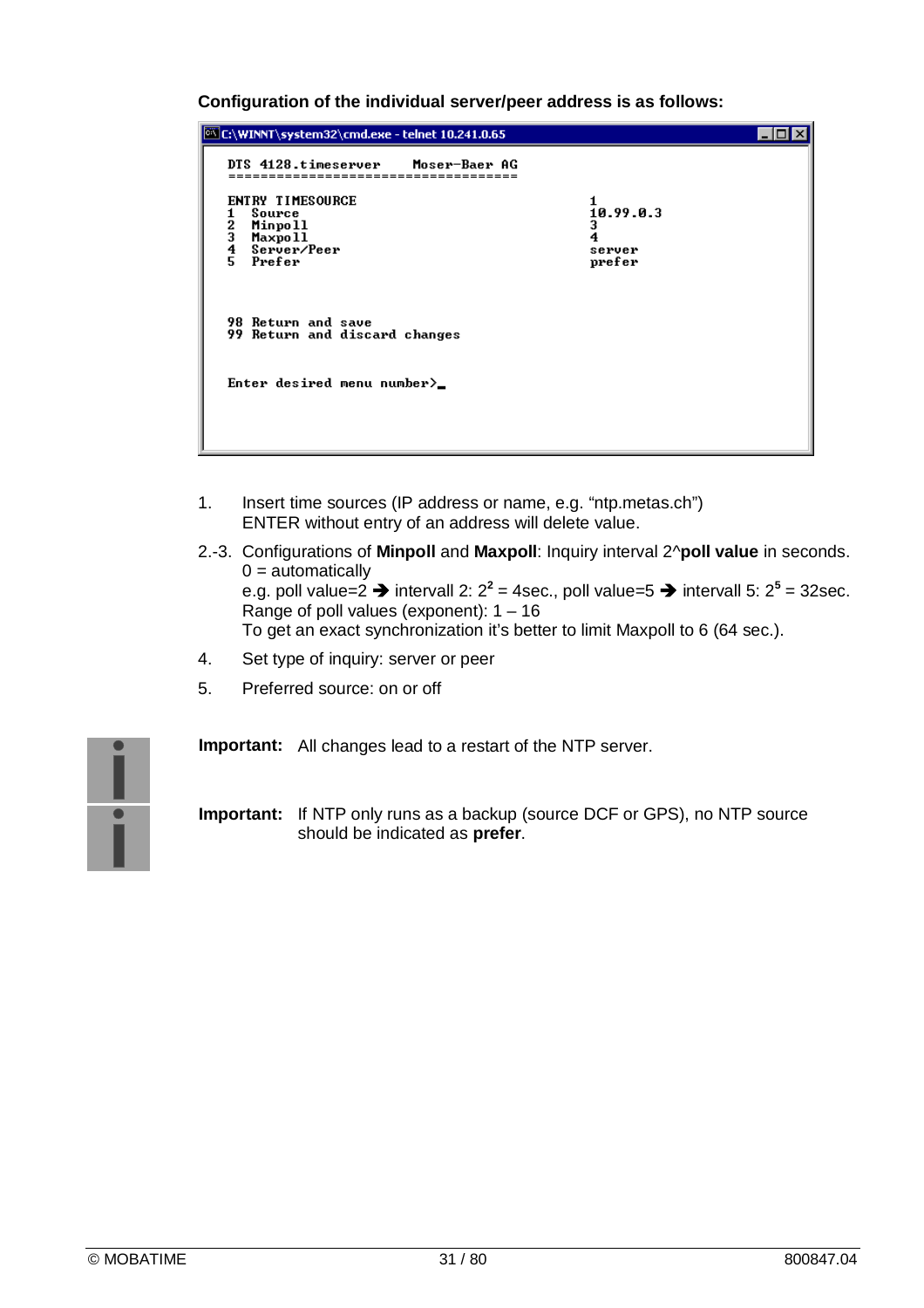**Configuration of the Multi- / Broadcast address is as follows:**

```
C:\WINNT\system32\cmd.exe - telnet 10.241.0.65
                                                                                                    \Boxo\boxtimesDTS 4128.timeserver
                                     Moser-Baer AG
    NTP MULTI- / BROADCAST-ENTRY<br>1 Multi- or  broadcast IP address
                                                                     1<br>239.192.54.5
       Interval<br>TTL (only for multicast)
    \frac{2}{3}4sec
                                                                      4hops
    98 Return and save<br>99 Return and discard changes
    Enter desired menu number>
```
- 1. IP address of the destination network (multicast or broadcast). ENTER without entering an address will delete the entry.
- 2. Interval for sending out the NTP information in seconds. The interval is rounded after the entry to NTP standard, which only permits values of format 2<sup>x</sup>: 1,2,4,8,16,32,64. Maximum 65536 seconds.
- 3. TTL (time to live) in hops. Only required for multicast. Number of routers over which the multicast packet should be transmitted: for simple networks without a router - enter 1, for 1 router - enter value 2.

**Important:** All changes lead to a restart of the NTP server.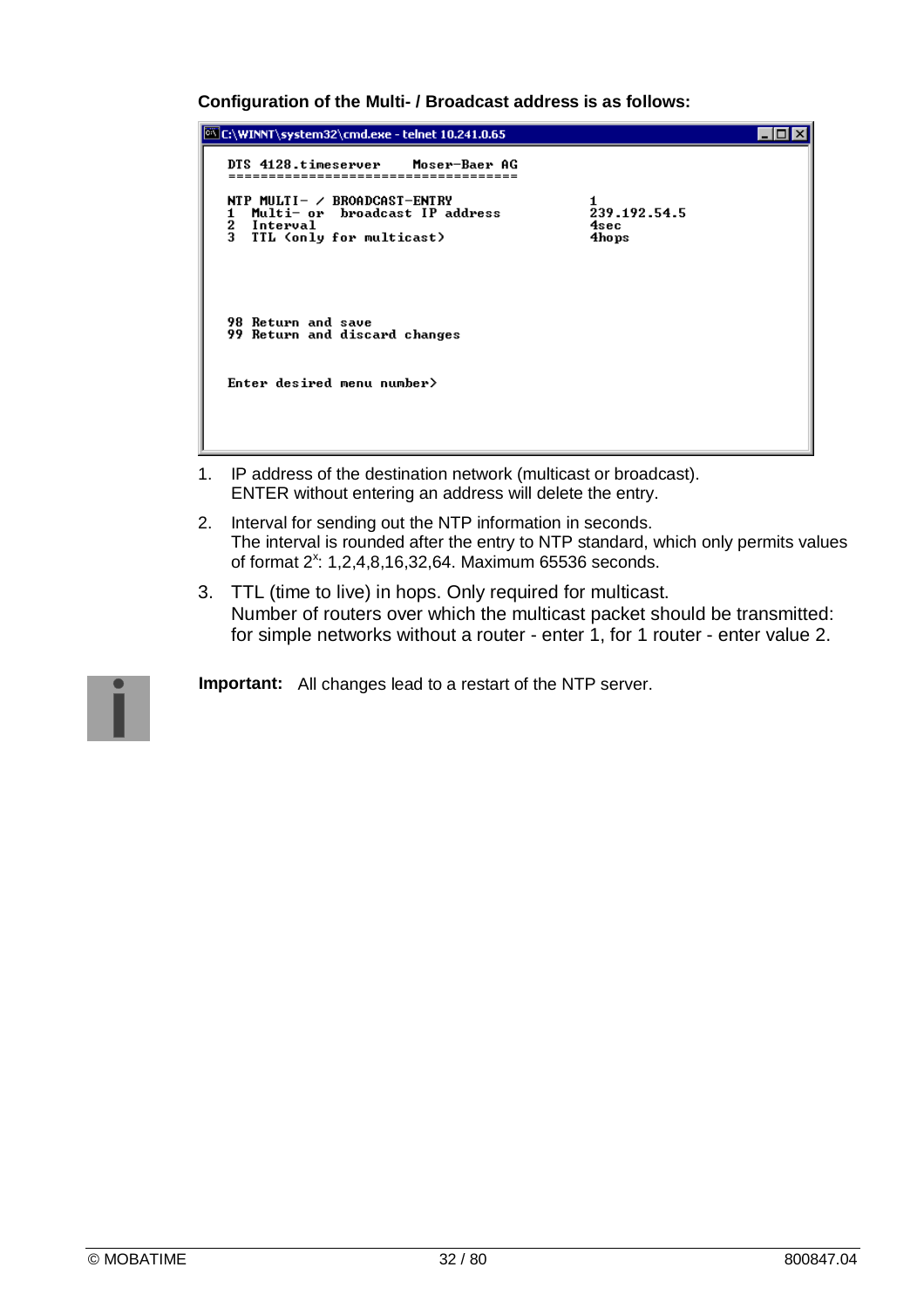**6.5.9 Manual time set / Leap second**



- 1. Set UTC time in the format "YY.MM.DD hh:mm:ss". **Time is set with ENTER!**
- 2. Correct time in ms (- = backwards). Range: +/-10'000ms **Time is set with ENTER!**
- 3. Leap second mode
	- 0 Off
	- 1 Additional second will be inserted at entered time
	- -1 Second will be deleted at entered time
- 4. Set UTC time of leap second in format: "YY.MM:DD hh.mm.ss"

Operation of leap second see chapter "8.7 Leap second".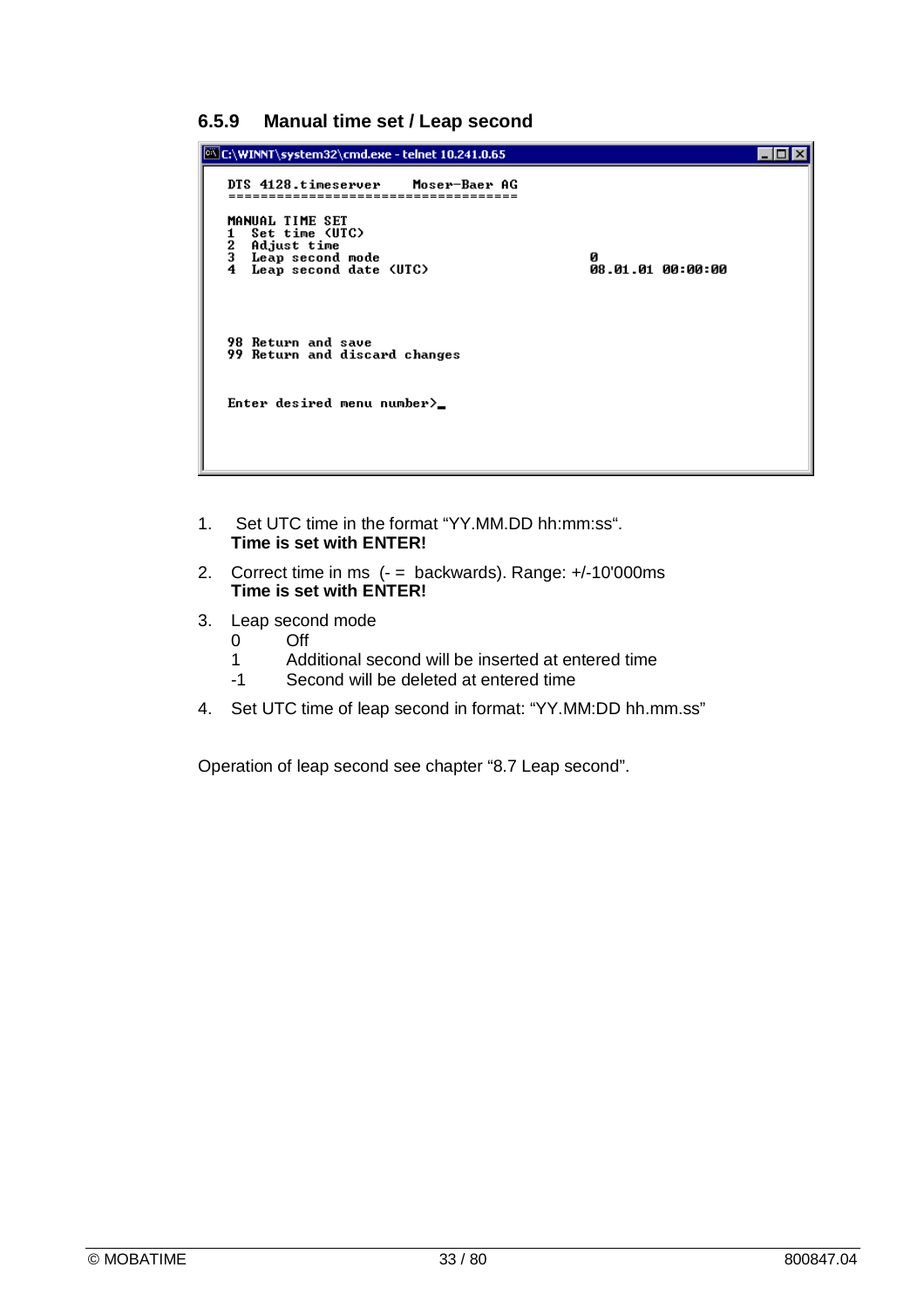### **6.5.10 Alarms**

Under alarms, settings can be undertaken for the following functions:

- $\bullet$  Alarm relays  $\rightarrow$  see Chapter 6.5.11
- $\bullet$  E-Mail  $\rightarrow$  see Chapter 6.5.13
- $\bullet$  SNMP-Traps  $\rightarrow$  see Chapter 6.5.14

### **6.5.11 Alarm relay**



1. Alarm mask for relay (see Chapter "6.5.12 Alarm mask")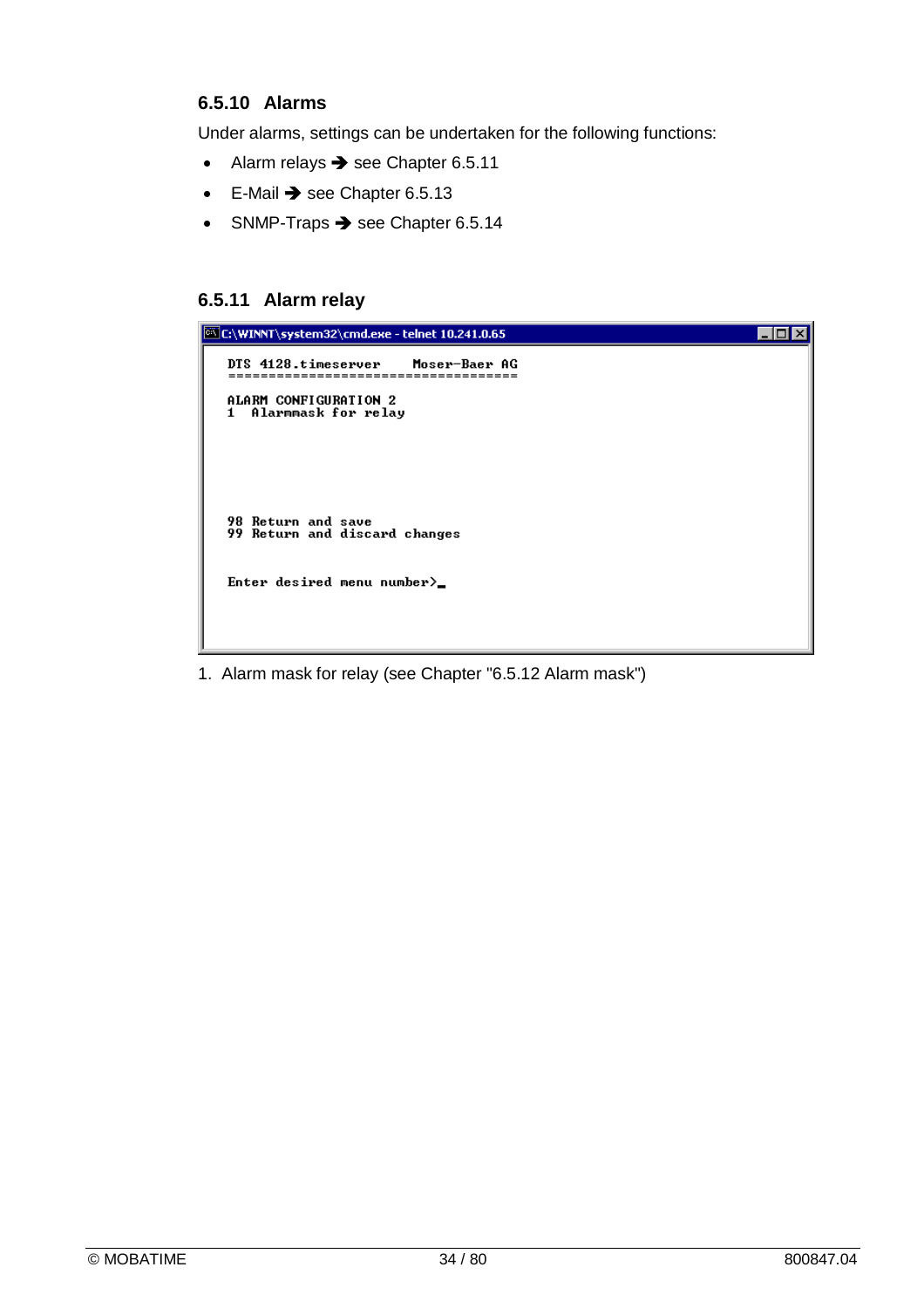### **6.5.12 Alarm mask**

| Telnet 10.241.0.47                                                                                                                                                                                                                                                                                                                                                                                                                                                                             | $\blacksquare$ $\blacksquare$ |
|------------------------------------------------------------------------------------------------------------------------------------------------------------------------------------------------------------------------------------------------------------------------------------------------------------------------------------------------------------------------------------------------------------------------------------------------------------------------------------------------|-------------------------------|
| DTS 4128.timeserver Moser-Baer AG                                                                                                                                                                                                                                                                                                                                                                                                                                                              |                               |
| ALARMMASK<br>Page 1                                                                                                                                                                                                                                                                                                                                                                                                                                                                            |                               |
| [ ]=error disabled, [*]=error enabled<br>[*] Bit00: DTS restart<br>$[\ast]$ Bit01: Error bit1<br>[*] Bit02: Supply voltage too low [*] Bit03: Error bit3<br>[*] Bit05: Error bit5<br>[*] Bit04: Error bit4<br>[*] Bit06: Error bit6<br>[*] Bit07: Error bit7<br>[*] Bit08: Wrong time zone DCF<br>$[*]$ Bit09: Error bit9<br>[*] Bit10: Error bit10<br>[*] Bit11: Error bit11<br>$[*]$ Bit12: Error bit12<br>[*] Bit13: Error bit13<br>$[*]$ Bit14: Error bit14<br>$[\ast]$ Bit15: Error bit15 |                               |
| Enter alarmnumber to alter mask                                                                                                                                                                                                                                                                                                                                                                                                                                                                |                               |
| Press ENTER for next part, 99 to leave)                                                                                                                                                                                                                                                                                                                                                                                                                                                        |                               |
|                                                                                                                                                                                                                                                                                                                                                                                                                                                                                                |                               |

Display of all the DTS 4128 alarms (64) on 4 pages. Pages can be scrolled through with ENTER.

An alarm on the current page can be switched on or off by entering an error number. The page can be exited with 99. The modifications will be saved or restored one menu level higher in "ALARM CONFIGURATION". All Alarms with "error bitxx" are not yet used.

A description of individual errors can be found in Appendix "C Alarm list"...

The alarm masks for the various applications (E-Mail, SNMP, SNMP Traps, alarm relay) can differ.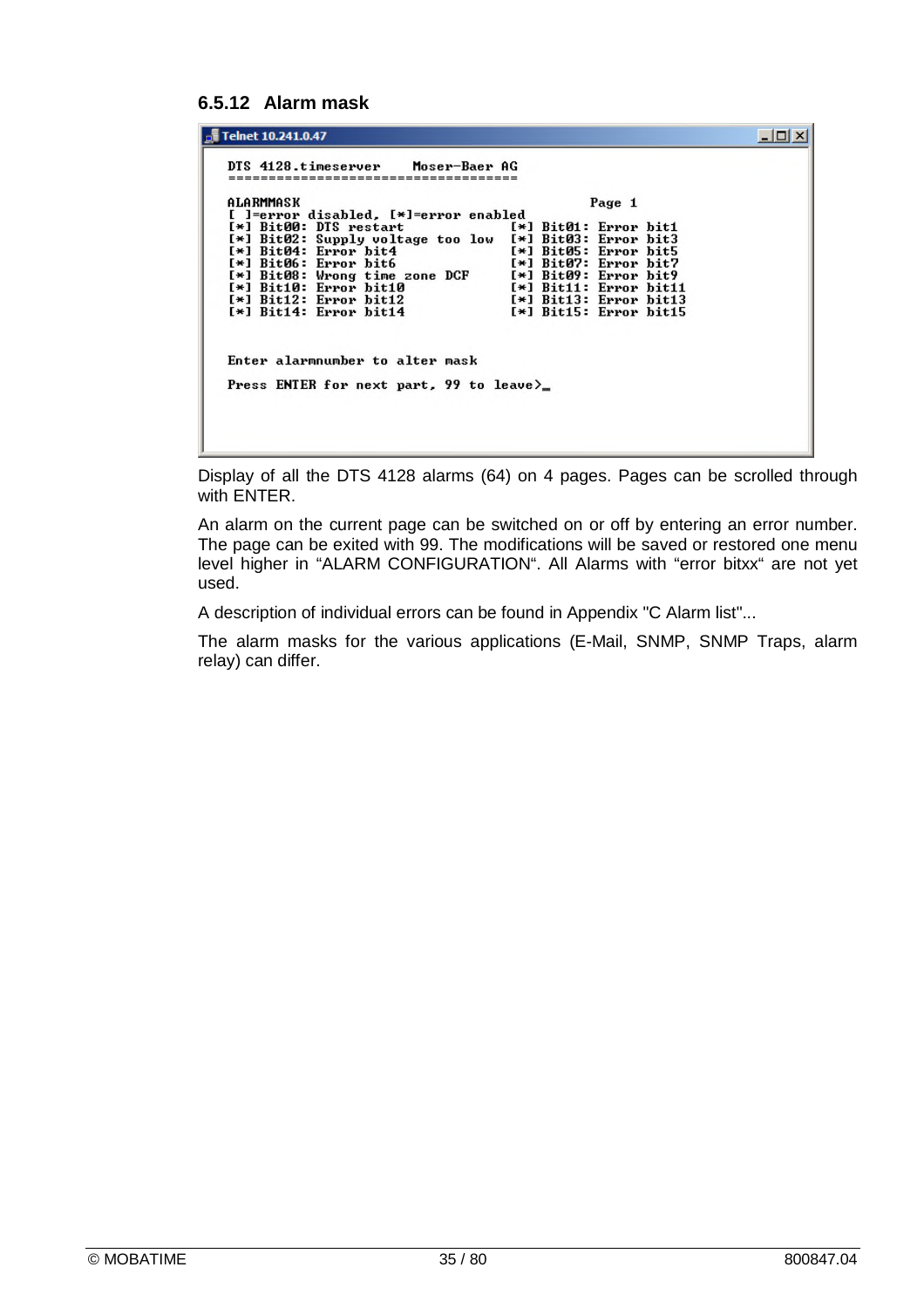#### **6.5.13 E-mail**

| C:\WINNT\system32\cmd.exe - telnet 10.241.0.65                                                                                                                                                                                                                                                                                                                   |                                                                                                         |
|------------------------------------------------------------------------------------------------------------------------------------------------------------------------------------------------------------------------------------------------------------------------------------------------------------------------------------------------------------------|---------------------------------------------------------------------------------------------------------|
| DTS 4128.timeserver - Moser-Baer AG<br>MAIL CONFIGURATION<br>Mailmode<br>23456<br>Alarmmask for mail<br>Mailserver<br>Mailport (default 25)<br>Destination mail address1<br>Destination mail address2<br>7<br>Reply mail address<br>From mail address<br>8.<br><b>98 Return and save</b><br>99 Return and discard changes<br>Enter desired menu number $\rangle$ | on<br>ff ff ff ff ff ff ff ff<br>10.240.0.3<br>25<br>mail1@test.org<br>mail2@test.org<br>mail3@test.org |

- 1. E-mail function on or off.
- 2. Alarm mask for e-mail notifications (see Chapter "6.5.12 Alarm Mask") Changes are stored or reset on the overlying menu page "MAIL CONFIGURATION".
- 3. IP address of the mail server e.g. 10.249.34.5 ENTER without entering an address will delete the entry.
- 4. Mail server port (often 25)
- 5-6.Destination e-mail address. ENTER without entering an address will delete the entry.
- 7. Reply address (e.g. support, administrator...) ENTER without entering an address will delete the entry.
- 8. Sender address (important for authentication through the mail server) ENTER without entering an address will delete the entry.



**Important:** Configuration of a gateway is required for sending e-mails (see Chapter "6.5.16 Network"). This can be set via DHCP or manually.

#### **Format of an error message via E-Mail:**

```
Event <Alarm 03 set: Power failure 1>
Time <11:26:45 10.01.07>
Hostname <DTS4128 (10.241.0.30)>
```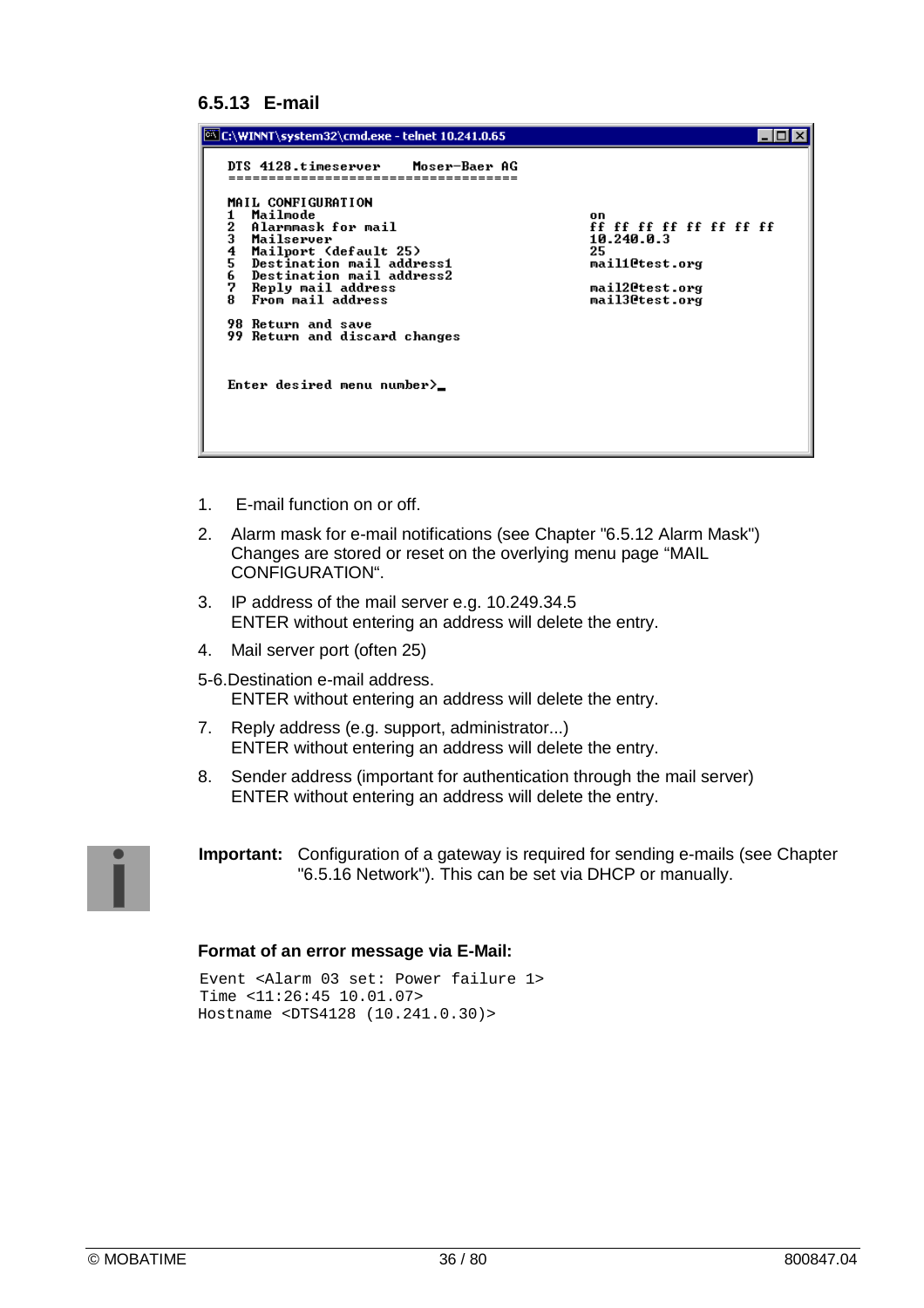#### **6.5.14 SNMP traps**

For a description of SNMP functionality, see also Chapter "9 SNMP".

```
C:\WINNT\system32\cmd.exe - telnet 10.241.0.65
                                                                                                                        \Boxo\boxtimesDTS 4128.timeserver
                                          Moser-Baer AG
 SNMP-TRAP CONFIGURATION
     n Imm Sourresmire<br>Trap mode<br>Alarmmask for trap
                                                                                   on
\frac{1}{2}on<br>ff ff ff ff ff ff ff ff
     Trap community string<br>Configuration of destination 1<br>Configuration of destination 2<br>Time periode for alive message
ā
                                                                                  trapmobatime<br>10.241.0.15
 ĭ
                                                                                  30
\tilde{6}98 Return and save<br>99 Return and discard changes
Enter desired menu number>
```
- 1. Trap mode on or off
- 2. Alarm mask for SNMP trap messages (see Chapter "6.5.12 Alarm Mask") Changes are first stored or reset on the overlying menu page "SNMP TRAP CONFIGURATION".
- 3. Trap community string (group membership for traps). Standard: *trapmobatime*.
- 4. Configuration of the receiving system (trap sink) 1
- 5. Configuration of the receiving system (trap sink) 2
- 6. Time period for alive messages in seconds.  $0 =$  no alive traps are sent Range: 1-7'200sec



- **Important:** General settings for SNMP can be found in menu '2. Configuration' '7. SNMP'. See also Chapter "6.5.18 SNMP".
- **Important:** Configuration of a gateway is required for sending SNMP traps (see Chapter 6.5.16 Network). This can be set via DHCP or manually.

**Important:** Each configuration change leads to a restart of the DTS SNMP Agent.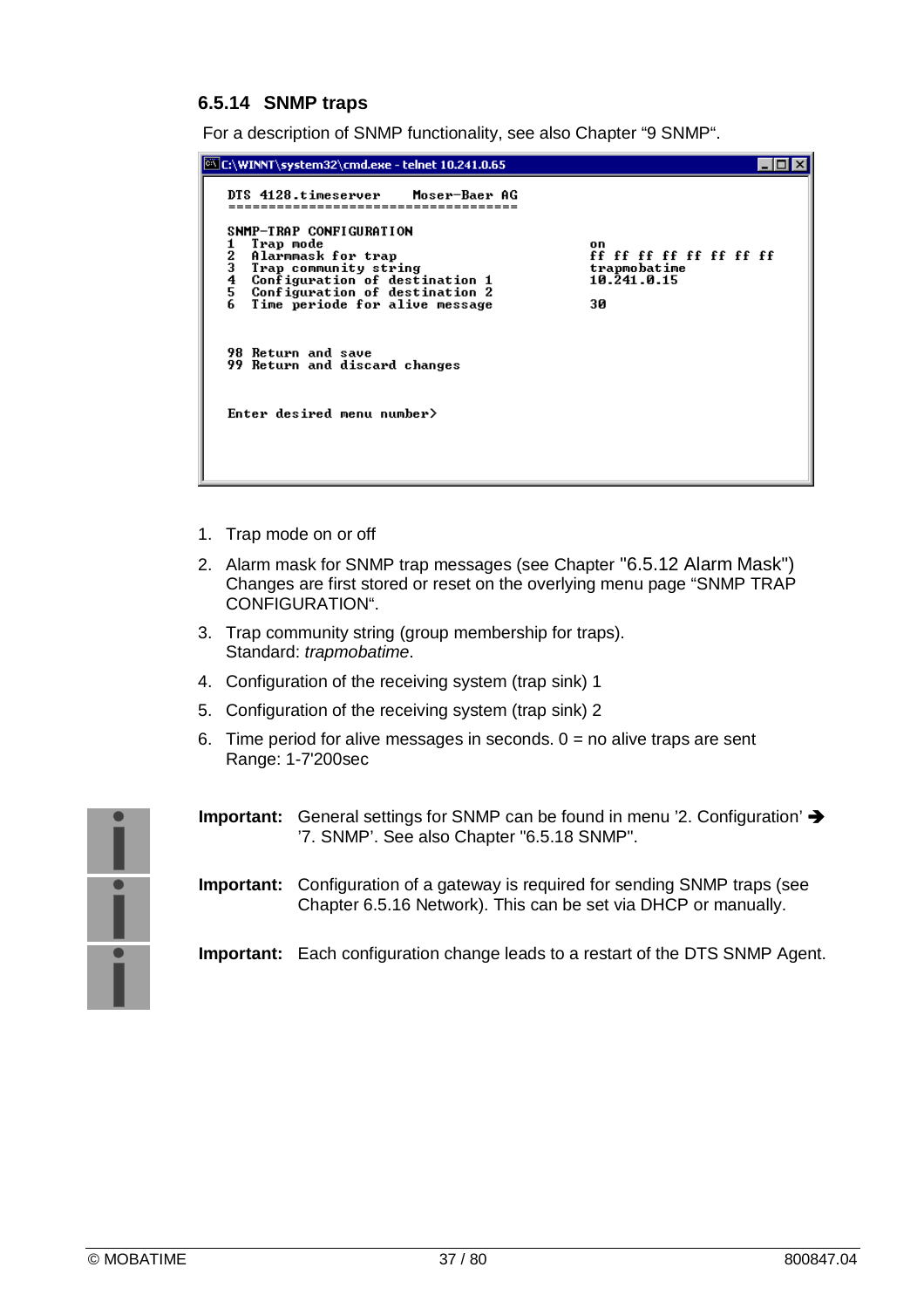#### **Configuration of the receiving systems**



- 1. Address of the evaluation system e.g. 10.241.0.15. ENTER without entering an address will delete the entry.
- 2. Port of the evaluation system (usually 162).
- 3. SNMP Version: 1=SNMP V1, 2=SNMP V2c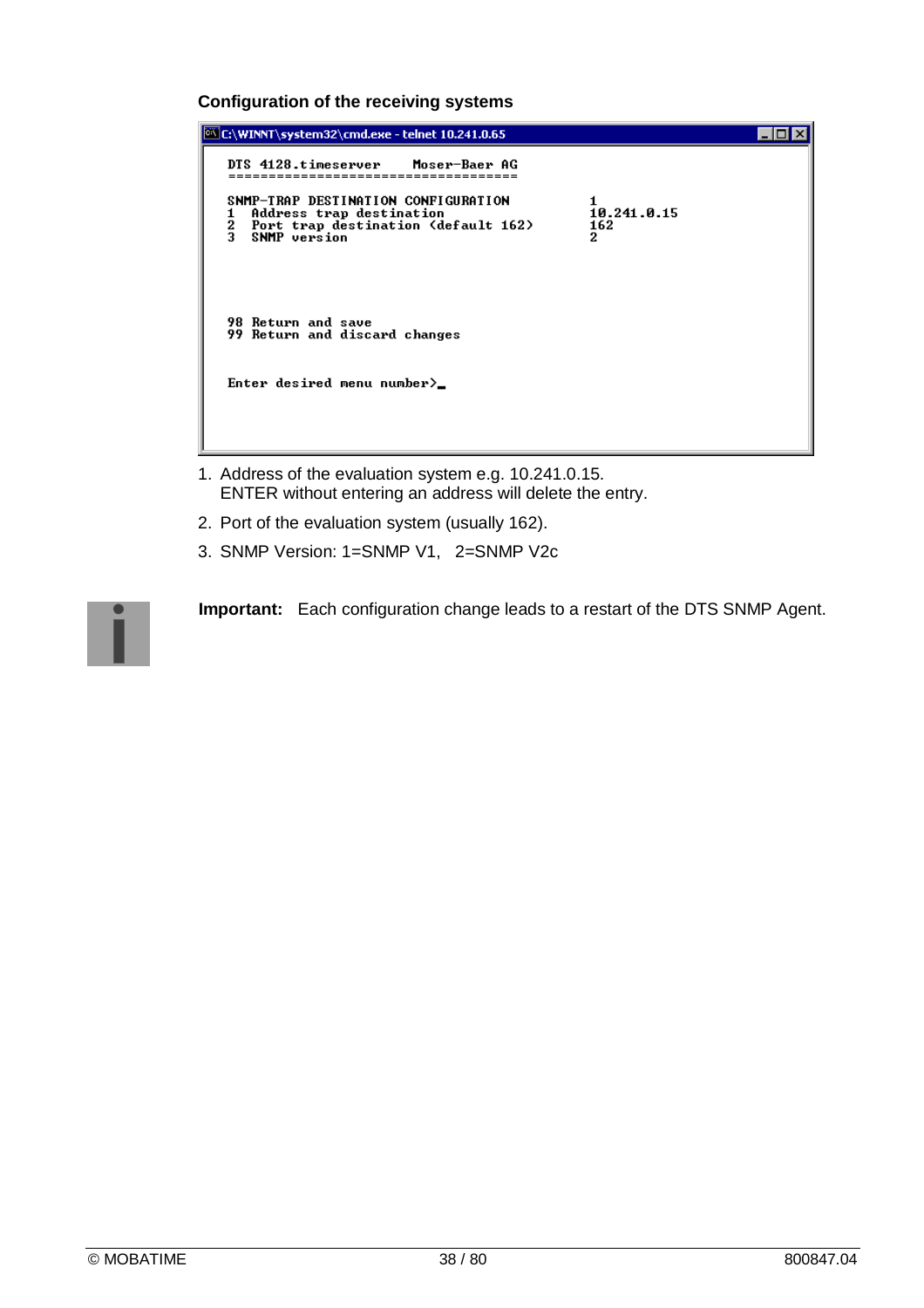### **6.5.15 General settings**



- 1. Setting the display language
- 2. Setting the time zone for the display, and also all alarm logs, e-mail and SNMP. (See chapter 6.5.21 Time Zone Selection)
- 3. Enter password for the menu (user *dts*) (max. 15 characters). A password must be configured.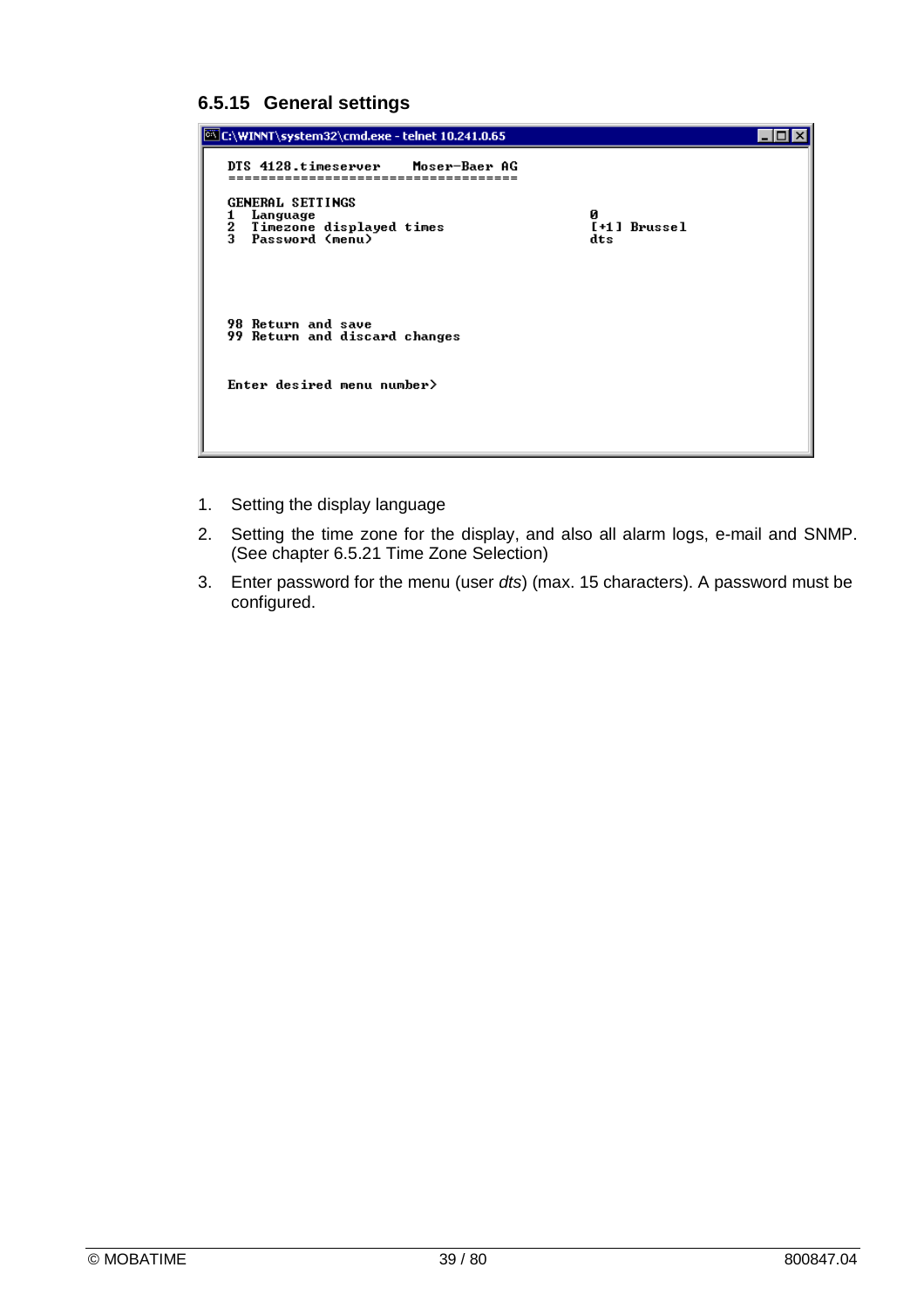#### **6.5.16 Network**

| C:\WINNT\system32\cmd.exe - telnet 10.241.0.65                                                                                                                                                                                                                                              |                                                               |  |
|---------------------------------------------------------------------------------------------------------------------------------------------------------------------------------------------------------------------------------------------------------------------------------------------|---------------------------------------------------------------|--|
| DTS 4128.timeserver Moser-Baer AG<br><b>NETWORK</b><br>DHCP<br>23456<br>IP address<br>Subnet mask<br>Gateway<br>DNS server<br>Hostname (Devicename)<br>7<br>Domainname<br>8.<br>Interface<br><b>98 Return and save</b><br>99 Return and discard changes<br>Enter desired menu number $\geq$ | on<br>DHCP<br>DHCP<br>DHCP<br>DHCP<br>DTS4128<br>DHCP<br>auto |  |

1. DHCP on or off, the following fields serve in case of DHCP = on only as display. A DHCP **renew** can also be triggered via this point.

**Important:** DHCP on, if no DHCP server is available, leads to longer start-up time (<1 Min.) of the DTS 4128.

2.-5.Set IP address, subnet mask, gateway and DNS-Server. Format = 10.240.98.7

- 6. Set hostname.
- 7. Set domain e.g. test.org
- 8. Set network interface: Auto, 100/10Mbit, half, full duplex.

**Important:** The menu is closed, when the IP or the DHCP mode is modified.

View of the actual network status in the menu: '1 Status'  $\rightarrow$  '8 Information Network'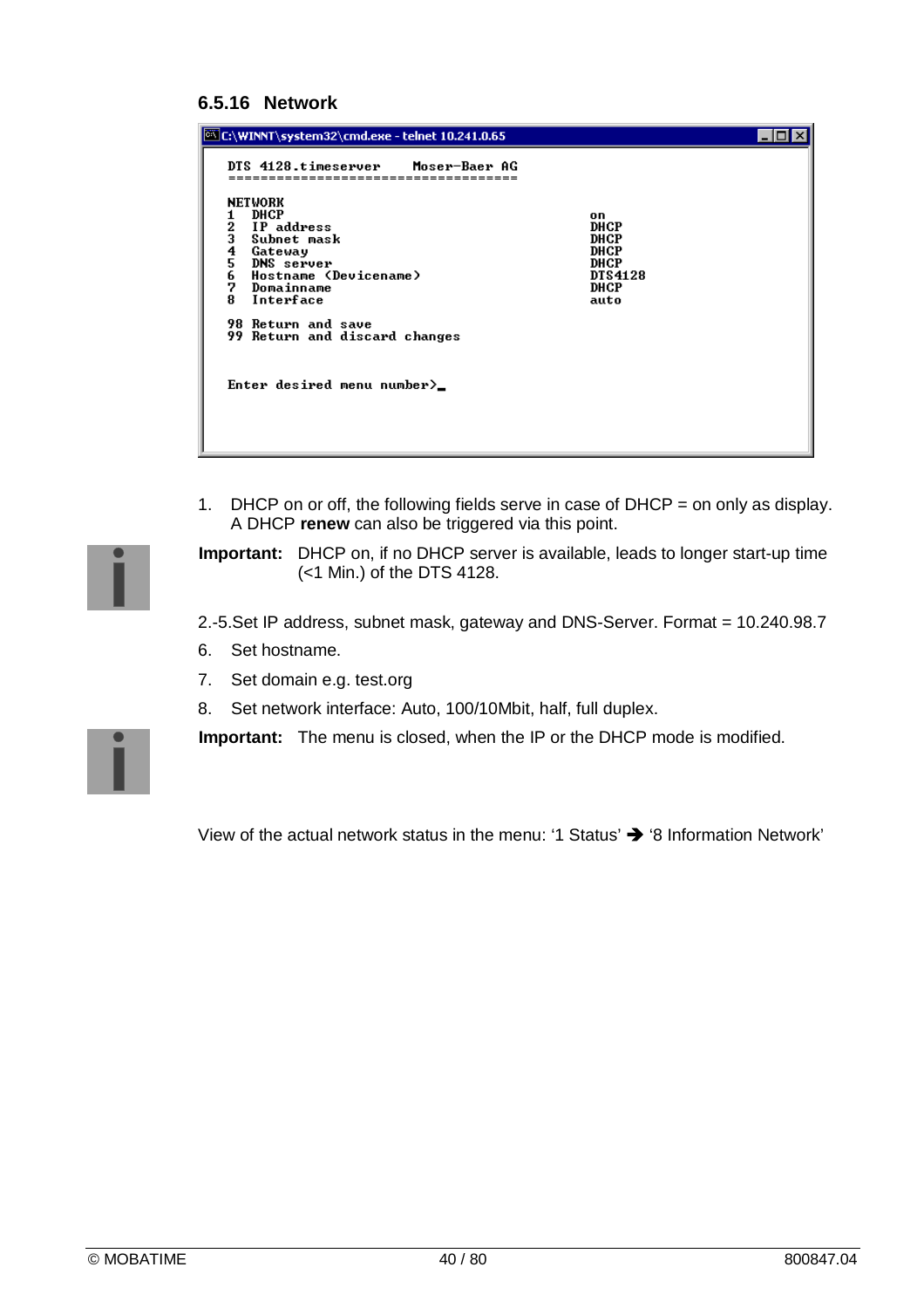## **6.5.17 Services (network services FTP, telnet, SSH...)**

Network services configuration:



1-3. Switch the individual services off or on.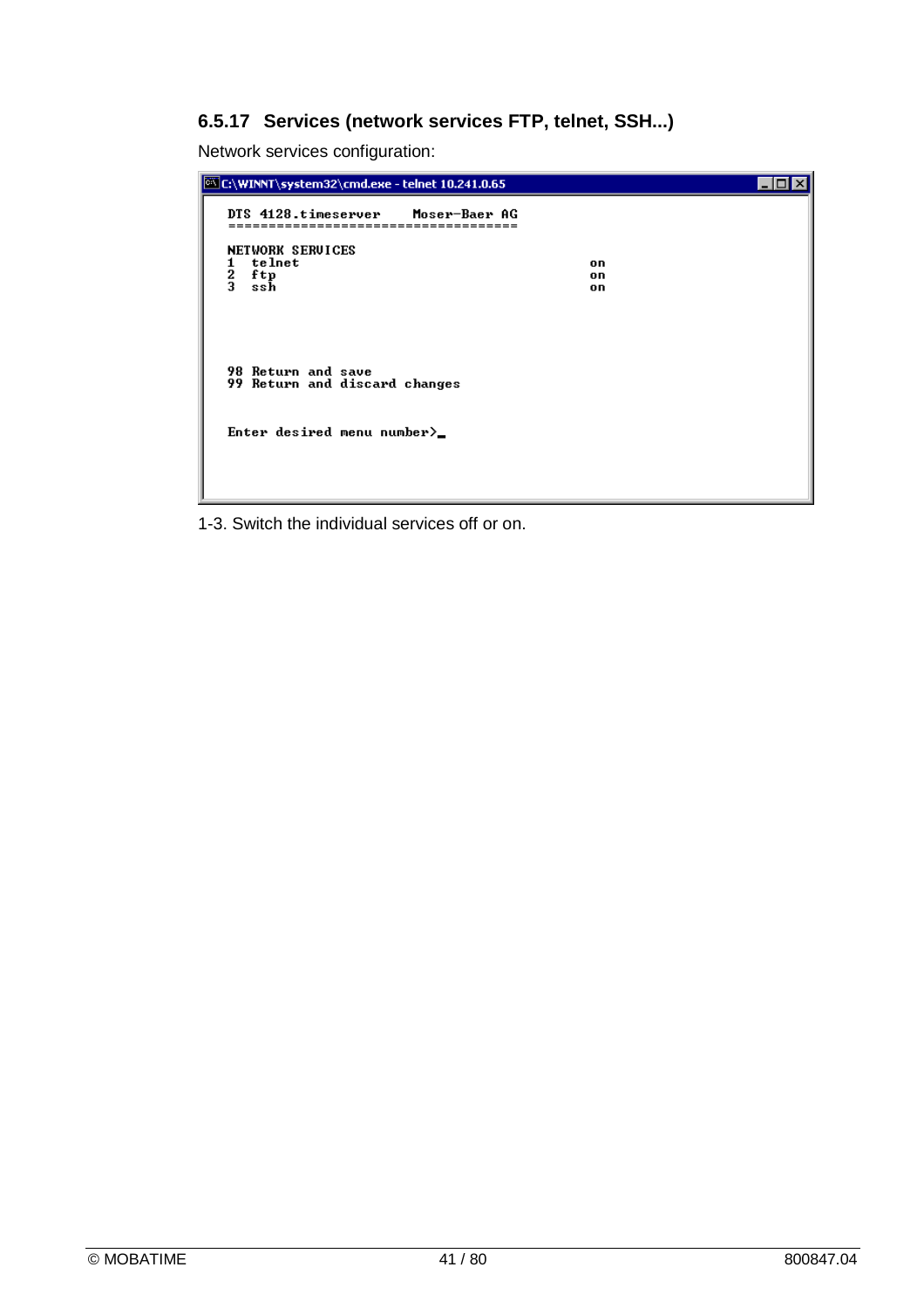## **6.5.18 SNMP**

For a description of SNMP functionality, see also Chapter "9 SNMP".

| <mark>¤\Let\WINNT\system32\cmd.exe - telnet 10.241.0.65</mark>                                                                                                                                   |                                                                              |
|--------------------------------------------------------------------------------------------------------------------------------------------------------------------------------------------------|------------------------------------------------------------------------------|
| DTS 4128.timeserver Moser-Baer AG<br>SNMP CONFIGURATION<br>SNMP mode<br>2<br>3<br>4<br>5<br>Alarmmask for SNMP<br>DTS location<br>Contact information<br>SNMP U1/U2c security configuration<br>6 | off<br>ff ff ff ff ff ff ff ff<br>Control center 1st floor<br>test1@test.org |
| SNMP U3 security configuration<br><b>98 Return and save</b>                                                                                                                                      |                                                                              |
| 99 Return and discard changes<br>Enter desired menu number $\rangle$                                                                                                                             |                                                                              |
|                                                                                                                                                                                                  |                                                                              |

1. Mode. 0=off, 1=on. SNMP information of MIB 2 is always available.

**Important:** To send out MIB-2 traps, the trap community and the destination address must at least be configured in menu '2. Configuration'  $\rightarrow$  '3. Alarms' $\rightarrow$  '3. Traps'. See also chapter "6.5.14 SNMP Traps")

- 2. Alarm mask for SNMP status (see Chapter "6.5.12 Alarm mask"). The modifications will be saved or restored one menu level higher in "SNMP CONFIGURATION".
- 3. DTS Location information, which is displayed in the SNMP management tool.
- 4. Contact information, which is displayed in the SNMP management tool.
- 5. Configuration of SNMP V1 / V2 c (specific settings). See chapter "6.5.19 SNMP V1 / V2c"
- 6. Configuration of SNMP V3 (specific settings). See chapter "6.5.20 SNMP V3"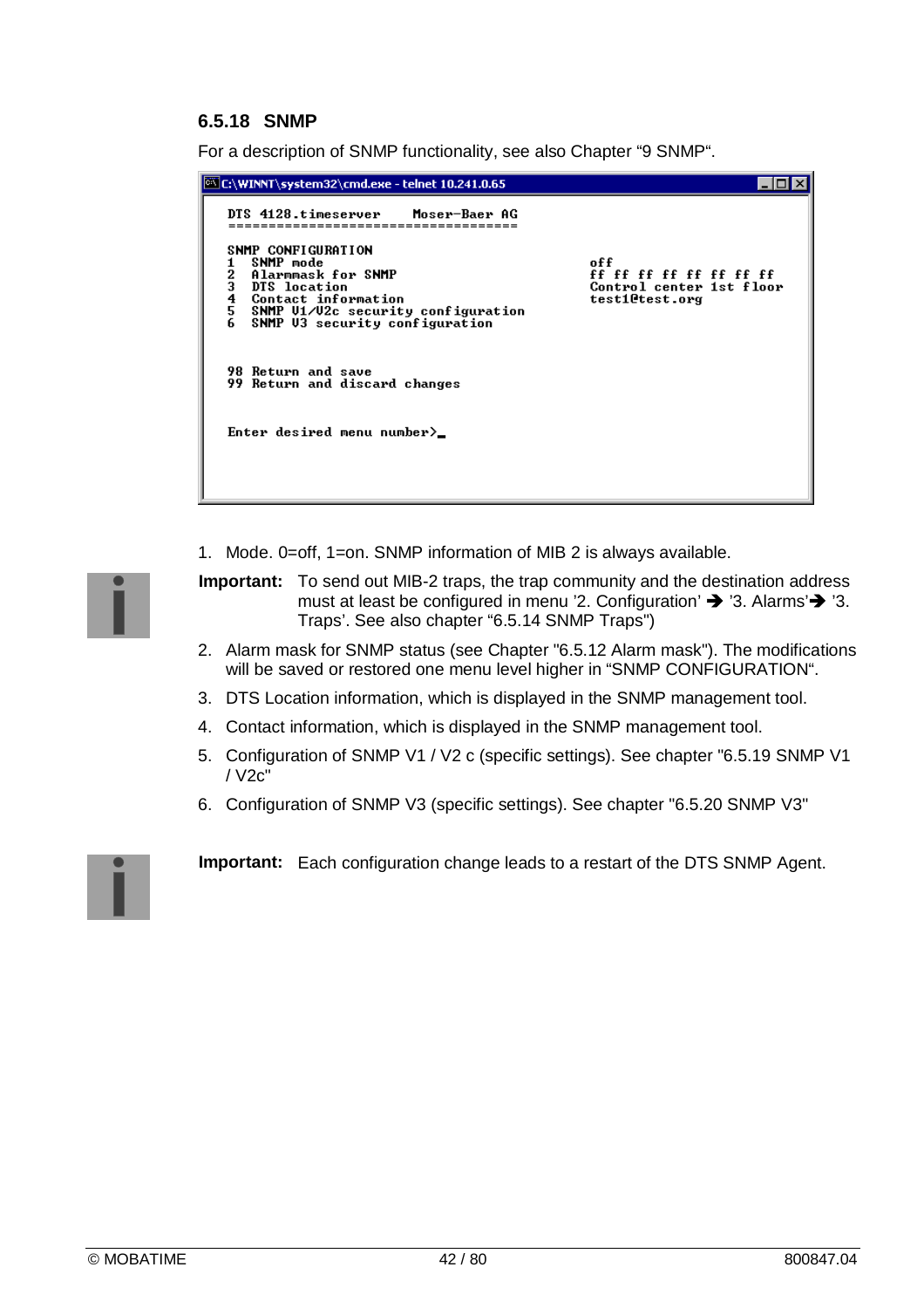| C:\WINNT\system32\cmd.exe - telnet 10.241.0.65                                           |                          |  |
|------------------------------------------------------------------------------------------|--------------------------|--|
| DTS 4128.timeserver Moser-Baer AG                                                        |                          |  |
| SNMP U1/U2c CONFIGURATION                                                                |                          |  |
| Readonly community string<br>1<br>2<br>Read/write community string                       | romobatime<br>rwmobatime |  |
| <b>98 Return and save</b><br>99 Return and discard changes<br>Enter desired menu number> |                          |  |

- 1. Community string for **read only** (Group membership for GET). Standard: *romobatime.*
- *2.* Community string for **read/write** (Group membership for GET/PUT). Standard: *rwmobatime.*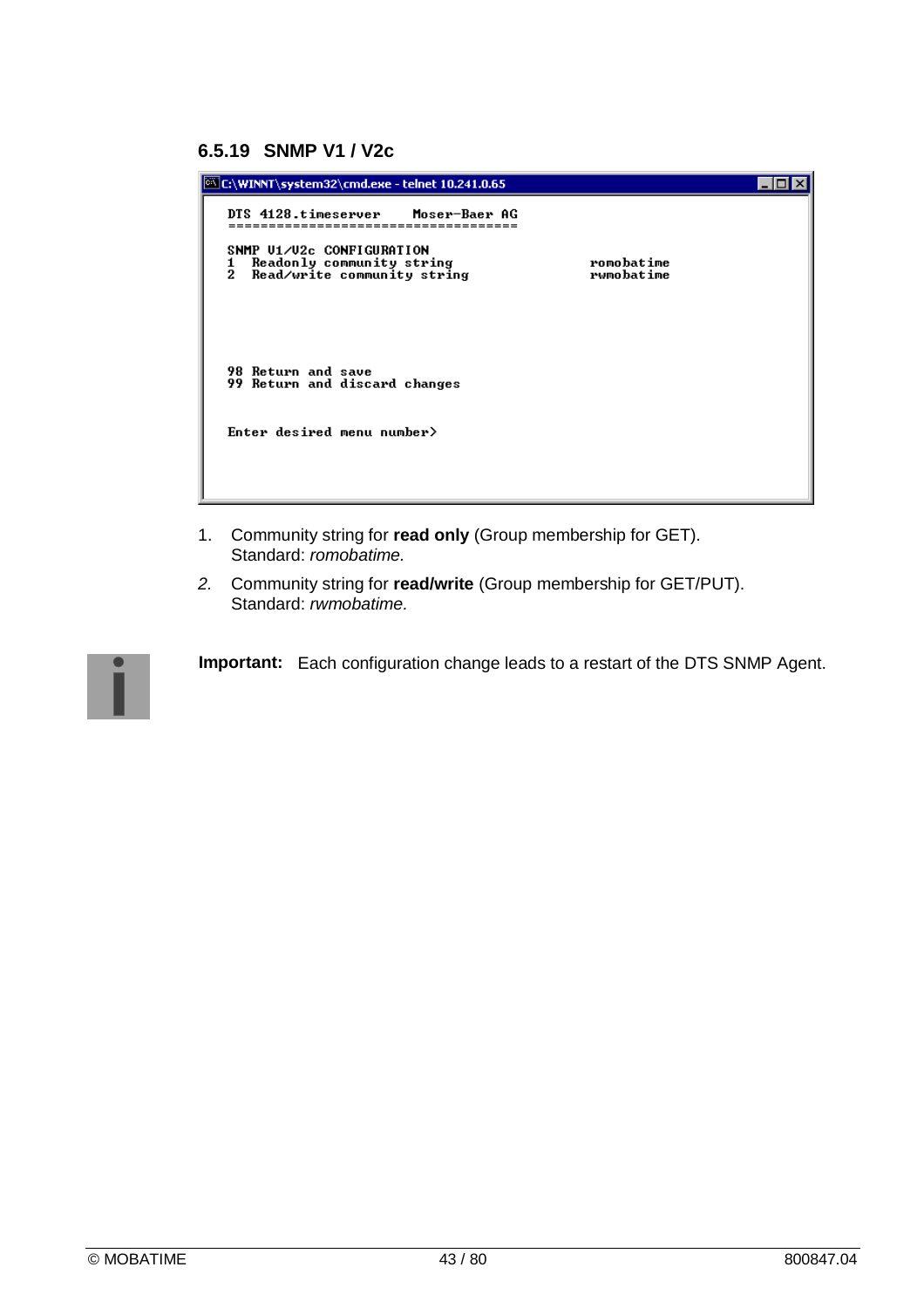#### **6.5.20 SNMP V3**

| C:\WINNT\system32\cmd.exe - telnet 10.241.0.65                                                                                                                                       |  |
|--------------------------------------------------------------------------------------------------------------------------------------------------------------------------------------|--|
| DTS 4128.timeserver Moser-Baer AG                                                                                                                                                    |  |
| SNMP U3 CONFIGURATION<br>User 1 configuration (dtsUser1)<br>2<br>3<br>User 2 configuration (dtsUser2)<br>Access 1 configuration (viewDTS1)<br>Access 2 configuration (viewDTS2)<br>4 |  |
| 99 Return                                                                                                                                                                            |  |
| Enter desired menu number $\geq$                                                                                                                                                     |  |
|                                                                                                                                                                                      |  |

1. – 2. Configuration of user-defined SNMP accounts dtsUser1 and dtsUser 2

3. – 4. Configuration of user-defined SNMP access rights viewDTS1 and viewDTS2

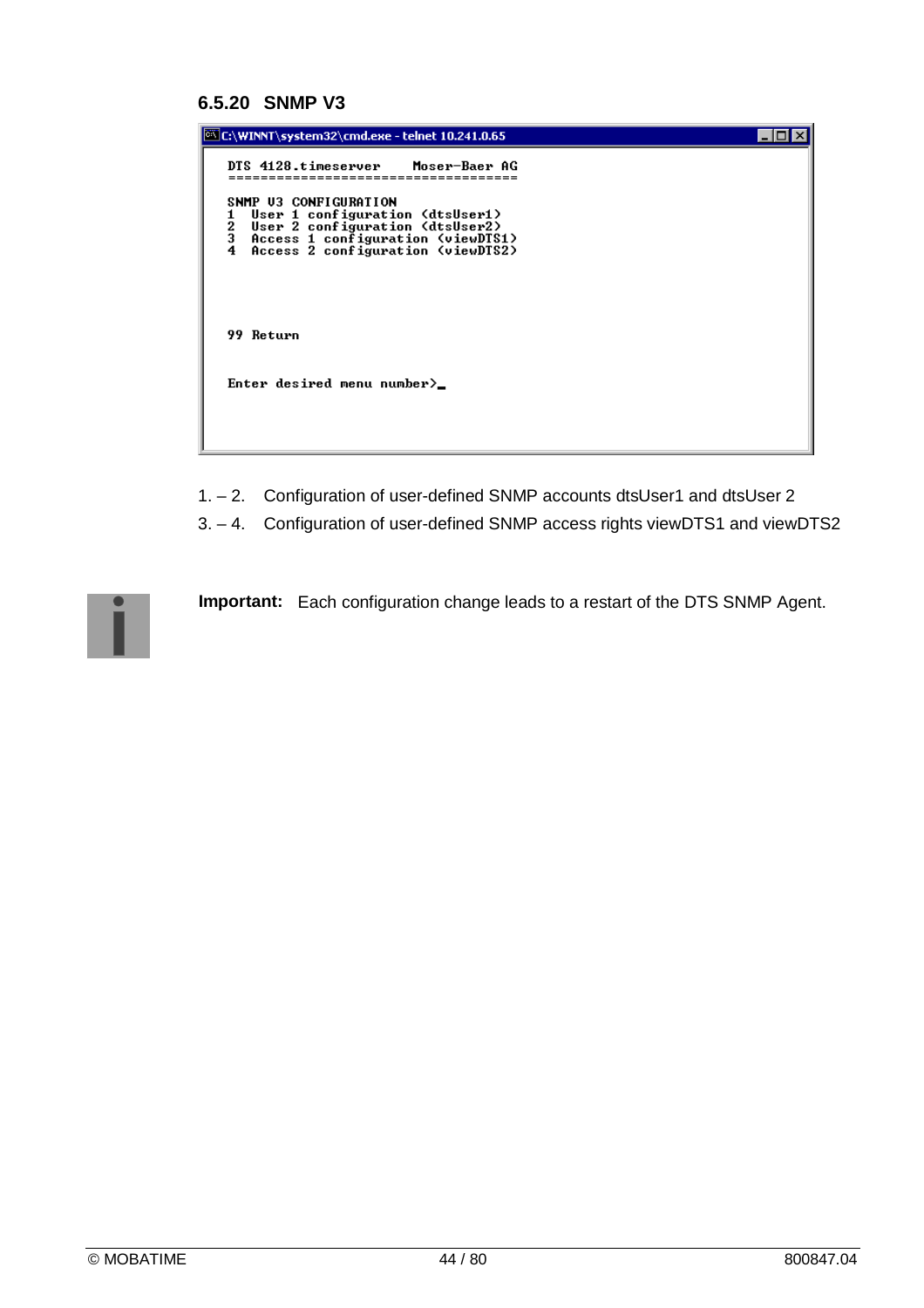## **User configuration SNMP V3:**

| <b>EX C:\WINNT\system32\cmd.exe - telnet 10.241.0.65</b>                                                                                                                 |                                                                   |  |
|--------------------------------------------------------------------------------------------------------------------------------------------------------------------------|-------------------------------------------------------------------|--|
| DTS 4128.timeserver Moser-Baer AG                                                                                                                                        |                                                                   |  |
| SNMP U3 USER CONFIGURATION<br>Password for authent. and privacy<br>1<br>$\frac{2}{3}$<br>Min security level<br>Read access (read view)<br>Write access (write view)<br>4 | dtsUser1<br>mobatime<br>priv<br>$\_all$<br>$\overline{u}$ iewDTS1 |  |
| <b>98 Return and save</b><br>99 Return and discard changes                                                                                                               |                                                                   |  |
| Enter desired menu number>                                                                                                                                               |                                                                   |  |

1. Password for authentication (MD5) and privacy (DES). 8 – 40 characters.

| 2. Minimal security level: | 1=noauth (no authentication)<br>2=auth (only authentication)<br>3=priv (authentication and privacy)                                                   |
|----------------------------|-------------------------------------------------------------------------------------------------------------------------------------------------------|
| 3. SNMP read access:       | 0=none (no access)<br>1=all (full access)<br>2=DTS info (only DTS specific information)<br>3=user defined 1 (viewDTS1)<br>4=user defined 2 (viewDTS2) |
| 4. SNMP write access       | 0=none (no access)<br>1=all (full access)<br>2=DTS info (only DTS specific information)<br>3=user defined 1 (viewDTS1)<br>4=user defined 2 (viewDTS2) |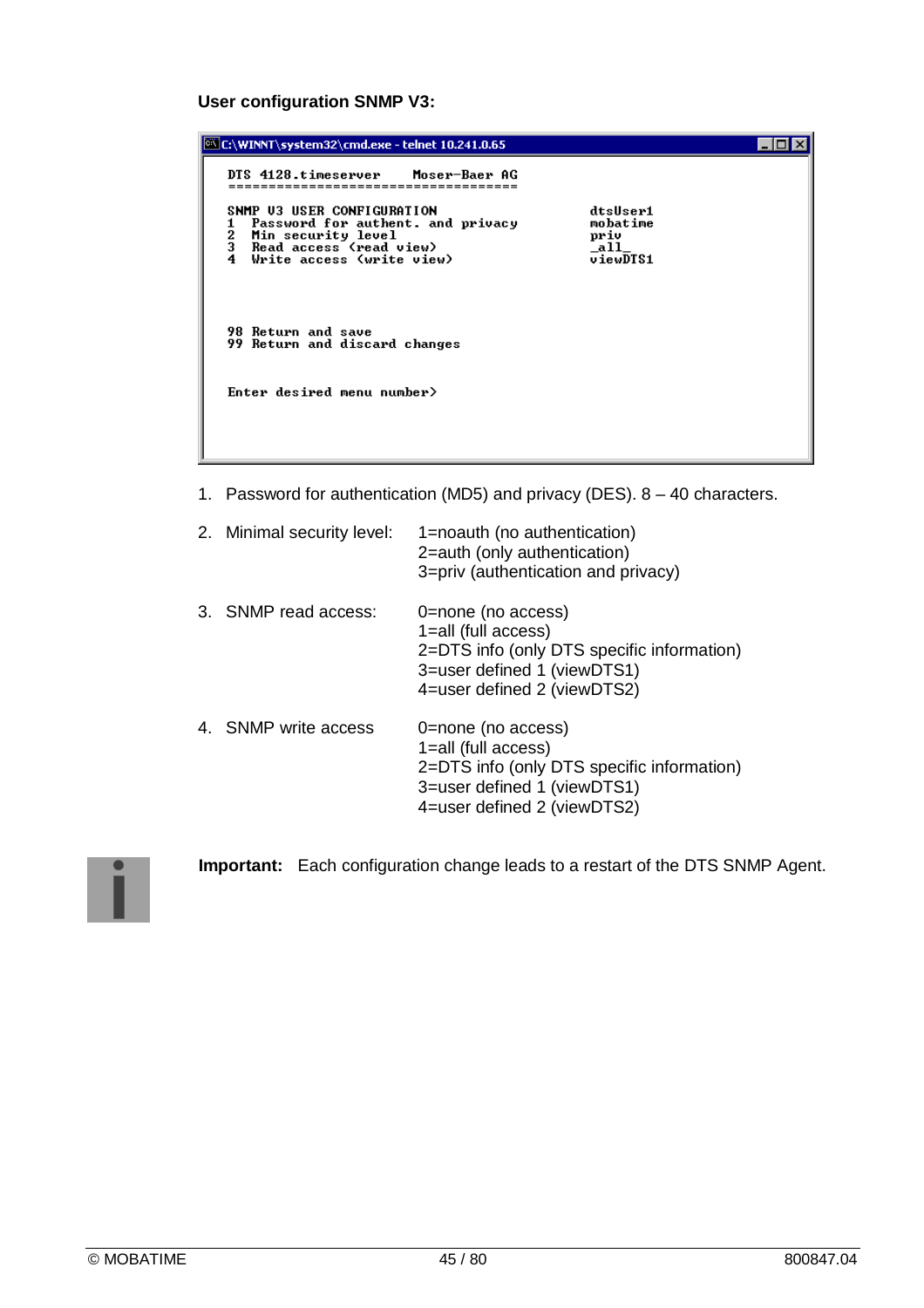### **Access configuration SNMP V3:**

| C:\WINNT\system32\cmd.exe - telnet 10.241.0.65                                                                                                              |                                                                                                               |
|-------------------------------------------------------------------------------------------------------------------------------------------------------------|---------------------------------------------------------------------------------------------------------------|
| DTS 4128.timeserver Moser-Baer AG                                                                                                                           |                                                                                                               |
| SNMP U3 ACCESS CONFIGURATION<br>Include OID 1<br>2<br>3<br>4<br>5<br>6<br>Include OID 2<br>Include OID 3<br>Exclude OID 1<br>Exclude OID 2<br>Exclude OID 3 | viewDTS1<br>.1.3.6.1.4.1.8072<br>.1.3.6.1.4.1.2021<br>.1.3.6.1.4.1.13842.4<br>$\cdot^2$<br>$\cdot$<br>$\cdot$ |
| <b>98 Return and save</b><br>99 Return and discard changes                                                                                                  |                                                                                                               |
| Enter desired menu number $\rangle$                                                                                                                         |                                                                                                               |

- 1. 3. Include View path, form: .1.3.6.1.4.1.13842.4 (DTS) or *.iso* (complete SNMP ISO path).
- 4. 6. Exclude View path: analogue include.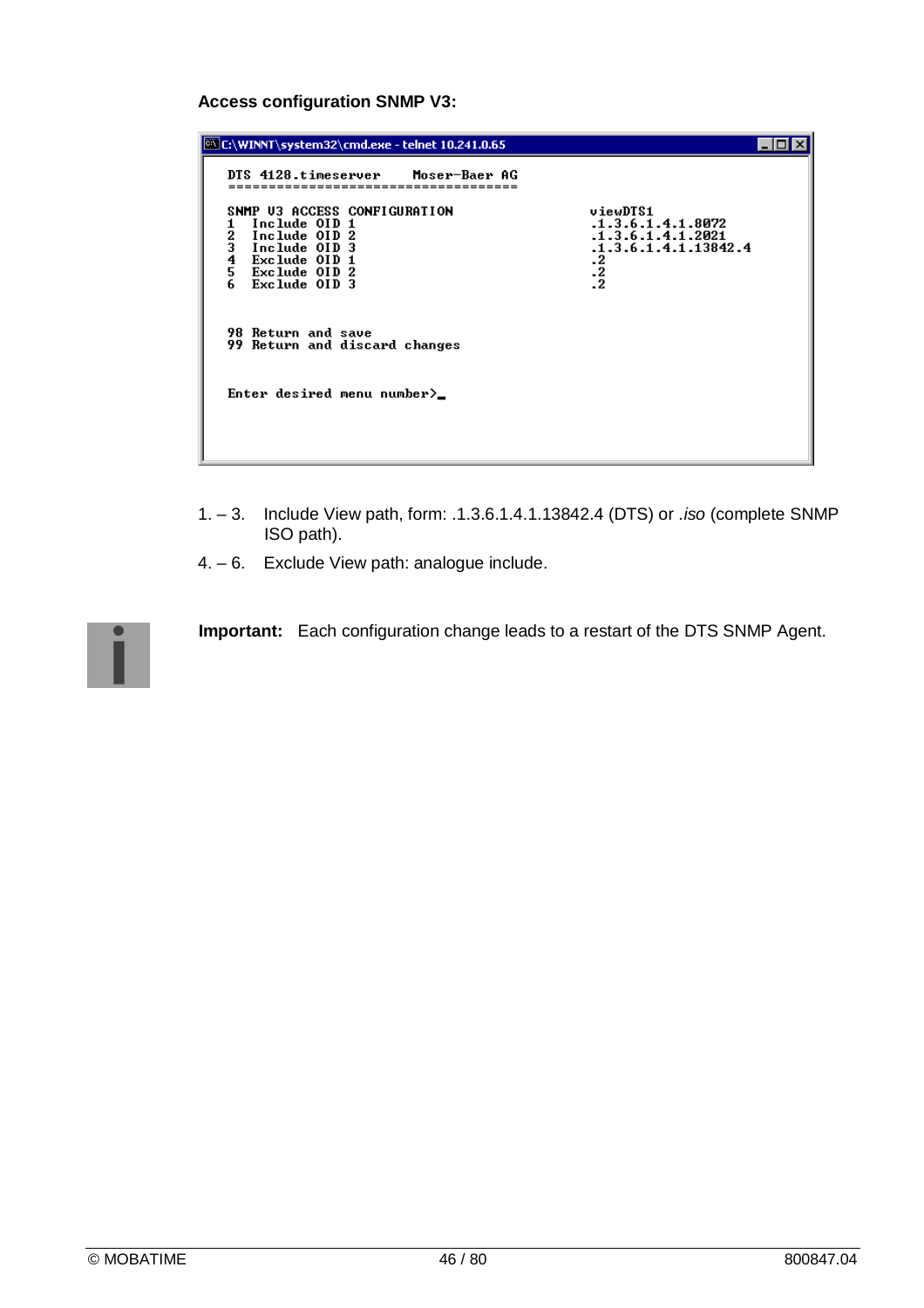### **6.5.21 Time zone selection**

| C:\WINNT\system32\cmd.exe - telnet 10.241.0.65                                                                                                                                         |                                    |                                                                                                                     |  |
|----------------------------------------------------------------------------------------------------------------------------------------------------------------------------------------|------------------------------------|---------------------------------------------------------------------------------------------------------------------|--|
| DTS 4128.timeserver<br>SELECTION TIME ZONE<br>* 00: [0] UTC<br>02: [+1] Brussel<br>04: [+2] Bucharest<br>06: [+2] Pretoria<br>08: [+3] Kuwait<br>10: [+3.5] Tehran<br>12: [+4.5] Kabul | Moser-Baer AG<br>Й7:<br>11:<br>13: | Page 1<br>01: [0] London<br>03: [+2] Athens<br>05: [+2] Cairo<br>[+2] Tel Aviv<br>09: [+3] Moscow<br>[+4] Abu Dhabi |  |
| 14: [+5] Islamabad<br>16: [+6] Dhaka<br>18: [+8] Singapore                                                                                                                             |                                    | [+5] Yekaterinb.<br>15: [+5.5] Mumbai<br>17: [+7] Bangkok<br>19: [+9] Tokyo                                         |  |
| Enter requested time zone<br>Press enter for next part, ESC to leave>                                                                                                                  |                                    |                                                                                                                     |  |
|                                                                                                                                                                                        |                                    |                                                                                                                     |  |

Display of all the DTS 4128 time zones (100) over several pages. The pages can be scrolled through with ENTER.

A time zone can be selected on the actual page by entering a time zone number.

Only one time zone is selected at any time.

Press ESC to leave the page. The modifications will be saved or restored one menu level higher.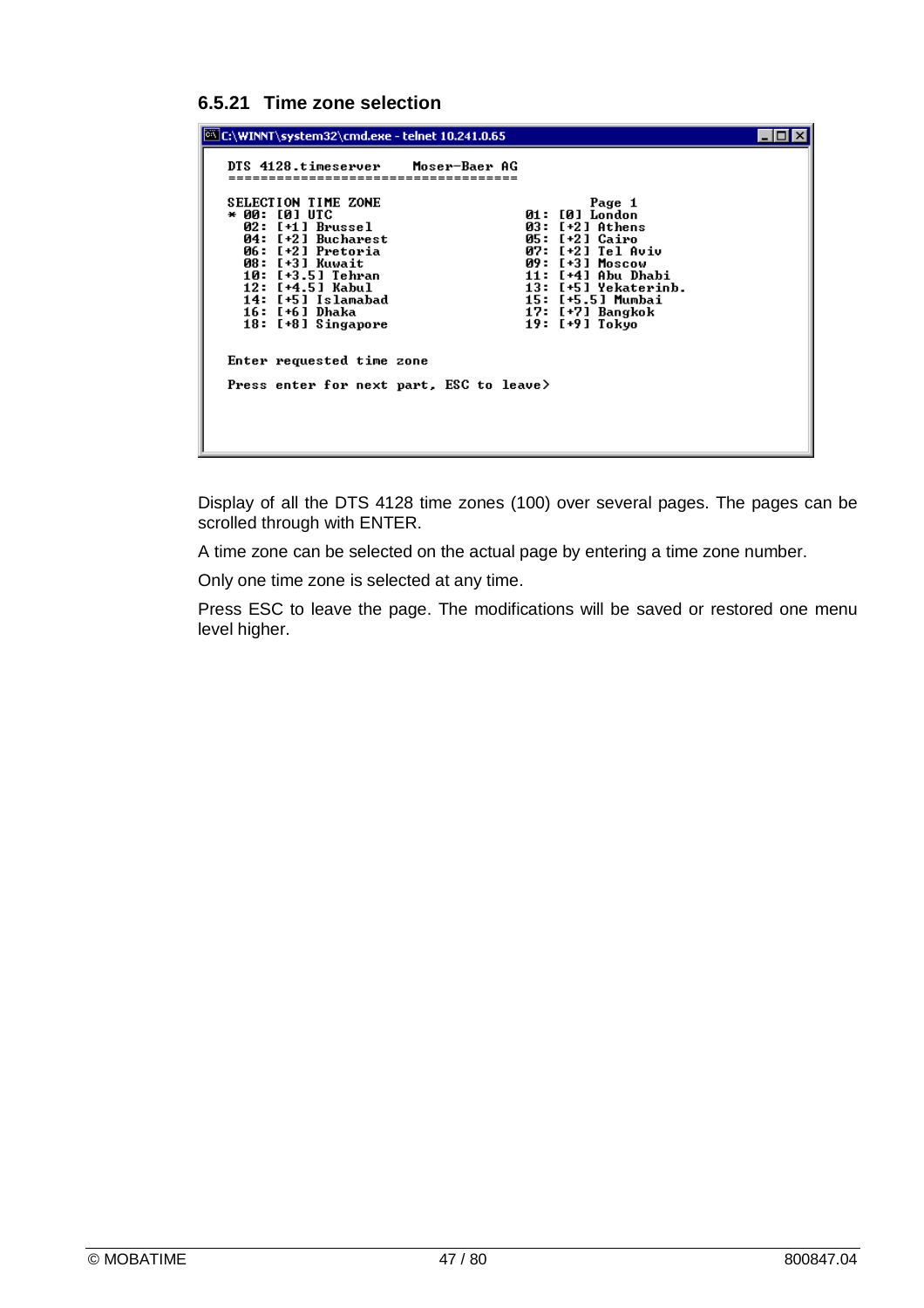#### **6.6 Maintenance menu**

```
\Boxo\boxtimesC:\WINNT\system32\cmd.exe - telnet 10.241.0.65
 DTS 4128.timeserver
                                            Moser-Baer AG
                     -------------------<br>-----------------
 MAINTENANCE
    HINIENHNGE<br>Update software<br>Backup configuration<br>Restore configuration (backup)<br>Restore configuration (default MOBA)<br>Restart device
 \frac{1}{2}\frac{5}{4}ś
 99 Return
 Enter desired menu number>_
```
- 1. Initiating a software update (files must have been copied into the directory */ram* of the DTS 4128 before). → See Chapter "7 Updates"
- 2. Backup the entire configuration
- 3. Restore the entire configuration from the saved backup.
- 4. Restore the entire configuration to factory settings.
- 5. Restart DTS 4128

See also Chapter "7 Updates".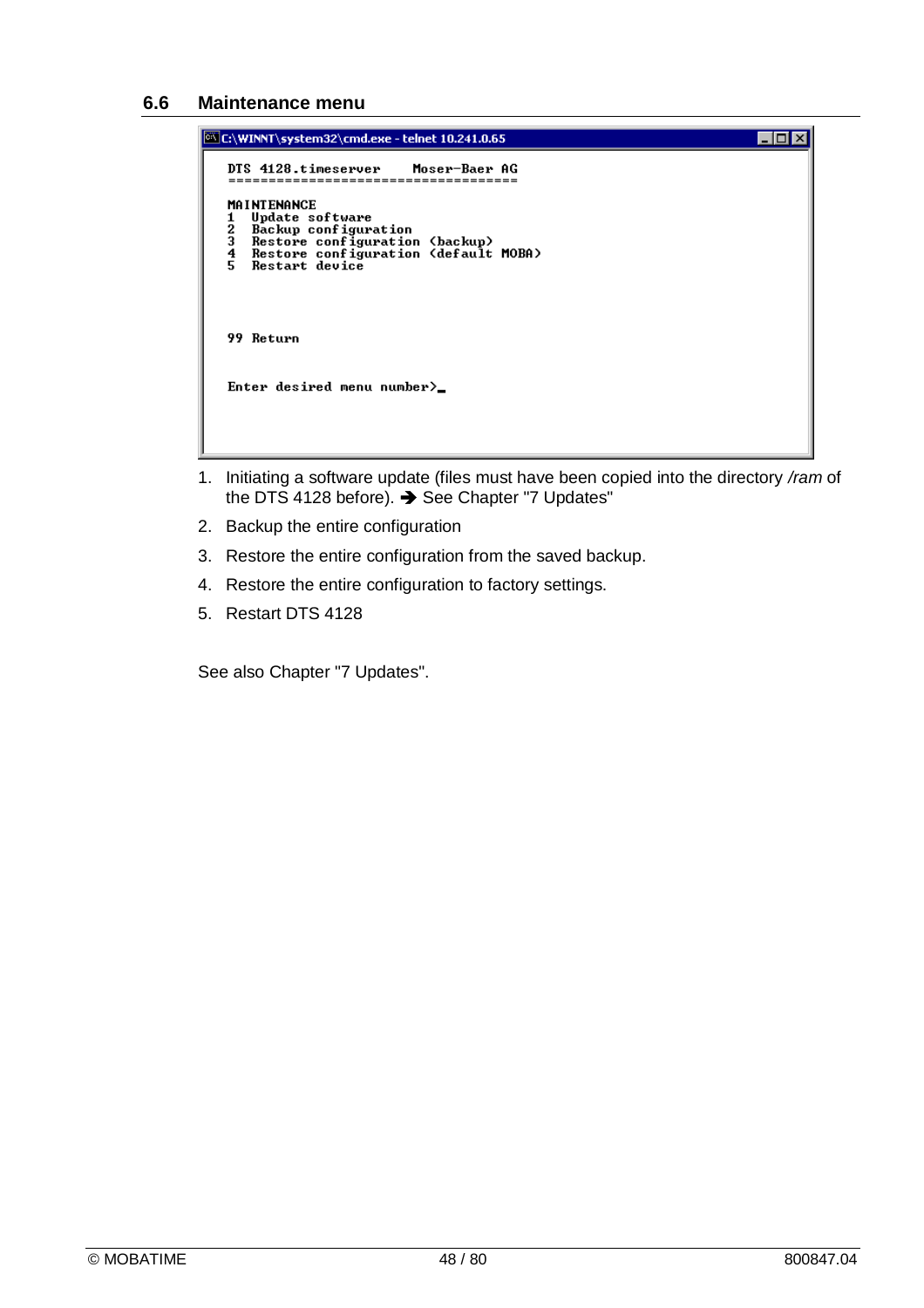## **7 Updates**

## **7.1 Updating images with MOBA-NMS**

Steps for updating images using MOBA-NMS:

- 1. Select DTS device(s) in the device view.
- 2. Menu 'Edit' → 'Commands' → Select 'Firmware Update...'.
- 3. Enter the path to the file 'dtscheck.md5' or select it using the 'Browse…' button.
- 4. Enter further paths to images or select them using the 'Browse…' button.
- 5. Optionally: Check the box 'Backup device(s) configuration before update' and enter the destination directory for the backup file(s). If a destination folder is selected, the whole device configuration will be saved before the backup. Additionally, if the image 'dts4128cfg.img' is written too, the saved configuration can be automatically restored after the update. For this, check the box 'restore configuration after update'.
- 6. By clicking the 'OK' button, the update is initiated.



**Caution:** The update procedure (item 6) can take some time (<5 min.) and may not be interrupted under any circumstances. In case of an interruption, the software on the DTS 4128 is destroyed and it can only be repaired in the factory.

## **7.2 Updating images with FTP**

Possible images are: dts4128u-boot.bin, dts4128rootfs.img, dts4128uImage26, dts4128dtsapp.img, dts4128dtscfd.img. Additionally, the file dts4128check.md5 must exist.  $\rightarrow$  all file names written in small letters.

Steps for updating images:

- 1. Connect a FTP client software (binary format) to the DTS 4128 (e.g. with Internet Explorer enter: *ftp://dts@[IP address]*) (as user dts).
- 2. After an update from image **dts4128dtscfd.img**, the configuration of DTS 4128 is overwritten. To save existing configuration, save file *dts4128.conf* from directory /etc. After updating, rewrite the file to DTS 4128 (see chapter 5.2 Updating applications or configurations).
- 3. Change to the directory */ram*.
- 4. Copy the image into the directory */ram*.
- 5. Close FTP connection.
- 6. The update procedure can be started on the DTS 4128 by selecting the menu '3. Maintenance'  $\rightarrow$  '1. Update Software' and press ENTER. The message "Update" in progress" appears and at the same time, "Please wait!>" is shown in the command line. All files are copied. The DTS 4128 is automatically restarted on completion of the update.

The telnet or SSH session has to be restarted.



**Caution:** The update procedure (point 6) may take longer time depending on the type and number of images (<5 min) and must not be interrupted under any circumstances. If interrupted, the software on the DTS 4128 will be destroyed and it has to be returned to the manufacturer for repairing.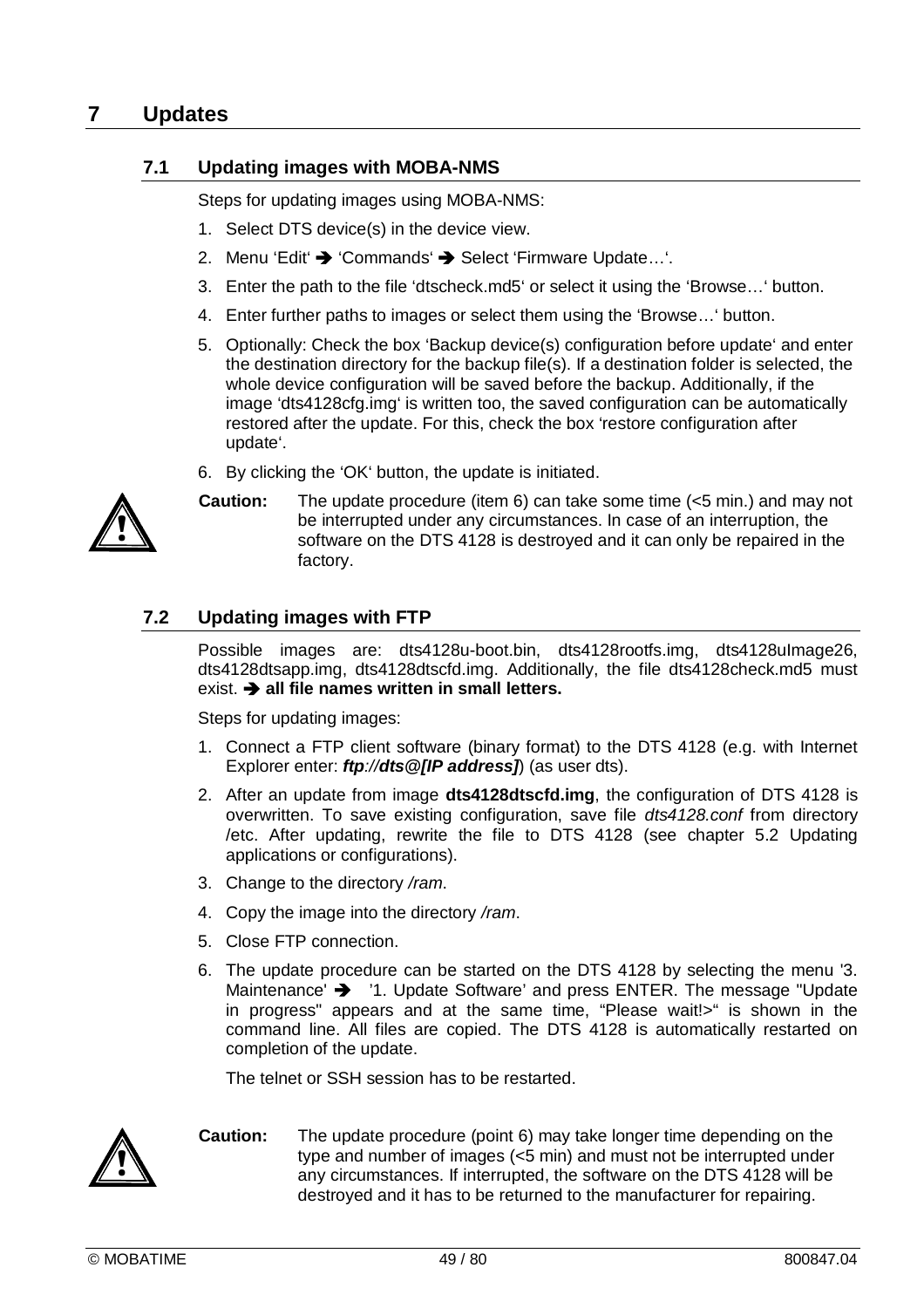**Important:** With this update procedure **the whole configuration of the DTS is lost**. Therefore after the update the current IP address (set from DHCP) has to be read again via a serial connection, before via FTP the earlier saved file *dts4128.conf* can be copied back (see procedure in chapter 7.3).

## **7.3 Updating applications or configurations**

To update individual files such as, e.g. dts4128, dts4128menu, dts4128ntpd, dts4128dts\_time.ko, dts4128.conf, dts4128mbsn.tbl, dts4128usersn.tbl (time zone table) etc. on the DTS 4128, the following steps are carried out  $\rightarrow$  all file names must **be written in small letters.**:

- 1. Connect a FTP client software to the DTS 4128 (e.g. with Internet Explorer enter: *ftp://dts@[IP address])* (as user dts).
- 2. Change to the directory */ram*.
- 3. Copy all the files to be updated into the directory */ram*.
- 4. Close FTP-Connection.
- 5. The update procedure can be started on DTS 4128 by selecting the menu '3. Maintenance'  $\rightarrow$  '1. Update Software' and press ENTER. The message "Update" in progress" appears and at the same time, "Please wait!>" is shown in the command line. All files are copied. The DTS 4128 is automatically restarted on completion of the update.

The telnet or SSH session has to be restarted.



**Caution:** The copy procedure (point 5) may take longer depending on the type and number of images (<5 min) and must not be interrupted under any circumstances. If interrupted, the software on the DTS 4128 will be destroyed and it has to be returned to the manufacturer for repairing.

## **7.4 FTP connection**

Connect a FTP client software (binary format) by entering *ftp://dts@[IP address of the DTS 4128]* (e.g. with Internet Explorer enter: *ftp://dts@10.241.0.5*).

To directly reach the sub-directory */ram*, you can enter *ftp://dts@[IP address]/ram.*



**Caution:** The FTP client must be set to binary mode. An update with images transferred in ASCII mode may destroy the DTS device.

### **FTP-Tools**

|                                             | Windows 98, ME, 2000, XP, Vista   Linux (Suse, Redhat) |           |
|---------------------------------------------|--------------------------------------------------------|-----------|
| Integrated in the system<br>(file manager): | <b>Windows Explorer</b><br>Start → Execute: Explorer   | Konqueror |
| Programs (examples)                         | <b>CuteFTP</b>                                         | KBear     |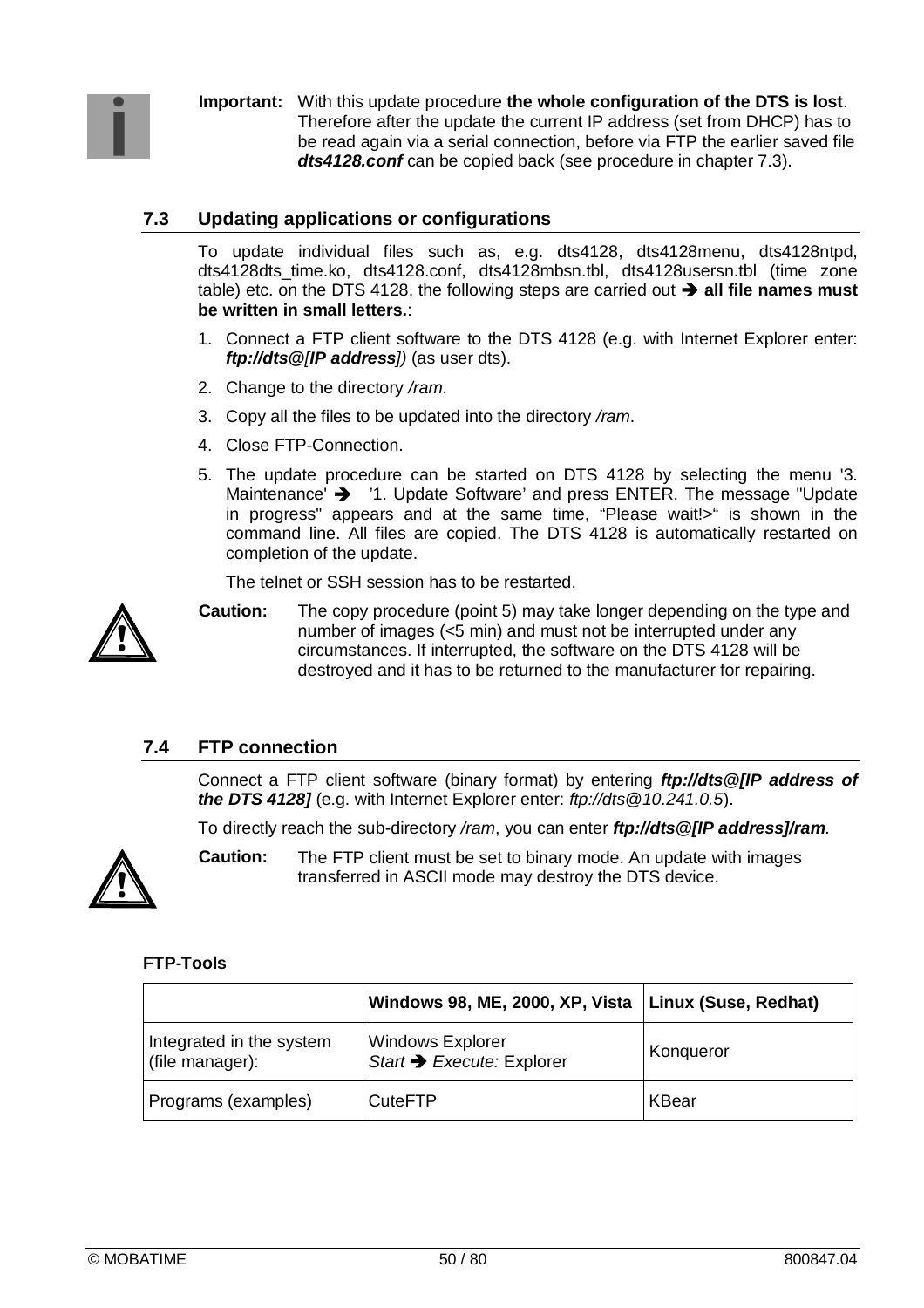## **7.5 Save Configuration externally**

### **(for backup or copy to another DTS 4128)**

#### **Save the current configuration via MOBA-NMS:**

- 1. Select DTS device in the device view.
- 2. Menu 'Edit' → Select 'Backup configuration...'.
- 3. Select the elements that are to be saved. (In case of doubt, select everything)
- 4. Click button 'Next >'.
- 5. Indicate destination file by clicking the 'Browse…' button.
- 6. Optionally: enter a free backup comment. E.g. reason for the backup, use, etc. This comment will then be shown during the restoration of the backup.
- 7. By clicking the 'Finish' button, the backup is created.
- 8. Am Ende des Backup-Vorgangs wird eine Übersicht über den Verlauf angezeigt. Daraus ist ersichtlich, welche Elemente gesichert wurden und welche nicht vorhanden sind oder nicht gesichert werden konnten.

#### **Save the current configuration via FTP:**

- 1. Connect a FTP client software to the DTS 4128 (e.g. with Internet Explorer enter: *ftp://dts@[IP address])* (as user dts).
- 2. Change to the DTS 4128 directory */etc*.
- 3. Save the *dts4128.conf* (configuration) to the user PC (e.g. copy the file to the Desktop or to the directory *My Documents*).

### **Copy configuration to another DTS 4128:**

In order to copy the entire configuration or elements of it from a DTS device to another, the according assistant in MOBA-NMS can be used. For this, select the source device (from which the configuration shall be transferred) and start the assistant in the menu 'Edit'  $\rightarrow$  'Transfer configuration...'. It will lead you through the individual steps.

Without MOBA-NMS, perform the procedure explained in chapter 7.3.

**Important:** When copying the configuration from one DTS 4128 to another, the IP address may have to be changed after the download by serial connection.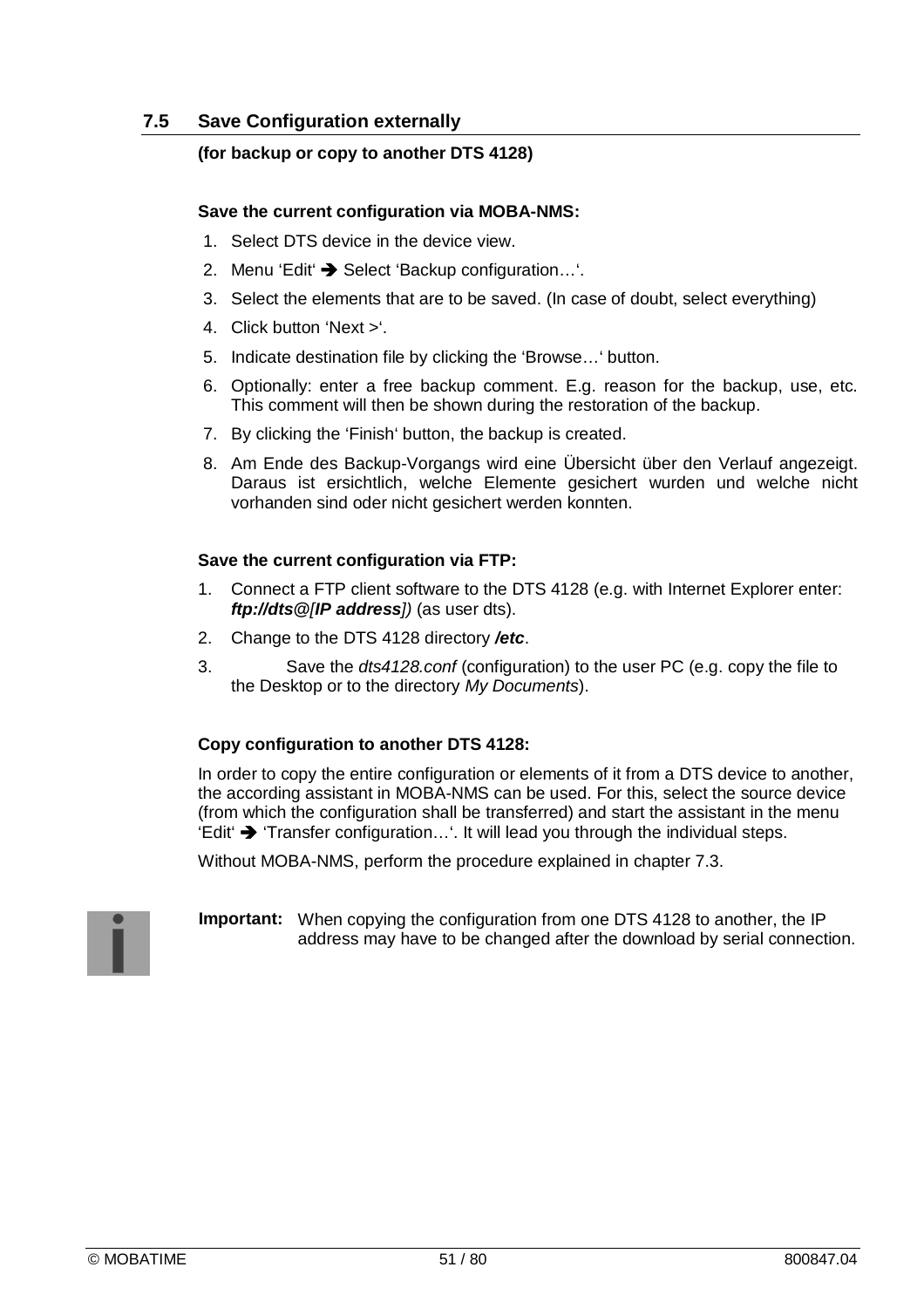## **8 Time administration**

## **8.1 Time acceptance**

#### **Variants of time synchronization**

• Adjusting:

After starting the DTS 4128, the time is set for a first time (from source or manually). Afterwards, the time will only be aligned with maximum adjusting speed if deviating from the source.

Configuration, see Chapter "6.5.6 Time-keeping"

• Setting:

Time deviations are always corrected in full immediately: Seconds are set immediately; partial seconds are corrected with 50ms/s.

#### **Manual time set:**

• The time is always set immediately. The stratum is set to 1 or pre-set to a fix stratum. If new source time information is available, the time will be adjusted again and the stratum set accordingly.

## **8.2 Time acceptance from an external source (DCF or GPS)**

#### **Acceptance from an external source (DCF input):**

• At least 2 minutes reception (DCF-GPS) is required, before the NTP server is available.

Time source stratum =  $0 \rightarrow$  stratum of the DTS 4128 = 1

#### **Stratum normal, synchronized operation:**

 The stratum value behaves as follows for synchronization from the time source: If St\_fix  $> 0$ : then stratum = St\_fix (particularly for manually set time) applies If St  $fix = 0$ : then stratum = stratum of the source + 1 applies

#### **Stratum in case of error:**

• The stratum value behaves as follows in the case of external time source loss:<br> $T_{\text{C}}$ :  $T_{\text{C}}$   $T_{\text{C}}$   $T_{\text{C}}$   $T_{\text{C}}$   $T_{\text{C}}$   $T_{\text{C}}$   $T_{\text{C}}$   $T_{\text{C}}$   $T_{\text{C}}$   $T_{\text{C}}$   $T_{\text{C}}$   $T_{\text{C}}$   $T_{\text{C}}$ 

| To:     | Timeout time 1-999 [h], configured for the external source |
|---------|------------------------------------------------------------|
| St fix: | 015, configurable stratum, $0 =$ auto                      |
| St max: | 1.16, configurable max. stratum in the case of             |
|         | synchronization loss                                       |

If St  $fix > 0$ : then stratum = St  $fix$  applies If St  $fix = 0$ : then stratum = MIN((t\_current - t\_lastsynch)/(To  $*$  255), St\_max) applies whereby: t\_current [s]: current time t lastsynch [s]: time of the last synchronization

 Adjusting the clock after identifying a leap in time: Tst: 0..60'000 [ms], parameter time deviation for stratum alteration by 1 Tdiff: current time difference in ms

| If St $fix > 0$ :               | then stratum = $St$ fix applies                 |
|---------------------------------|-------------------------------------------------|
| If $Tst > 0$ AND St $fix = 0$ : | then stratum = $MIN(Tdiff/Tst, St_max)$ applies |
| If $Tst = 0$ AND St $fix = 0$ : | then stratum $= 1$ (auto) applies               |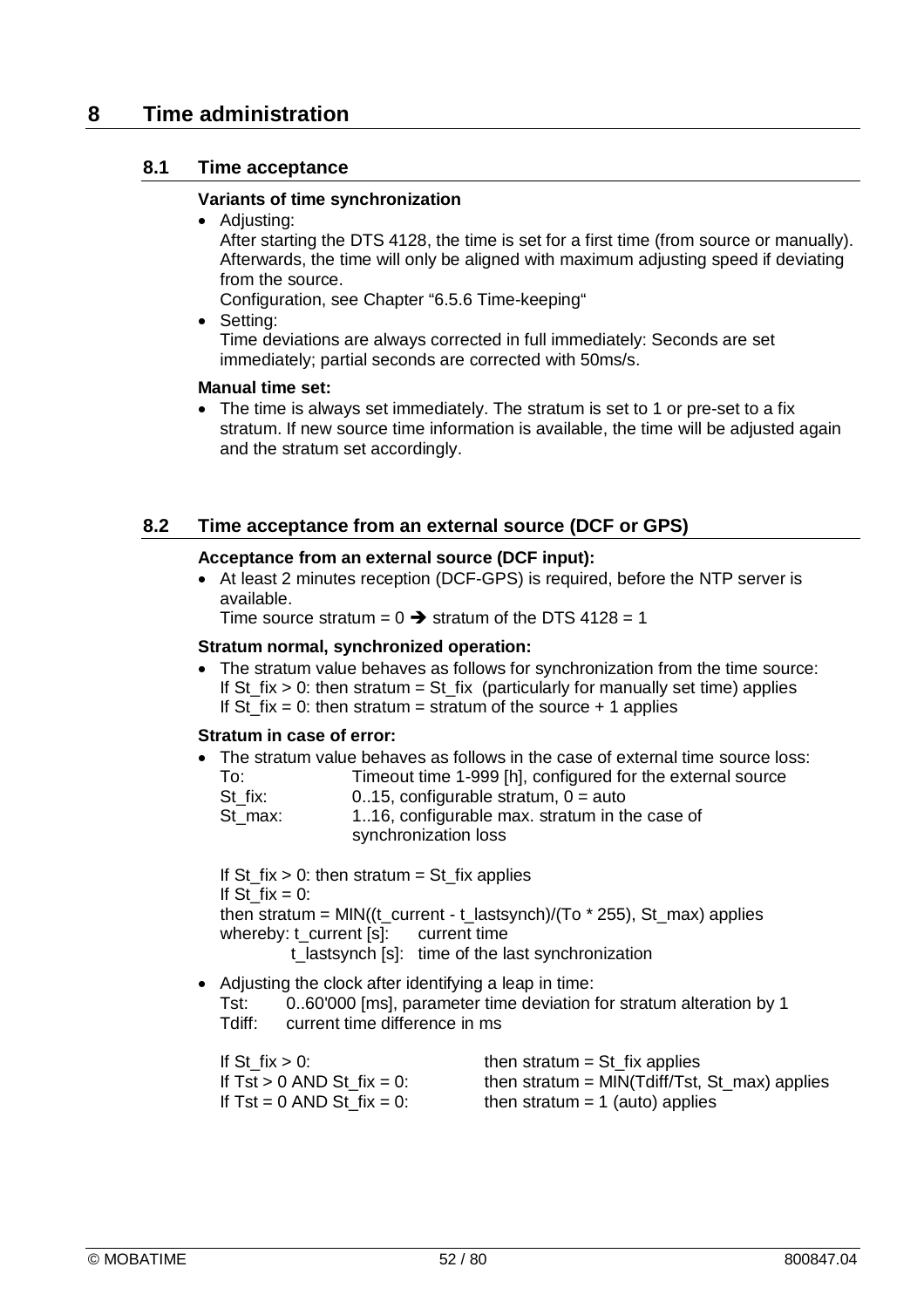## **8.3 Time acceptance from NTP**

#### **Acceptance:**

 As NTP RFC 1305 (www.ntp.org) (see http://ntp.isc.org/bin/view/Servers/WebHome for internet-server)

#### **Stratum normal, synchronized operation:**

• Stratum value of DTS is always one step higher then the actual NTP timeserver

#### **Stratum in case of an error**

As NTP RFC 1305 (www.ntp.org)

### **8.4 NTP as backup**

If DTS 4128 is synchronized with a DCF or GPS source, the NTP can be used as redundancy source. This function is active, as soon as at least one timeserver is configured in menu '2. Configuration'  $\rightarrow$  '2. Time handling  $\rightarrow$  '4. NTP server').

#### **Stratum normal, synchronized operation:**

Equal Stratum value "Time Acceptance from an external source (DCF or GPS)"

#### **Behavior in case of an error:**

• Failure of primary Source: St. est.: expected NTP Stratum St. est = MAX(Stratum NTP candidates) If Stratum > St. est + 1, then change to NTP as source takes place (internal stratum is one step higher than the poorest available NTP source). As soon as the primary source is available again, the changes are set back.

### **8.5 Time server**

- NTP v4 (compatible with v3) as per RFC 1305 (Port 123)
- SNTP (UDP), RFC2030 (Port 123)
- TIME (TCP/UDP), RFC 868 (Port 37)
- DAYTIME (TCP/UDP), RFC 867 (Port 13)

### **8.6 Time accuracy, time-keeping**

See technical data Appendix F.

### **8.7 Leap second**

The announcement of the switching second is outputted by DCF and NTP each time 1 hour before the defined time .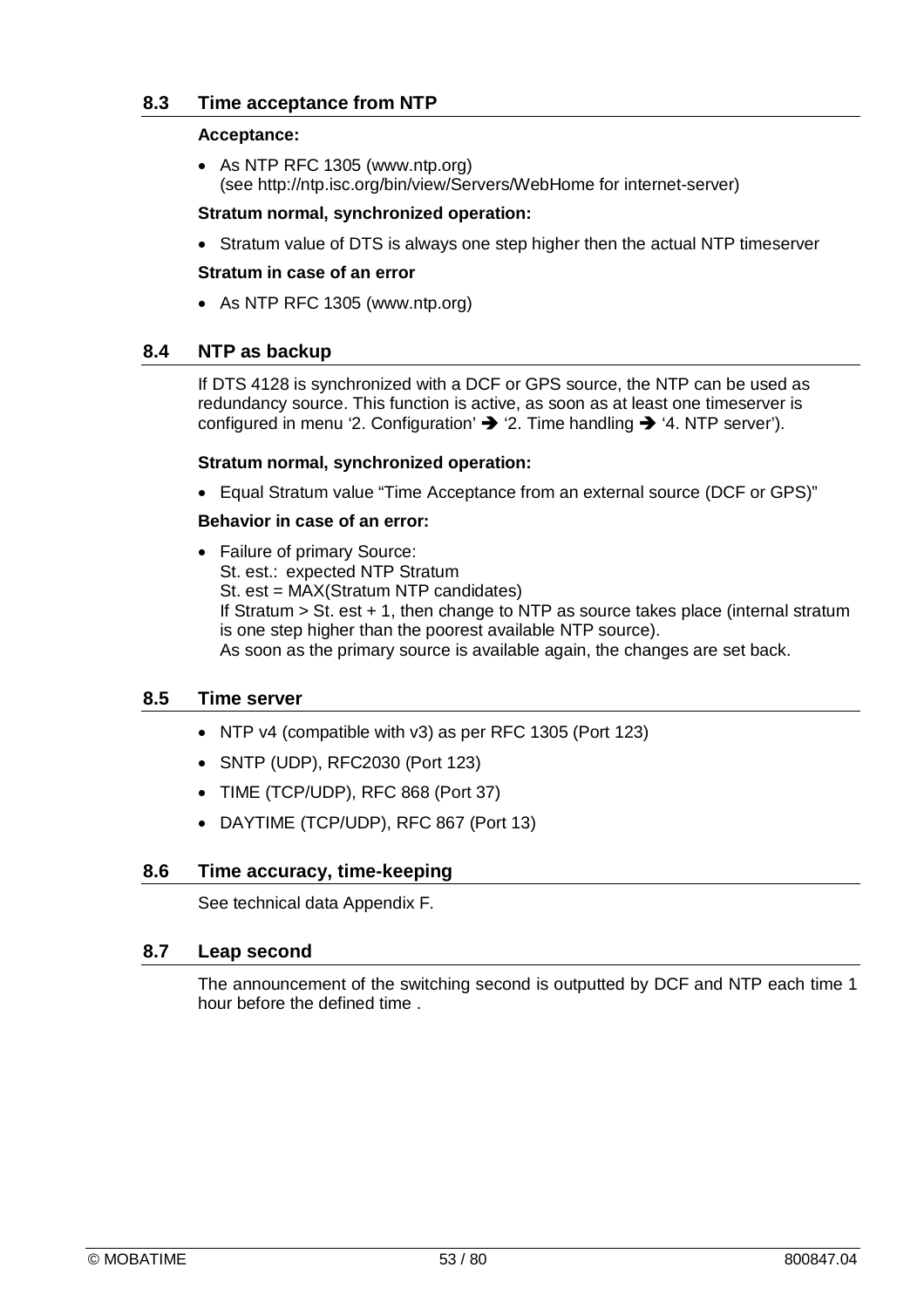## **8.8 Redundant operation of 2 DTS 4128.timeservers**

For redundant operation two DTS 4128 devices are synchronized via optical fibers. For this purpose, a mini GBIC module is plugged into both devices and connected via optical fibers (see Appendix F, Technical Data):



Both devices have a GPS receiver in redundant operation. Both devices are configured for the redundant mode, but are basically equal and work out the master/slave role among themselves. The slave is always synchronized to the master in operation. The slave supervises the system time on the basis of its own GPS time and generates an error message, should the time difference amount exceed the configurable value of n milliseconds.



- Starting the devices with fiber optic connection The devices work out among themselves which is the master (normally the one synchronized first)
- Starting the devices without fiver optic connection The devices do not send out any time information until there is an LWL connection, or the devices are reconfigured.
- The slave synchronizes to the master. Whereby stratum/slave = stratum/master  $+1$ The time of the slave is always set immediately to the master time (no fine adjustment).
- In case of loss of the master GPS, the master stratum increases on the basis of the configurable parameters up to the maximum stratum. The slave follows, i.e. the slave stratum is always 1 higher. The slave takes over the master role from a configurable stratum value (if the status of the slave is better than that of the master) and synchronizes to its own GPS. The previous master becomes the slave. This distribution of roles remains until the new master loses GPS synchronization.
- The slave assumes the master function in the case of a loss of the master.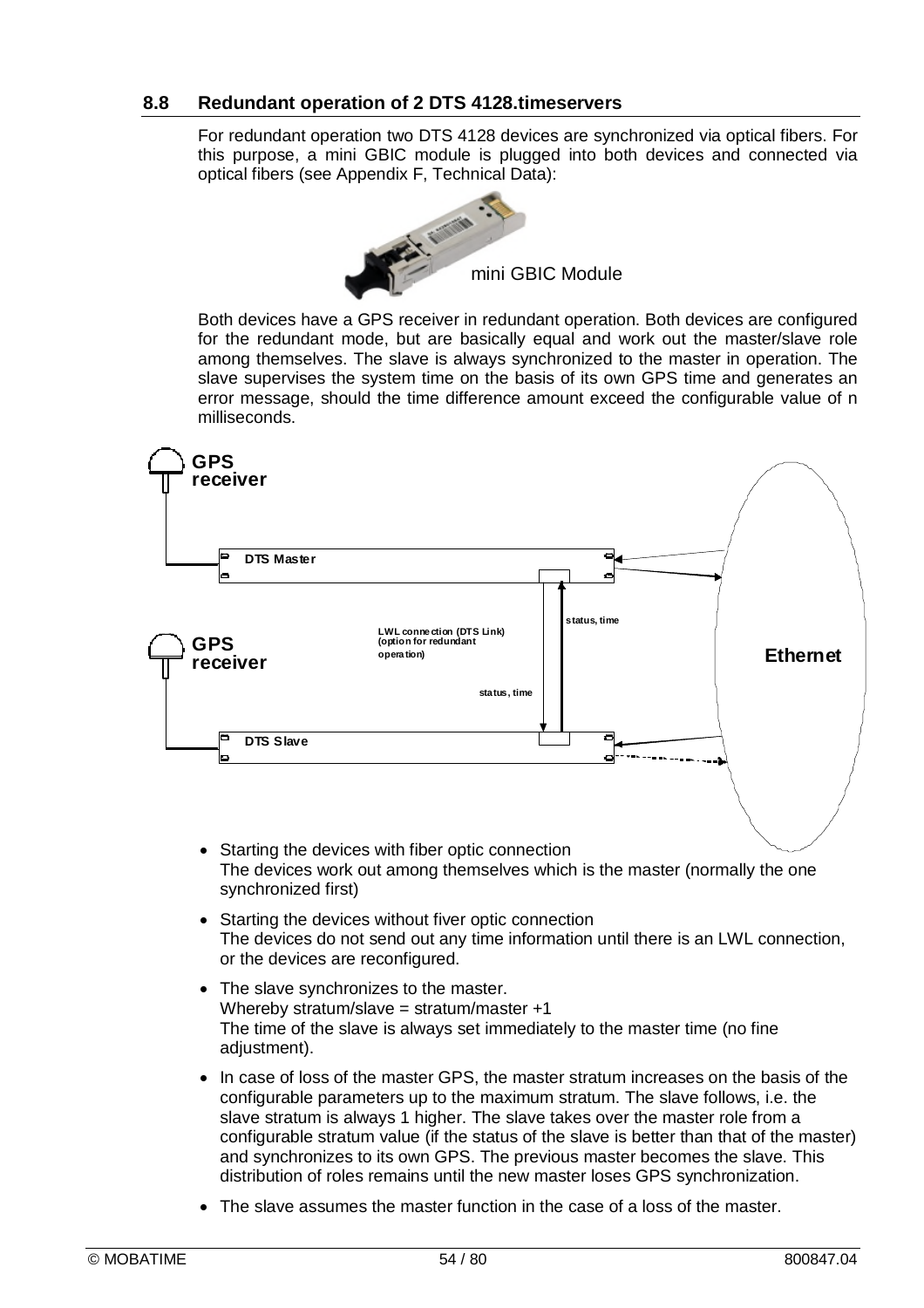- If the former master is working again, it assumes the actual time of the current master and remains in slave mode.
- In the case of an fiber optic connection loss, the slave checks the status of the master over the network and remains in slave mode as long as the master is accessible and is working normally. If the master is no longer accessible, no longer sends out any SINEC telegrams, or has a worse status, the slave assumes the master function.

#### NTP

The NTP clients select the server with the lower stratum.

DCF77 coded (fiber optic output)

No redundancy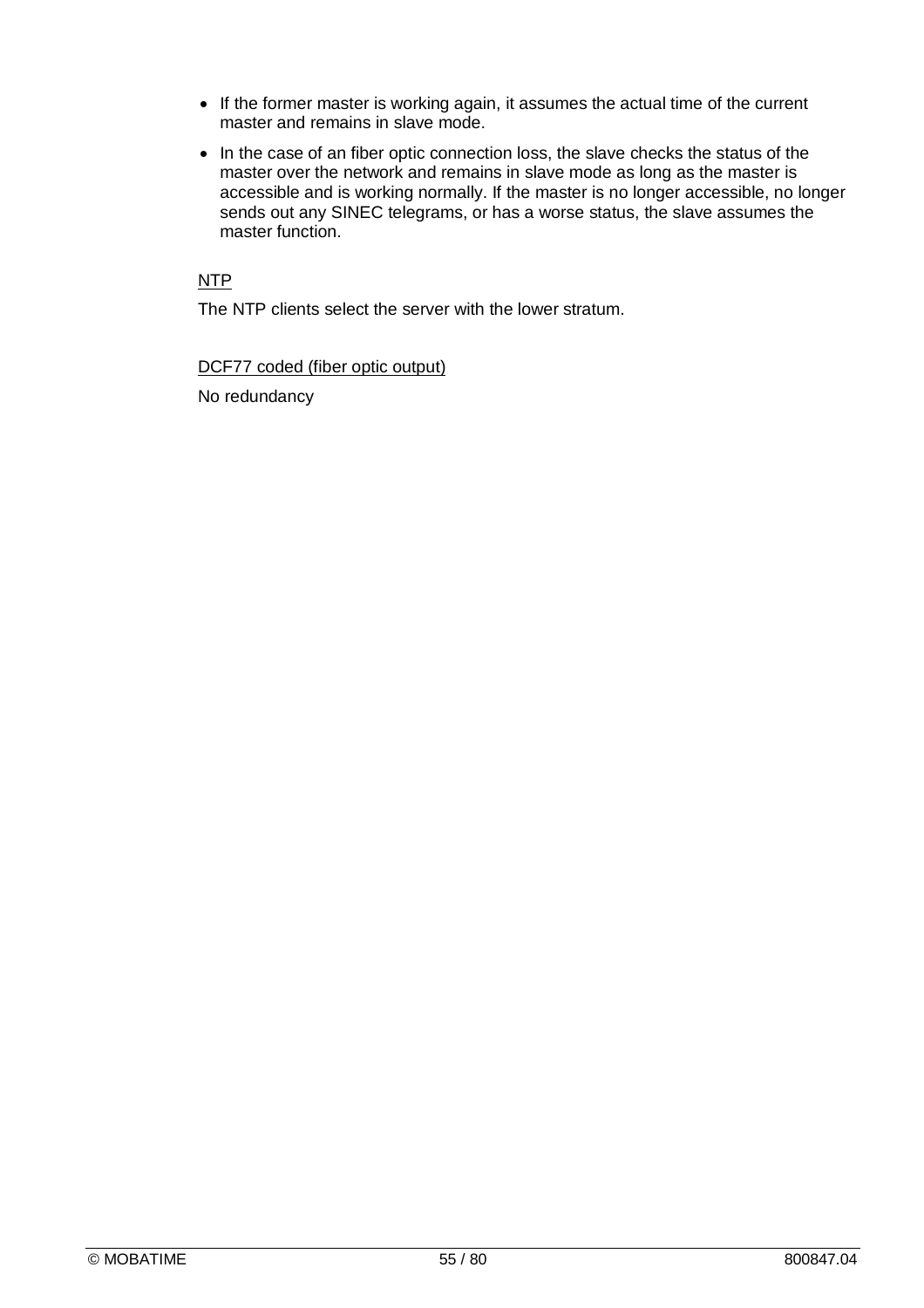#### **9.1 General**

The SNMP version **V2c** or **V3** for *Get*, *Put* and *Notification* (Trap) is used.

A full SNMP agent is implemented on the DTS (MIBII, DTS4128).

For SNMP V2c, following standard *Communities* are used:

| Read only:  | romobatime   |
|-------------|--------------|
| Read/write: | rwmobatime   |
| Trap:       | trapmobatime |

For SNMP V3, following standard *User I Passwords* are used:

| dtsUser1: | mobatime |                             |
|-----------|----------|-----------------------------|
| dtsUser2: | mobatime |                             |
| dtslnfo:  | mobatime | (not changeable, read only) |

DtsUser1 and dtsUser2 have full read/write access on all objects. With SNMP V3 rules, access can be reduced. Changes of the rules can only be modified over the DTS menu but not via SNMP.

SNMP V3 agent supports user validation (authentication MD5) and encoding (encryption DES).

MIBII values like sysDescr, sysContact, sysName, or sysLocation can only be modified over the DTS menu but not via SNMP.

The following MIB definitions are used:

SNMPv2-SMI, SNMPv2-MIB, SNMPv2-CONF, SNMPv2-TC, SNMPv2-TM, SNMP-FRAMEWORK-MIB, SNMP-MPD-MIB, SNMP-NOTIFICATION-MIB, SNMP-TARGET-MIB, SNMP-USER-BASED-SM-MIB, SNMP-VIEW-BASED-ACM-MIB, RFC1213-MIB, IF-MIB, IP-MIB, IP-FORWARD-MIB, TCP-MIB, UDP-MIB, HOST-RESOURCES-MIB, HOST-RESOURCES-TYPES, DISMAN-EVENT-MIB, NOTIFICATION-LOG-MIB, UCD-SNMP-MIB, NET-SNMP-MIB, NET-SNMP-TC

SNMP V2c,V3: DTS-COMMON (File: DTS-COMMON-MIB.TXT) General DTS definition, always required DTS4128 (DTS4128-MIB.TXT) Device specific DTS definitions SNMP V1:

DTS-COMMON (File: DTS-COMMON-MIBv1.TXT) General DTS definition, always required DTS4128 (DTS4128-MIBv1.TXT) Device specific DTS definitions

The MIB files can be copied from the DST 4128 with FTP (For FTP use, see Chapter "7.4 FTP Connection"): DTS-MIB: //etc/snmp/mibs/<br>Standard MIBS: //usr/share/snmp /usr/share/snmp/mibs/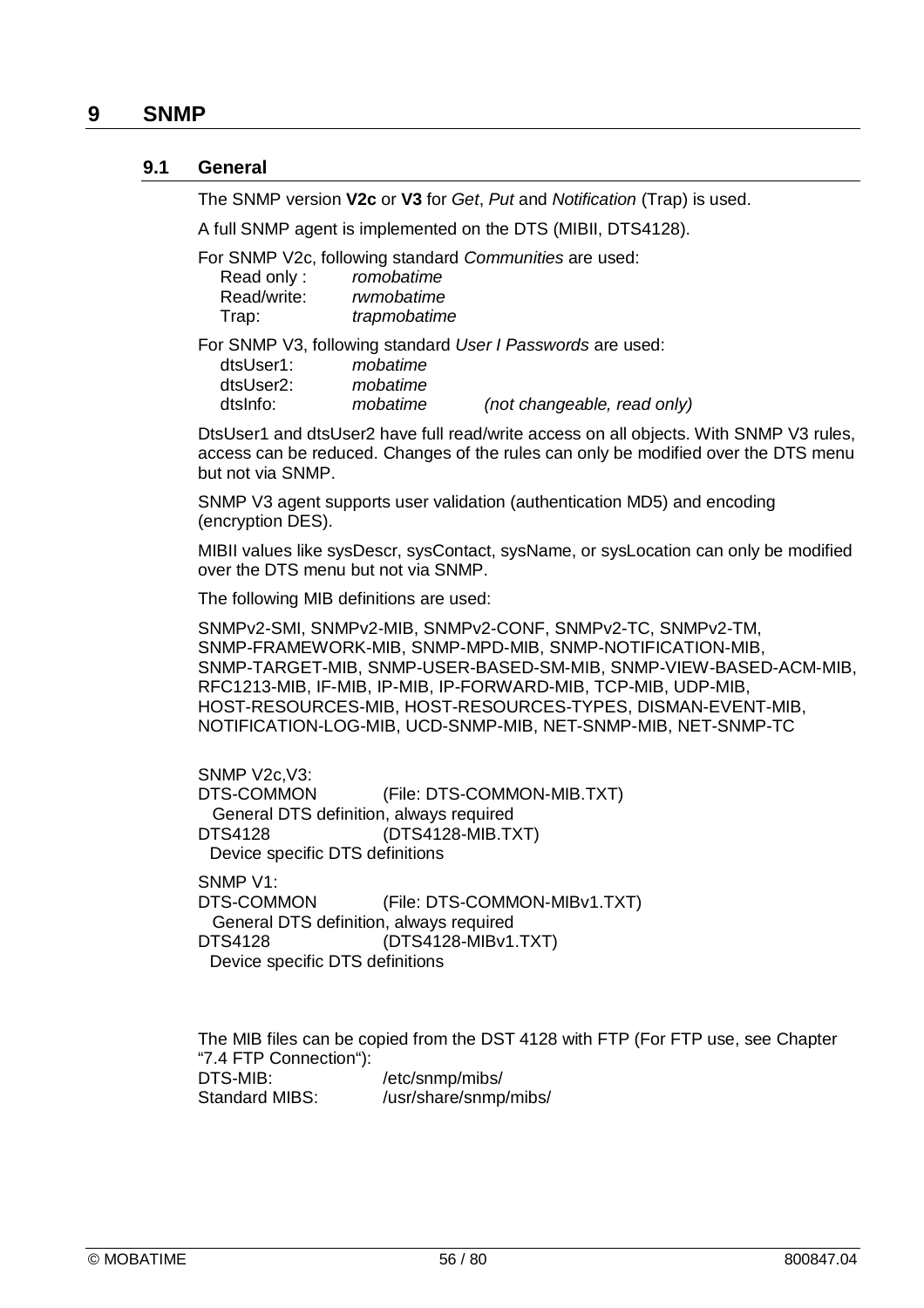## **9.2 Device configuration with SNMP**

If one or several variables are set with *Put* in a configuration group, the variable *dts4128????ConfigCmd* must be set at the end to 1 in the corresponding group. The values of the entire configuration group are assumed from the DTS with this command (1=accept).

As long as the accept command has not been set, the changed variables can be restored to the old values by setting the *dts4128????ConfigCmd* variable to 2 (2=undo, restore).

After sending the accept command, a dts4128ConfigChanged *Notification* is sent.

The definitions of the available variables can be taken from the MIB files.

Example:

| <b>Management-System</b>                                                       |               | <b>DTS</b>                                                  |  |
|--------------------------------------------------------------------------------|---------------|-------------------------------------------------------------|--|
| Put dts4128FTPMode=1                                                           | $\rightarrow$ | Variable is set to 1 internally                             |  |
| Put dts4128NetServicesConfigCmd=1 $\rightarrow$ Configuration group is assumed |               |                                                             |  |
|                                                                                | $\leftarrow$  | Sends dts4128ConfigChanged Notification                     |  |
|                                                                                |               | with the new time $dt = 4400 \text{MHz}$ entiroperated Time |  |

## **9.3 DTS subagent SNMP notification**

### Protocol: SNMPv2c Notification

For *Notifications* to be sent out, SNMP must be switched on. In addition, at least one receiver system must be configured.

## **9.3.1 Start up 19.3.1 Start Up 19.3.1 Start Up**

Sent out when the subagent for the DTS is started.

This *Notification* is always sent out, as soon as SNMP is activated and a destination address is configured.

## **9.3.2 Shutdown [dts4128Shutdown]**

Sent out when the subagent for the DTS is stopped.

This *Notification* is always sent out, as soon as SNMP is activated and a destination address is configured.

with the new time dts4128NetConfigChangedTime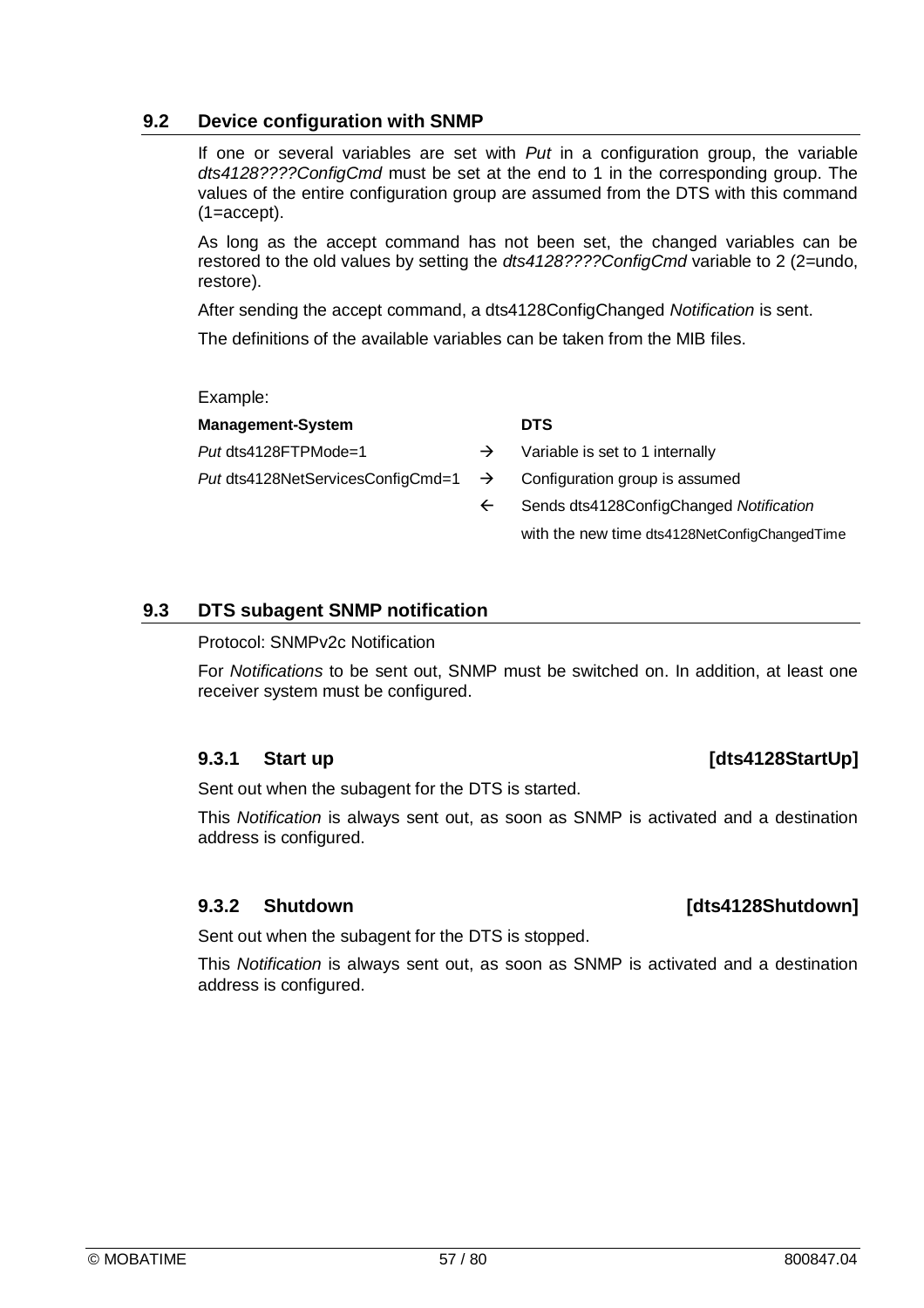Sent out when the subagent detects a status change in the DTS application process. The following variables are monitored for changes:

dts4128SysStatus, dts4128SysTimeSource, dts4128SysStratum, dts4128SysMasterMode

This *Notification* is always sent out, as soon as SNMP is activated, and a destination address is configured.

| <b>Field</b>         | Type         | <b>Size</b> | <b>Description</b>                       | <b>Example</b>                |
|----------------------|--------------|-------------|------------------------------------------|-------------------------------|
| dts4128SysStatus     | Unsigned Int | 4 Bytes     | Contains the internal system<br>status   | 66309                         |
| dts4128SysOffset     | Integer      | 4 Bytes     | Actual time offset of the system<br>[us] | $-1523 \rightarrow -1.523$ ms |
| dts4128SysTimeSource | <b>Byte</b>  | 1 Byte      | Actual time source                       |                               |
| dts4128SysStratum    | <b>Byte</b>  | 1 Byte      | Actual system stratum level              |                               |
| dts4128SysMasterMode | <b>Byte</b>  | 1 Byte      | Master/slave mode                        |                               |

The *Notification* sent out contains the following data:

## **9.3.4 Configuration changed [dts4128ConfigChanged]**

Sent out when the subagent detects a configuration change in the DTS application processes.

This *Notification* is always sent out, as soon as SNMP is activated and a destination address is configured.

| The Notification sent out contains the following data: |  |
|--------------------------------------------------------|--|
|                                                        |  |

| <b>Field</b>                            | <b>Type</b>      | <b>Size</b> | <b>Description</b>                                                                 |
|-----------------------------------------|------------------|-------------|------------------------------------------------------------------------------------|
| dts4128SysConfigChangedTime             | <b>TimeTicks</b> | 4 Bytes     | Contains the TimeTicks value of<br>the last change in 1/100 <sup>tth</sup> seconds |
| dts4128NetConfigChangedTime             | <b>TimeTicks</b> | 4 Bytes     |                                                                                    |
| dts4128TSConfigChangedTime              | <b>TimeTicks</b> | 4 Bytes     |                                                                                    |
| dts4128RedOpConfigChangedTime           | <b>TimeTicks</b> | 4 Bytes     |                                                                                    |
| dts4128RelayConfigChangedTime           | <b>TimeTicks</b> | 4 Bytes     |                                                                                    |
| dts4128MailConfigChangedTime            | <b>TimeTicks</b> | 4 Bytes     |                                                                                    |
| dts4128SnmpConfigChangedTime            | <b>TimeTicks</b> | 4 Bytes     |                                                                                    |
| dts4128NTPConfigChangedTime             | <b>TimeTicks</b> | 4 Bytes     |                                                                                    |
| dts4128OutLineDCFConfigChangedTime      | <b>TimeTicks</b> | 4 Bytes     |                                                                                    |
| dts4128OutLineTZServerConfigChangedTime | <b>TimeTicks</b> | 4 Bytes     |                                                                                    |
| dts4128NetServicesConfigChangedTime     | <b>TimeTicks</b> | 4 Bytes     |                                                                                    |

The *ConfigChangedTime* variables show the time of the last change of the relevant configuration group. The management system can decide on the basis of these time values, which configurations need to be reloaded.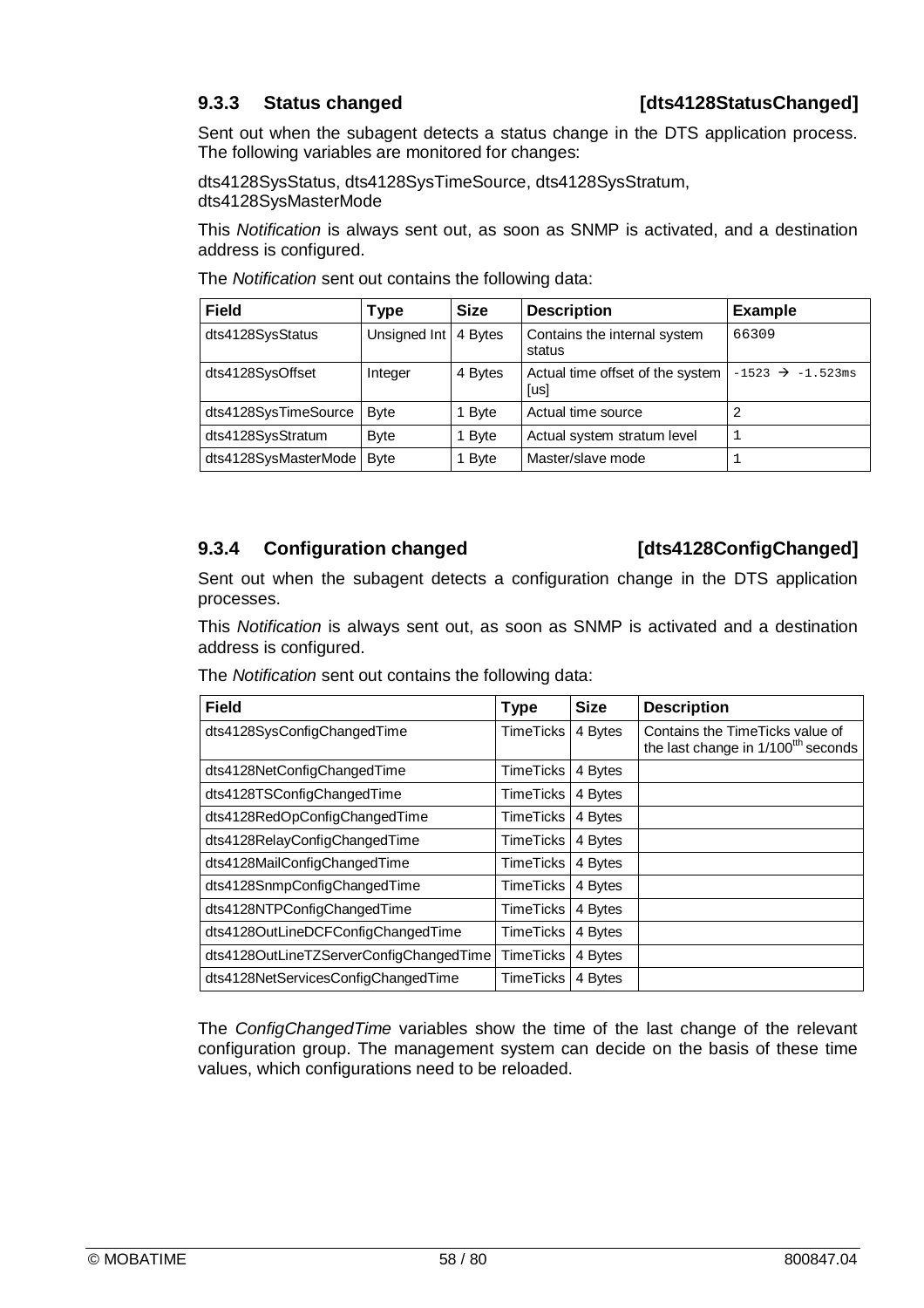# **Configuration group table**

| <b>Configuration group</b>         | Variable                                                            |
|------------------------------------|---------------------------------------------------------------------|
| dts4128SysConfigChangedTime        | dts4128Language                                                     |
|                                    | dts4128Timezone                                                     |
| dts4128NetConfigChangedTime        | dts4128PowerSupply<br>dts4128IP4Addr                                |
|                                    | dts4128IP4Mask                                                      |
|                                    | dts4128IP4Gateway                                                   |
|                                    | dts4128IP4Nameserver                                                |
|                                    | dts4128Hostname                                                     |
|                                    | dts4128Domain                                                       |
|                                    | dts4128DHCPMode                                                     |
|                                    | dts4128EthernetLinkMode                                             |
| dts4128NetServicesChangedTime      | dts4128TelnetMode<br>dts4128FTPMode                                 |
|                                    | dts4128SSHMode                                                      |
| dts4128TSConfigChangedTime         | dts4128TSType                                                       |
|                                    | dts4128TSStratumMode                                                |
|                                    | dts4128TSStratumErrorLimit                                          |
|                                    | dts4128TSTimeout                                                    |
|                                    | dts4128TSStratumTimeout1                                            |
|                                    | dts4128TSOffsetPerStratum                                           |
|                                    | dts4128TSMaxOffsetForTimeValid                                      |
|                                    | dts4128TSDCFAdjusment<br>dts4128TSAdjusmentMode                     |
|                                    | dts4128TSMaxAdjusmentSpeed                                          |
|                                    | dts4128TSQuartzType                                                 |
|                                    | dts4128TSOffsetSynchOnly                                            |
|                                    | dts4128TSLeapSecMode                                                |
|                                    | dts4128TSLeapSecDate                                                |
| dts4128RedOpConfigChangedTime      | dts4128RedOpMode                                                    |
|                                    | dts4128RedOpSwitchOverStratum                                       |
|                                    | dts4128RedOpMaxOffsetSlaveTimeSource<br>dts4128RedOp2ndDTSIPAddress |
|                                    | dts4128RedOp2ndDTSIPPort                                            |
| dts4128NTPConfigChangedTime        | dts4128NTPBroadcastAddr1                                            |
|                                    | dts4128NTPBroadcastInterval1                                        |
|                                    | dts4128NTPBroadcastTTL1                                             |
|                                    | dts4128NTPBroadcastAddr2                                            |
|                                    | dts4128NTPBroadcastInterval2                                        |
|                                    | dts4128NTPBroadcastTTL2<br>dts4128NTPSourceTable                    |
|                                    | (Address, min/max poll, mode, prefer)                               |
| dts4128RelayConfigChanged I ime    | dts4128RelayAlarmMask                                               |
| dts4128MailConfigChangedTime       | dts4128MailMode                                                     |
|                                    | dts4128MailAlarmMask                                                |
|                                    | dts4128MailServerIPAddress                                          |
|                                    | dts4128MailServerPort                                               |
|                                    | dts4128MailAddrDestination1                                         |
|                                    | dts4128MailAddrDestination2<br>dts4128MailAddrReply                 |
|                                    | dts4128MailAddrFrom                                                 |
| dts4128SnmpConfigChangedTime       | dts4128SnmpMode                                                     |
|                                    | dts4128SnmpAlarmMask                                                |
|                                    | dts4128SnmpROCommunity                                              |
|                                    | dts4128SnmpTrapMode                                                 |
|                                    | dts4128SnmpTrapAlarmMask                                            |
|                                    | dts4128SnmpTrapCommunity<br>dts4128SnmpTrapListenerIPAddress1       |
|                                    | dts4128SnmpTrapListenerPort1                                        |
|                                    | dts4128SnmpTrapVersion1                                             |
|                                    | dts4128SnmpTrapListenerIPAddress2                                   |
|                                    | dts4128SnmpTrapListenerPort2                                        |
|                                    | dts4128SnmpTrapVersion2                                             |
|                                    | dts4128SnmpTrapAliveMsgInterval                                     |
| dts4128OutLineDCFConfigChangedTime | dts4128OutLineDCFMode                                               |
|                                    | dts4128OutLineDCFTimezone                                           |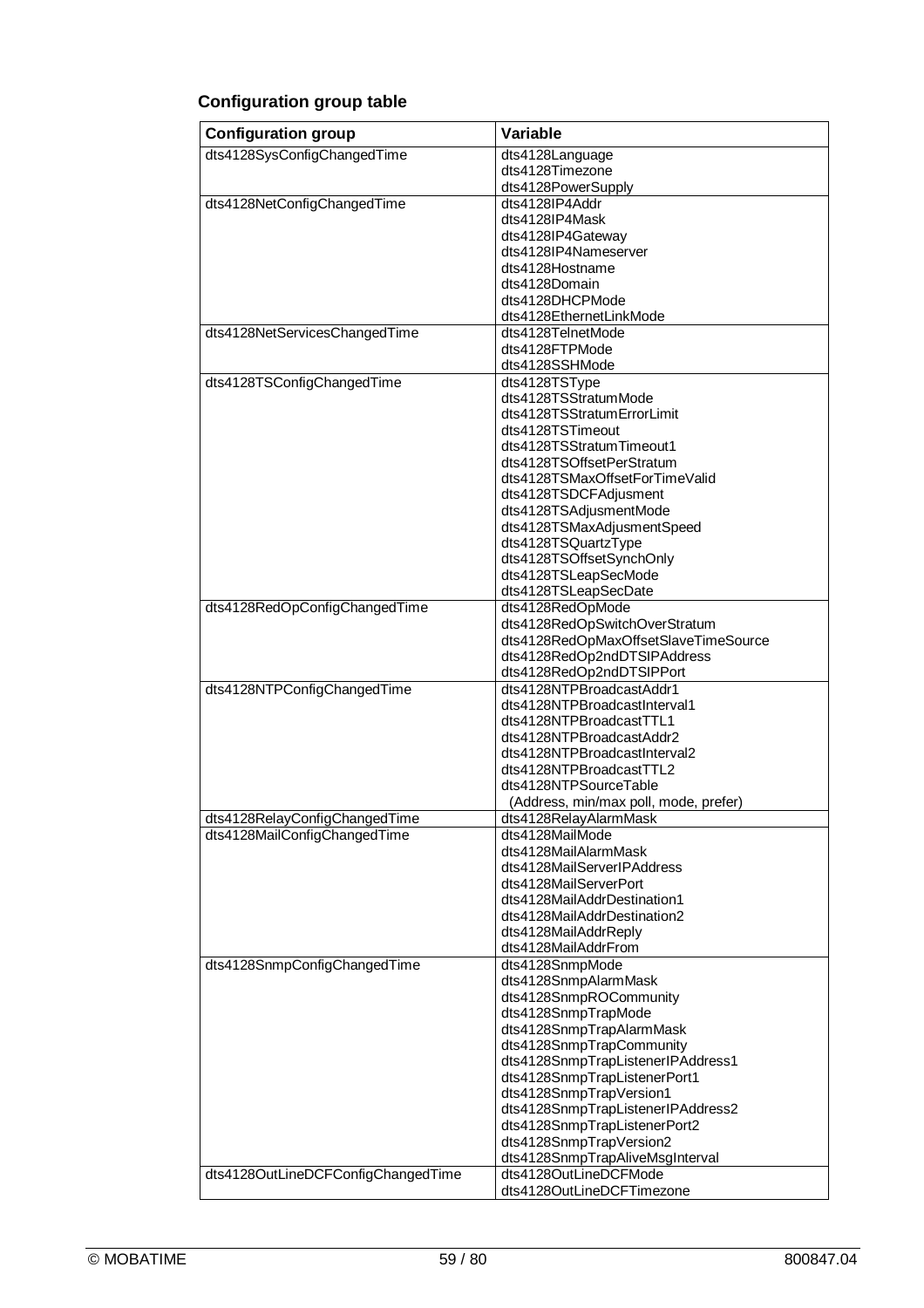| dts4128OutLineTZServerConfigChangedTime dts4128OutLineTZServerMode |                                     |
|--------------------------------------------------------------------|-------------------------------------|
|                                                                    | dts4128OutLineTZServerMCastAddr     |
|                                                                    | dts4128OutLineTZServerMCastPort     |
|                                                                    | dts4128OutLineTZServerNTPInterval   |
|                                                                    | dts4128OutLineTZServerTTL           |
|                                                                    | dts4128OutLineTZServerTableInterval |
|                                                                    | dts4128OutLineTZServerEntryInterval |
|                                                                    | dts4128OutLineTZServerTable         |
|                                                                    | (TZ entry number)                   |

## **9.3.5 Alive notification 19.3.5 Alive notification**

Sent out in a configurable interval.

This *Notification* is always sent out, as soon as SNMP and the alarm traps are activated and a destination address is configured.

| <b>Field</b>     | <b>Type</b>       | <b>Size</b> | <b>Description</b>                                                            | <b>Example</b>                                  |
|------------------|-------------------|-------------|-------------------------------------------------------------------------------|-------------------------------------------------|
| dts4128SysStatus | Unsigned Int      | 4 Bytes     | Contains the internal<br>system status                                        | 66309                                           |
| dts4128SysAlarms | <b>Byte Array</b> | 8 Bytes     | 64 Bit Alarm flags<br>1. Byte Bit 0 7<br>2. Byte Bit 8 15<br>8. Byte Bit 5663 | FFF870FF.FFFFFFFF<br>5.Byte<br>2.Byte<br>1.Bvte |

## **9.3.6 Alarm notification 19.3.6 Alarm notification**

Sent out if alarm status changes, i.e. *Notification* is sent out when an alarm flag is set or deleted.

This *Notification* is always sent out, as soon as SNMP and the alarm traps are activated and a destination address is configured.

|  | The Notification sent out contains the following data: |
|--|--------------------------------------------------------|
|--|--------------------------------------------------------|

| <b>Field</b>                         | Type         | <b>Size</b> | <b>Description</b>                                     | <b>Example</b>   |
|--------------------------------------|--------------|-------------|--------------------------------------------------------|------------------|
| dts4128TrapAlMsgErrorNr              | <b>Byte</b>  | 1 Bytes     | No. of the alarm bit $(063)$                           | -3               |
| dts4128TrapAlMsgErrorState           | <b>B</b> vte | 1 Bytes     | $0 =$ alarm bit was deleted<br>$1 =$ alarm bit was set |                  |
| dts4128TrapAlMsgErrorTime   Unsigned | Int          | 4 Bytes     | PC-time in seconds since<br>01.01.1970 00:00:00        | 946684805        |
| dts4128TrapAlMsgErrorText            | Text         | 59 Bytes    | <b>Error</b> text                                      | Failure supply 1 |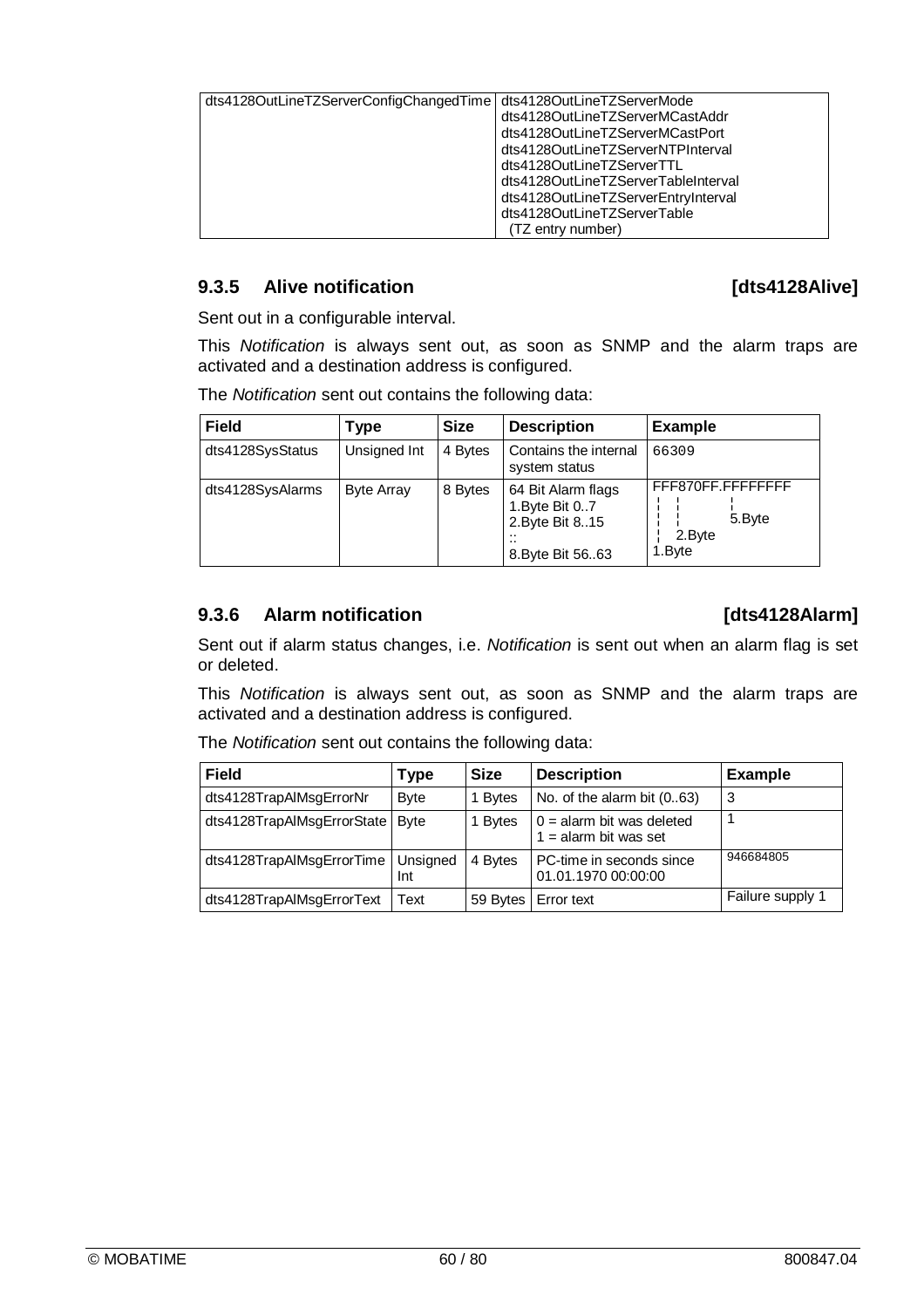# **A Connection diagrams**

## **A.1 Front connections**



## **PC - Terminal Connection:**

| Type of connector: Sub-D 9p connector (male)<br>Interface:<br>Baud rate:<br>Data Bits:<br>Parity:<br>Stop Bit:<br>Flow control: | <b>RS232</b><br>38400 Bauds<br>8<br>no<br>1<br>no |     |                         |                                                                                                                                                                                                              |
|---------------------------------------------------------------------------------------------------------------------------------|---------------------------------------------------|-----|-------------------------|--------------------------------------------------------------------------------------------------------------------------------------------------------------------------------------------------------------|
|                                                                                                                                 |                                                   |     |                         |                                                                                                                                                                                                              |
| (DTE-DTE)                                                                                                                       |                                                   |     | SUB-D 9 / 1 SUB-D 9 / 2 | Cable DTS 4128 - PC: Crossed cable, female - female connectors (null modem)<br>Max. length of the connection 3m<br>Connections between female connector 1 (SUB-D 9 / 1) and female connector 2 (SUB-D 9 / 2) |
| Receive Data *                                                                                                                  |                                                   | 2   | 3                       | <b>Transmit Data</b>                                                                                                                                                                                         |
| Transmit Data *                                                                                                                 |                                                   | 3   | 2                       | Receive Data                                                                                                                                                                                                 |
| Data Terminal Ready                                                                                                             |                                                   | 4   | 1&6                     | Data Set Ready & Carrier Detect                                                                                                                                                                              |
| System Ground*                                                                                                                  |                                                   | 5   | 5                       | <b>System Ground</b>                                                                                                                                                                                         |
| Data Set Ready & Carrier Detect                                                                                                 |                                                   | 1&6 | $\overline{4}$          | Data Terminal Ready                                                                                                                                                                                          |
| <b>Request to Send</b>                                                                                                          |                                                   | 7   | 8                       | Clear to Send                                                                                                                                                                                                |
| Clear to Send                                                                                                                   |                                                   | 8   | $\overline{7}$          | Request to Send                                                                                                                                                                                              |
| * At least needed connections.                                                                                                  |                                                   |     |                         |                                                                                                                                                                                                              |

## **LAN Connection:**

Plug: RJ45<br>Interface: Ether Ethernet, 10/100Mbit half or full duplex Use only shielded cables!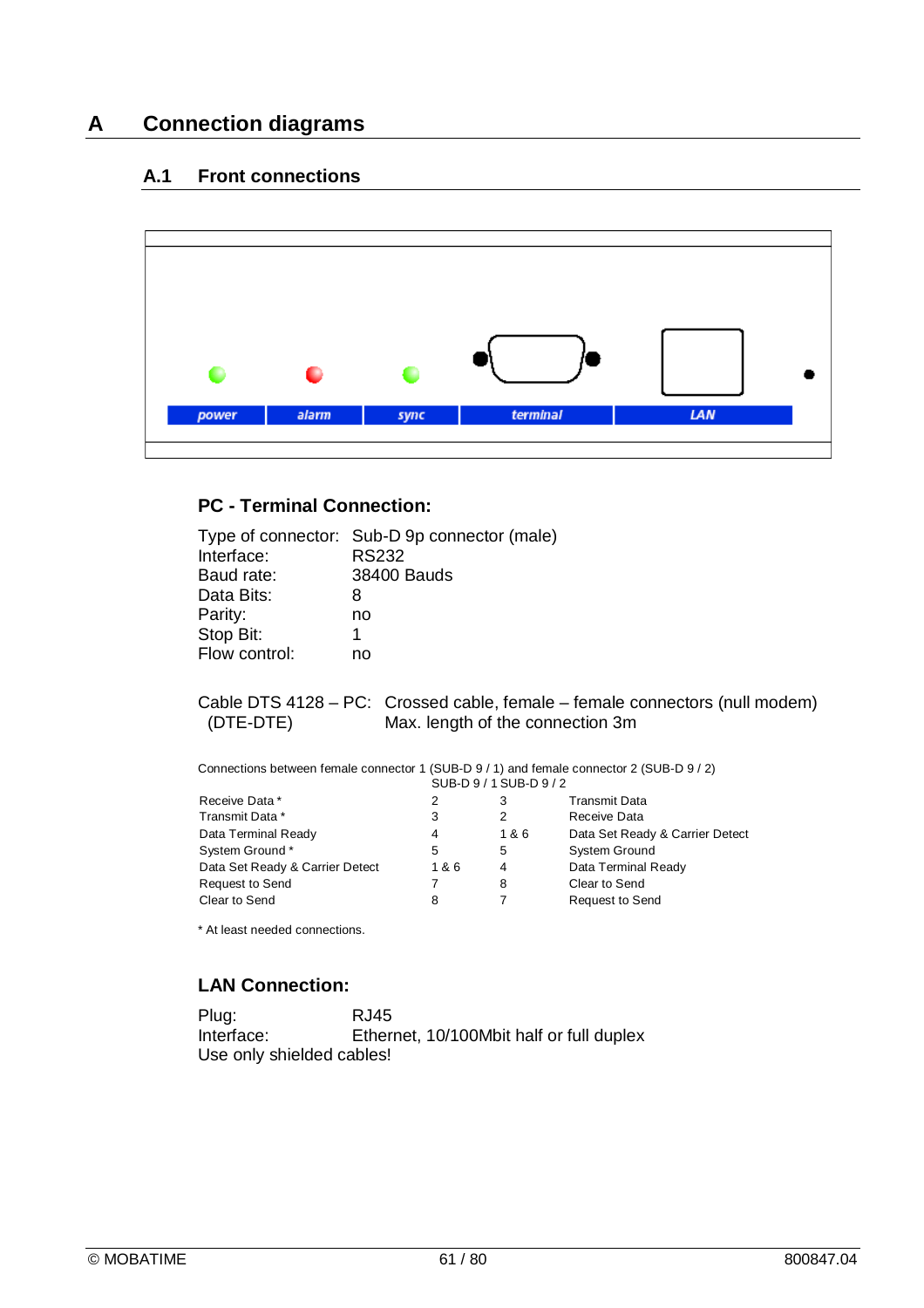

## **DTS 4128.timeserver connections**

For technical data see in Appendix "F Technical data"

| Clamp | <b>Connection</b>      | <b>Description</b>                                                               |  |
|-------|------------------------|----------------------------------------------------------------------------------|--|
|       | DC in power supply +   | Input for external DC supply<br>Ground                                           |  |
| 2     | DC in power supply GND |                                                                                  |  |
| 3     | DCF input +            | DCF input, e.g. for connection of a GPS 4500- or DCF-                            |  |
| 4     | DCF input -            | receiver with current loop output.                                               |  |
| 5     | DC output +            | DC output for GPS 4500<br>DC in voltage -2V, max. 400mA                          |  |
| 6     | DC output GND          |                                                                                  |  |
| 7     | DCF output +           | DCF output, current loop passive,                                                |  |
| 8     | DCF output -           | Umax= 30VDC, $I_{on}$ = 1015mA, $I_{off}$ < 1mA @ 20VDC                          |  |
| 9     | Alarm relay            | Alarm contact, open when alarm is active                                         |  |
| 10    | Alarm relay            | Max. load: 30 W (60 VDC or 1A)                                                   |  |
|       |                        | or 60 VA (30 VAC or 1A)                                                          |  |
|       | <b>DTS</b> link        | Optical connection to a 2 <sup>nd</sup> DTS 4128.timeserver<br>Mini GBIC plug-in |  |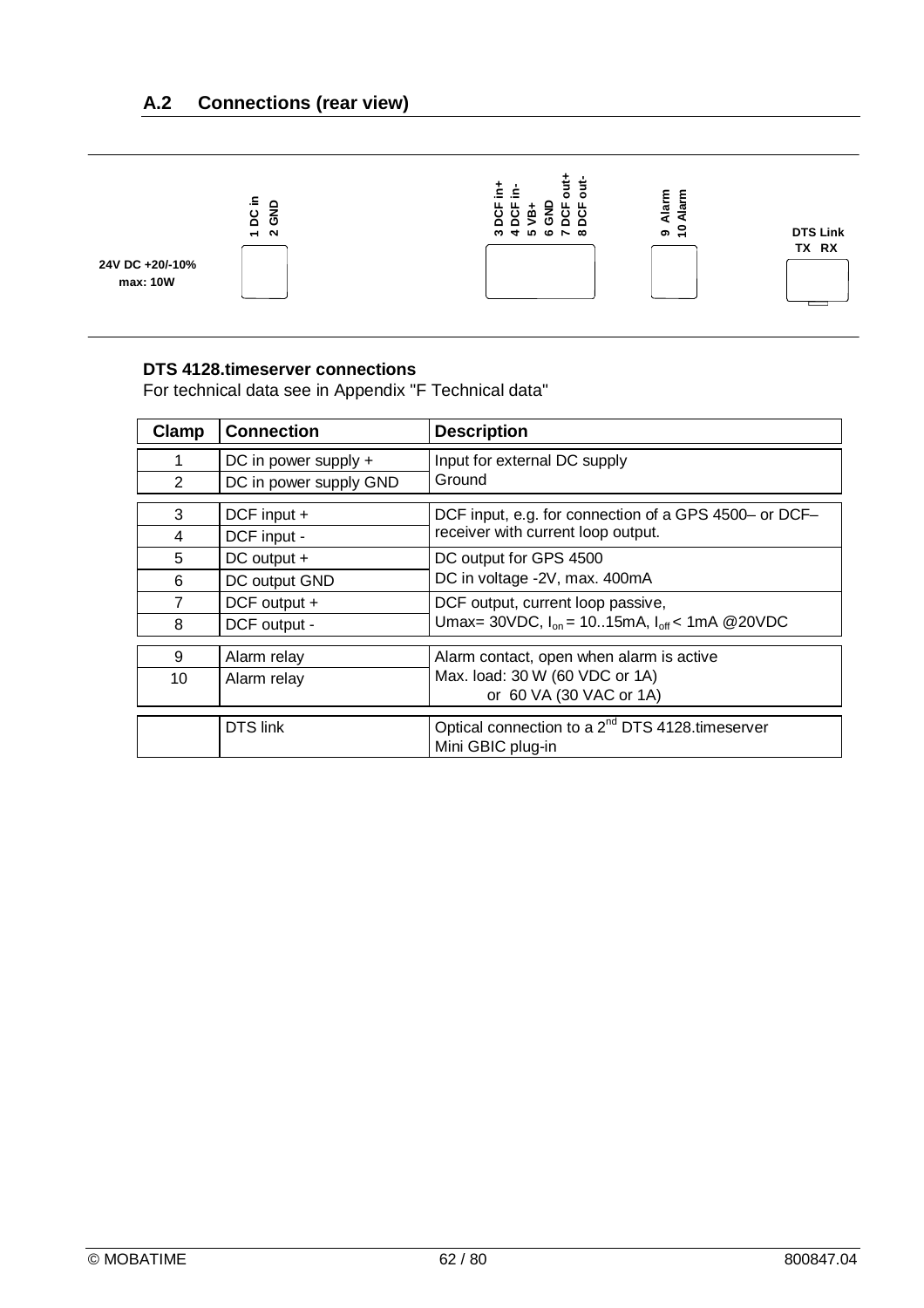## **A.3 Plug-in spring terminals**

multiple contact strip 100% protected against wrong plug; WAGO CAGE CLAMP®-connection Cross section of 0,08 mm² to 1,5 mm² (from AWG 28 to AWG 14) Voltage CSA 300 V / current CSA 10 A Rated voltage: EN 250 V Rated surge voltage: 2,5 kV Nominal current: 10 A Strip length: 7 mm (0,28 in)

Pulled off spring terminal with operation tool:



2 operation tools are delivered with the accessory bag.

## **A.4 Connection GPS 4500 or DCF 450**

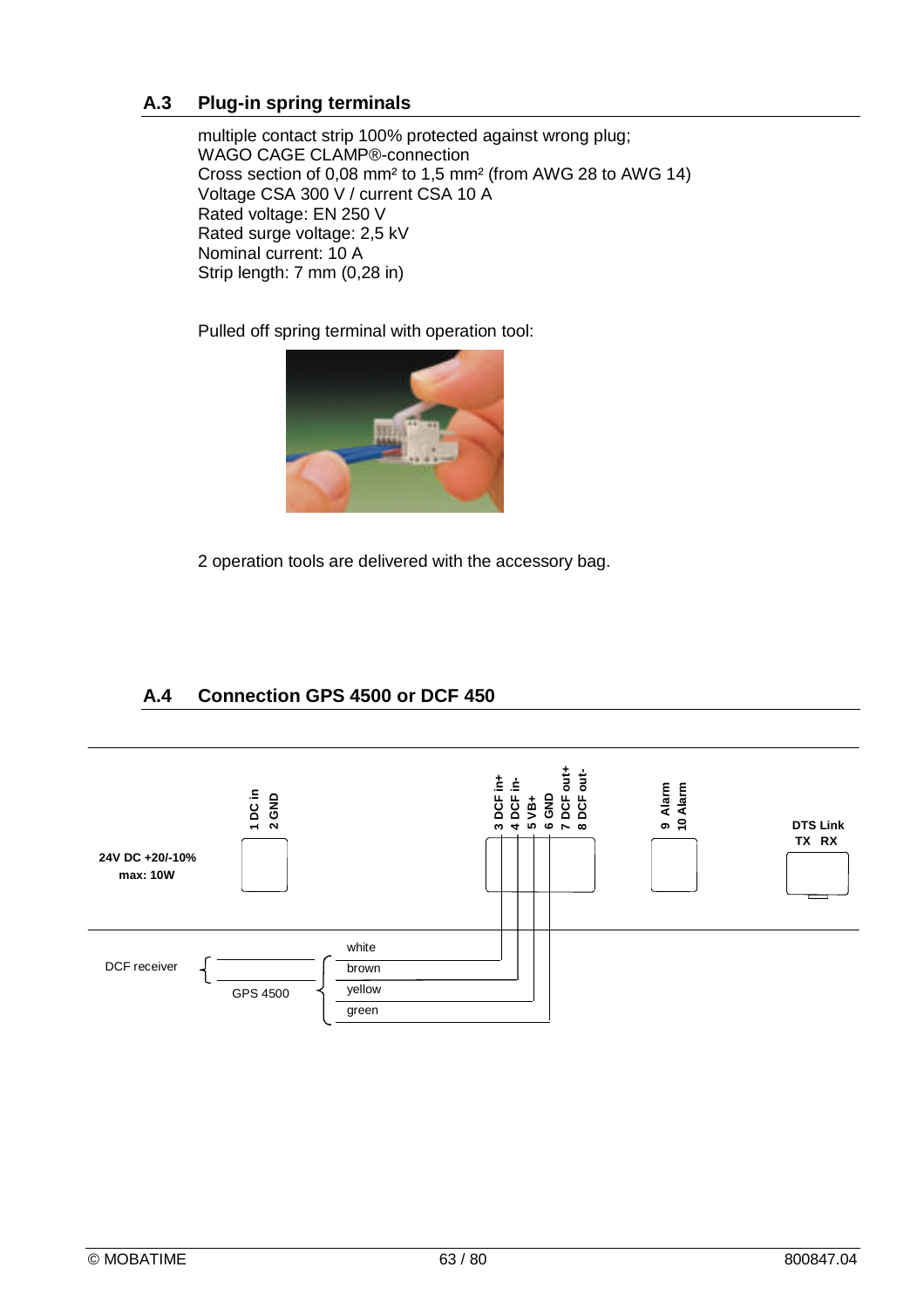## **B Time zone table**

| <b>Time</b> | City / State                                                                                                                                                                                     | <b>UTC</b>  | <b>DST</b> | Standard $\rightarrow$ DST        | $DST \rightarrow Standard$        |
|-------------|--------------------------------------------------------------------------------------------------------------------------------------------------------------------------------------------------|-------------|------------|-----------------------------------|-----------------------------------|
| zone        |                                                                                                                                                                                                  | Offset      | Change     |                                   |                                   |
| $00\,$      | UTC (GMT),                                                                                                                                                                                       | $\Omega$    | No.        |                                   |                                   |
|             | Monrovia, Casablanca                                                                                                                                                                             |             |            |                                   |                                   |
| 01          | London, Dublin,<br>Edinburgh, Lisbon                                                                                                                                                             | $\mathbf 0$ | Yes        | Last Sun. Mar. (01:00)            | Last Sun. Oct. (02:00)            |
| 02          | Brussels, Amsterdam,<br>Berlin, Bern,<br>Copenhagen, Madrid,<br>Oslo, Paris, Rome,<br>Stockholm, Vienna,<br>Belgrade, Bratislava,<br>Budapest, Ljubljana,<br>Prague, Sarajevo,<br>Warsaw, Zagreb | $+1$        | Yes        | Last Sun. Mar. (02:00)            | Last Sun. Oct. (03:00)            |
| 03          | Athens, Istanbul, Helsinki,<br>Riga, Tallinn, Sofia,<br>Vilnius                                                                                                                                  | $+2$        | Yes        | Last Sun. Mar. (03:00)            | Last Sun. Oct. (04:00)            |
| 04          | Bucharest, Romania                                                                                                                                                                               | $+2$        | Yes        | Last Sun. Mar. (03:00)            | Last Sun. Oct. (04:00)            |
| 05          | Cairo, Pretoria, Harare                                                                                                                                                                          | $+2$        | <b>No</b>  |                                   |                                   |
| 06          | Amman                                                                                                                                                                                            | $+2$        | Yes        | Last Thu. Mar. (23:59)            | Last Fri. Oct. (01:00)            |
| 07          | UTC (GMT)                                                                                                                                                                                        | 0           | No.        |                                   |                                   |
| 08          | Kuwait City, Minsk,<br>Kaliningrad                                                                                                                                                               | $+3$        | No         |                                   |                                   |
| 09          | Praia, Cape Verde                                                                                                                                                                                | $-1$        | <b>No</b>  |                                   |                                   |
| 10          | UTC (GMT)                                                                                                                                                                                        | 0           | No         |                                   |                                   |
| 11          | Abu Dhabi, Muscat,<br>Tbilisi, Moscow, St.<br>Petersburg, Volgograd,<br>Samara                                                                                                                   | +4          | <b>No</b>  |                                   |                                   |
| 12          | Kabul                                                                                                                                                                                            | $+4.5$      | <b>No</b>  |                                   |                                   |
| 13          | Adamstown (Pitcairn Is.)                                                                                                                                                                         | -8          | <b>No</b>  |                                   |                                   |
| 14          | Tashkent, Islamabad,<br>Karachi                                                                                                                                                                  | $+5$        | No         |                                   |                                   |
| 15          | Mumbai, Calcutta,<br>Madras,<br>New Delhi, Colombo                                                                                                                                               | $+5.5$      | <b>No</b>  |                                   |                                   |
| 16          | Astana, Thimphu, Dhaka,<br>Yekaterinburg                                                                                                                                                         | $+6$        | No         |                                   |                                   |
| 17          | Bangkok, Hanoi, Jakarta,<br>Novosibirsk                                                                                                                                                          | $+7$        | No         |                                   |                                   |
| 18          | Beijing, Chongqing, Hong<br>Kong, Singapore, Taipei,<br>Urumqi, Krasnoyarsk                                                                                                                      | $+8$        | No         |                                   |                                   |
| 19          | Tokyo, Osaka, Sapporo,<br>Seoul, Irkutsk                                                                                                                                                         | $+9$        | <b>No</b>  |                                   |                                   |
| 20          | Gambier Island                                                                                                                                                                                   | -9          | <b>No</b>  |                                   |                                   |
| 21          | South Australia: Adelaide                                                                                                                                                                        | $+9.5$      | Yes        | $1st$ Sun. Oct (02:00)            | $1st$ Sun. Apr. (03:00)           |
| 22          | Northern Territory: Darwin                                                                                                                                                                       | $+9.5$      | No         |                                   |                                   |
| 23          | Brisbane, Guam, Port<br>Moresby, Yakutsk                                                                                                                                                         | $+10$       | No         |                                   |                                   |
| 24          | Sydney, Canberra,<br>Melbourne, Tasmania:<br>Hobart                                                                                                                                              | $+10$       | Yes        | 1 <sup>st</sup> Sun. Oct. (02.00) | 1 <sup>st</sup> Sun. Apr. (03:00) |
| 25          | UTC (GMT)                                                                                                                                                                                        | $\mathbf 0$ | No         |                                   |                                   |
| 26          | UTC (GMT)                                                                                                                                                                                        | 0           | No         |                                   |                                   |

Time zone entries in the standard season table (version 10.0).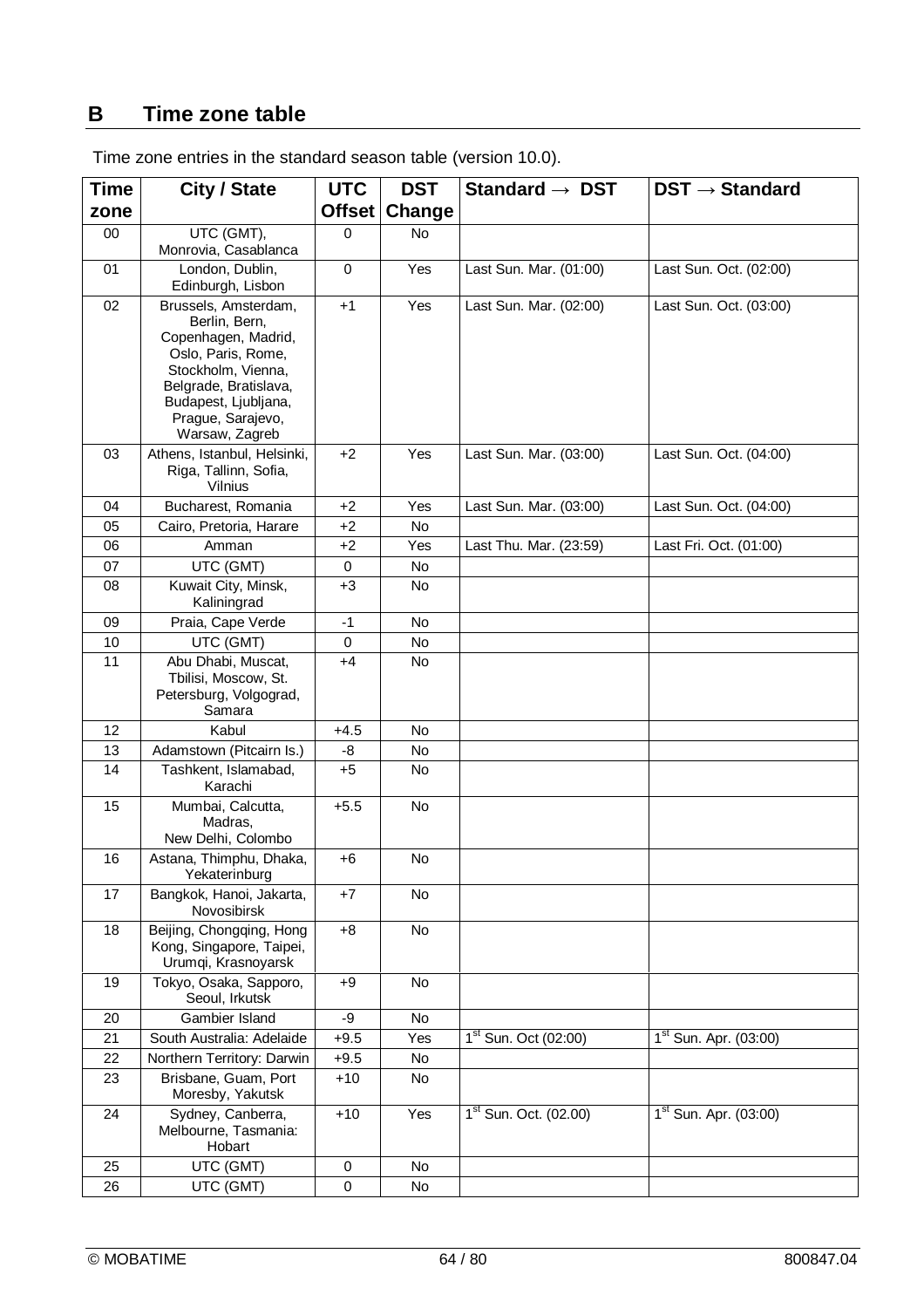| 27 | Honiara (Solomon Is.),<br>Noumea (New<br>Caledonia), Vladivostok | $+11$                                  | No        |                                                                        |                                   |
|----|------------------------------------------------------------------|----------------------------------------|-----------|------------------------------------------------------------------------|-----------------------------------|
| 28 | Auckland, Wellington                                             | $+12$<br>Yes<br>Last Sun. Sep. (02:00) |           | $1st$ Sun. Apr. (03:00)                                                |                                   |
| 29 | Majuro (Marshall Is.),<br>Magadan, Anadyr                        | $+12$                                  | No.       |                                                                        |                                   |
| 30 | Azores                                                           | $-1$                                   | Yes       | Last Sun. Mar. (00:00)                                                 | Last Sun. Oct. (01:00)            |
| 31 | Middle Atlantic                                                  | $-2$                                   | <b>No</b> |                                                                        |                                   |
| 32 | <b>Brasilia</b>                                                  | -3                                     | Yes       | 3 <sup>rd</sup> Sun. Oct. (00:00)                                      | $3^{rd}$ Sun. Feb. (00:00)        |
| 33 | <b>Buenos Aires</b>                                              | $-3$                                   | <b>No</b> |                                                                        |                                   |
| 34 | Newfoundland, Labrador                                           | $-3.5$                                 | Yes       | $2^{nd}$ Sun. Mar. (02:00)                                             | $1st$ Sun. Nov. (02:00)           |
| 35 | Atlantic Time (Canada)                                           | -4                                     | Yes       | $2^{nd}$ Sun. Mar. (02:00)                                             | $1st$ Sun. Nov. (02:00)           |
| 36 | La Paz                                                           | $-4$                                   | No        |                                                                        |                                   |
| 37 | Bogota, Lima, Quito                                              | $-5$                                   | No        |                                                                        |                                   |
| 38 | New York, Eastern Time<br>(US & Canada)                          | $-5$                                   | Yes       | 2 <sup>nd</sup> Sun. Mar. (02:00)                                      | $1st$ Sun. Nov. (02:00)           |
| 39 | Chicago, Central Time<br>(US & Canada)                           | -6                                     | Yes       | $2^{nd}$ Sun. Mar. (02:00)                                             | $1st$ Sun. Nov. (02:00)           |
| 40 | Tegucigalpa, Honduras                                            | $-6$                                   | <b>No</b> |                                                                        |                                   |
| 41 | Phoenix, Arizona                                                 | $-7$                                   | No        |                                                                        |                                   |
| 42 | Denver, Mountain Time                                            | $-7$                                   | Yes       | $2^{nd}$ Sun. Mar. (02:00)                                             | $1st$ Sun. Nov. (02:00)           |
| 43 | Los Angeles, Pacific Time                                        | -8                                     | Yes       | $2^{nd}$ Sun. Mar. (02:00)                                             | $1st$ Sun. Nov. (02:00)           |
| 44 | Anchorage, Alaska (US)                                           | $-9$                                   | Yes       | $2^{nd}$ Sun. Mar. (02:00)                                             | 1 <sup>st</sup> Sun. Nov. (02:00) |
| 45 | Honolulu, Hawaii (US)                                            | $-10$                                  | No        |                                                                        |                                   |
| 46 | Midway Islands (US)                                              | $-11$                                  | No        |                                                                        |                                   |
| 47 | Mexico City, Mexico                                              | $-6$                                   | Yes       | $1st$ Sun. Apr. (02:00)<br>Last Sun. Oct. (02:00)                      |                                   |
| 48 | Adak (Aleutian Is.)                                              | $-10$                                  | Yes       | $2^{nd}$ Sun. Mar. (02:00)<br>$1st$ Sun. Nov. (02:00)                  |                                   |
| 49 | UTC (GMT)                                                        | $\mathbf 0$                            | No        |                                                                        |                                   |
| 50 | UTC (GMT)                                                        | 0                                      | No        |                                                                        |                                   |
| 51 | UTC (GMT)                                                        | 0                                      | No        |                                                                        |                                   |
| 52 | UTC (GMT)                                                        | 0                                      | <b>No</b> |                                                                        |                                   |
| 53 | UTC (GMT)                                                        | 0                                      | No        |                                                                        |                                   |
| 54 | Scoresbysund, Greenland                                          | $-1$                                   | Yes       | Last Sun. Mar. (00:00)<br>Last Sun. Oct. (01:00)                       |                                   |
| 55 | Nuuk, Greenland                                                  | $-3$                                   | Yes       | Last Sat. Mar. (22:00)                                                 | Last Sat. Oct. (23:00)            |
| 56 | Qaanaaq, Greenland                                               | $-4$                                   | Yes       | $2^{nd}$ Sun. Mar. (02:00)                                             | $1st$ Sun. Nov. (02:00)           |
| 57 | Western Australia: Perth                                         | $+8$                                   | No        |                                                                        |                                   |
| 58 | Caracas                                                          | $-4.5$                                 | No        |                                                                        |                                   |
| 59 | CET standard time                                                | $+1$                                   | No        |                                                                        |                                   |
| 60 | Santiago, Chile                                                  | $-4$                                   | Yes       | 2 <sup>nd</sup> Sun. Oct. (00:00)<br>2 <sup>nd</sup> Sun. Mar. (00:00) |                                   |
| 61 | Chile, Easter Island                                             | -6                                     | Yes       | $2^{nd}$ Sat. Oct. (22:00)                                             | $2^{nd}$ Sat. Mar. (22:00)        |
| 62 | Baku                                                             | $+4$                                   | Yes       | Last Sun. Mar. (04:00)<br>Last Sun. Oct. (05:00)                       |                                   |
| 63 | UTC (GMT)                                                        | $\pmb{0}$                              | No        |                                                                        |                                   |
| 64 | UTC (GMT)                                                        | $\pmb{0}$                              | No        |                                                                        |                                   |

In countries where the DST switch date changes annually (e.g. Iran, Israel), the time zone has to be defined manually in the user time zone table (entries  $80 - 99$ ).

| Legend:                                    |                                                                                                     |  |  |  |
|--------------------------------------------|-----------------------------------------------------------------------------------------------------|--|--|--|
| UTC:                                       | Universal Time Coordinate, equivalent to GMT                                                        |  |  |  |
| DST:                                       | Daylight Saving Time                                                                                |  |  |  |
| DST Change:                                | Daylight Saving Time changeover                                                                     |  |  |  |
| Standard $\rightarrow$ DST:                | Time change from Standard time (Winter time) to Summer time                                         |  |  |  |
| $DST \rightarrow Standard$ :               | Time change from Summer time to Standard time (Winter time)                                         |  |  |  |
| Example:<br>$2^{n}$ last Sun. Mar. (02:00) | Switch over on the penultimate Sunday in March at 02.00 hours local time.                           |  |  |  |
| Important:                                 | The Time Zone Table is usually updated as needed. The current table is available for download under |  |  |  |

the following address: *www.mobatime.com Customer Area Customer Support Support Resources Time Zone Table*. In case your device is equipped with a newer version than shown in this manual, the current time zone settings should be checked.

.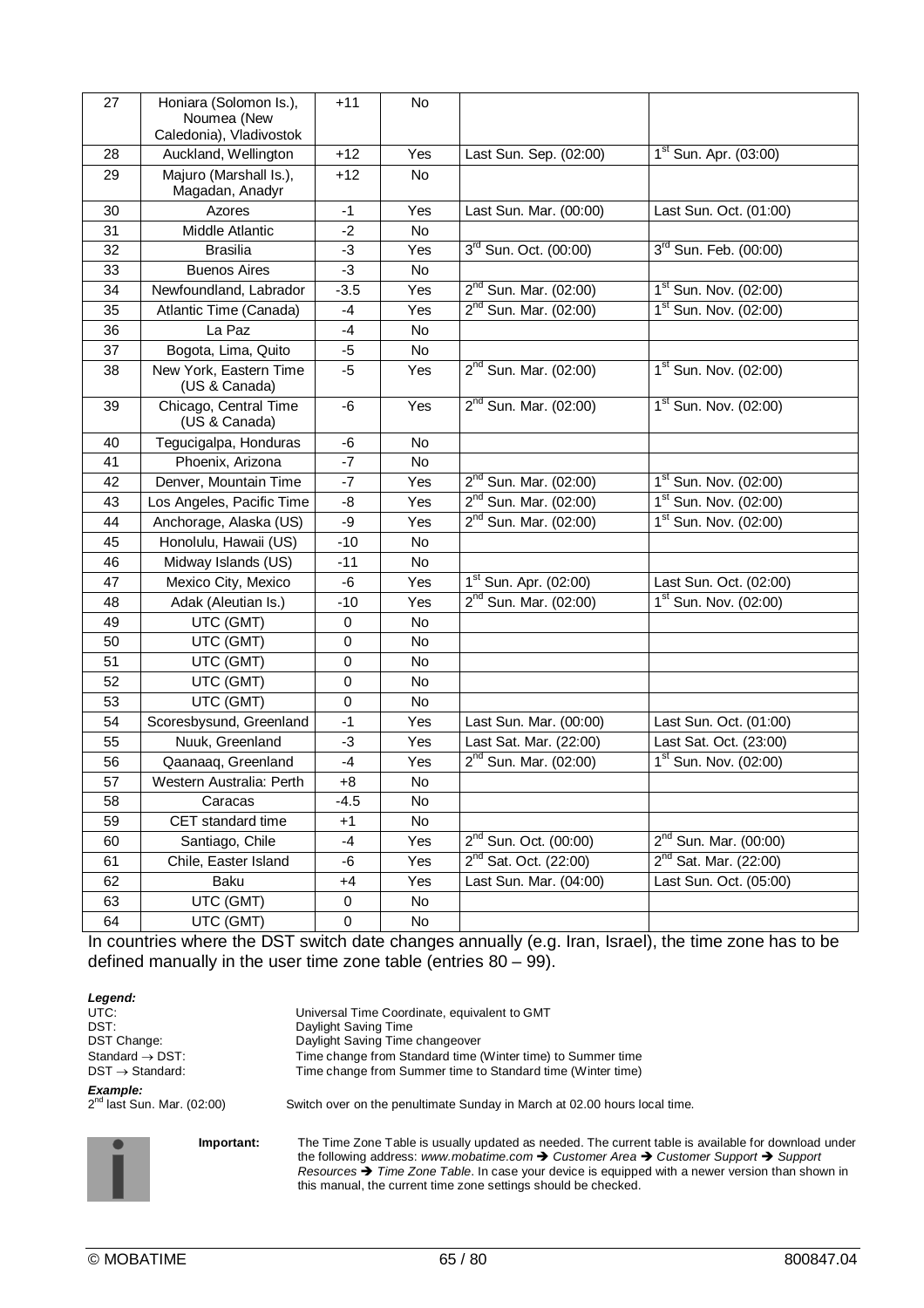## **Modifications / updating the time zone table:**

The time zone tables are filed in the */etc/mbsn.tbl* (standard table) and */etc/usersn.tbl* (user table) files.

The user table can be changed with Moser-Baer AG software such as, e.g. ETCW.

If not changed using MOBA-NMS, it must be copied onto the DTS 4128 in accordance with the update instructions (Chapter"7.3 Updating Applications and Configurations").



**Important:** The file names *mbsn.tbl* und *usersn.tbl* must be written in small letters.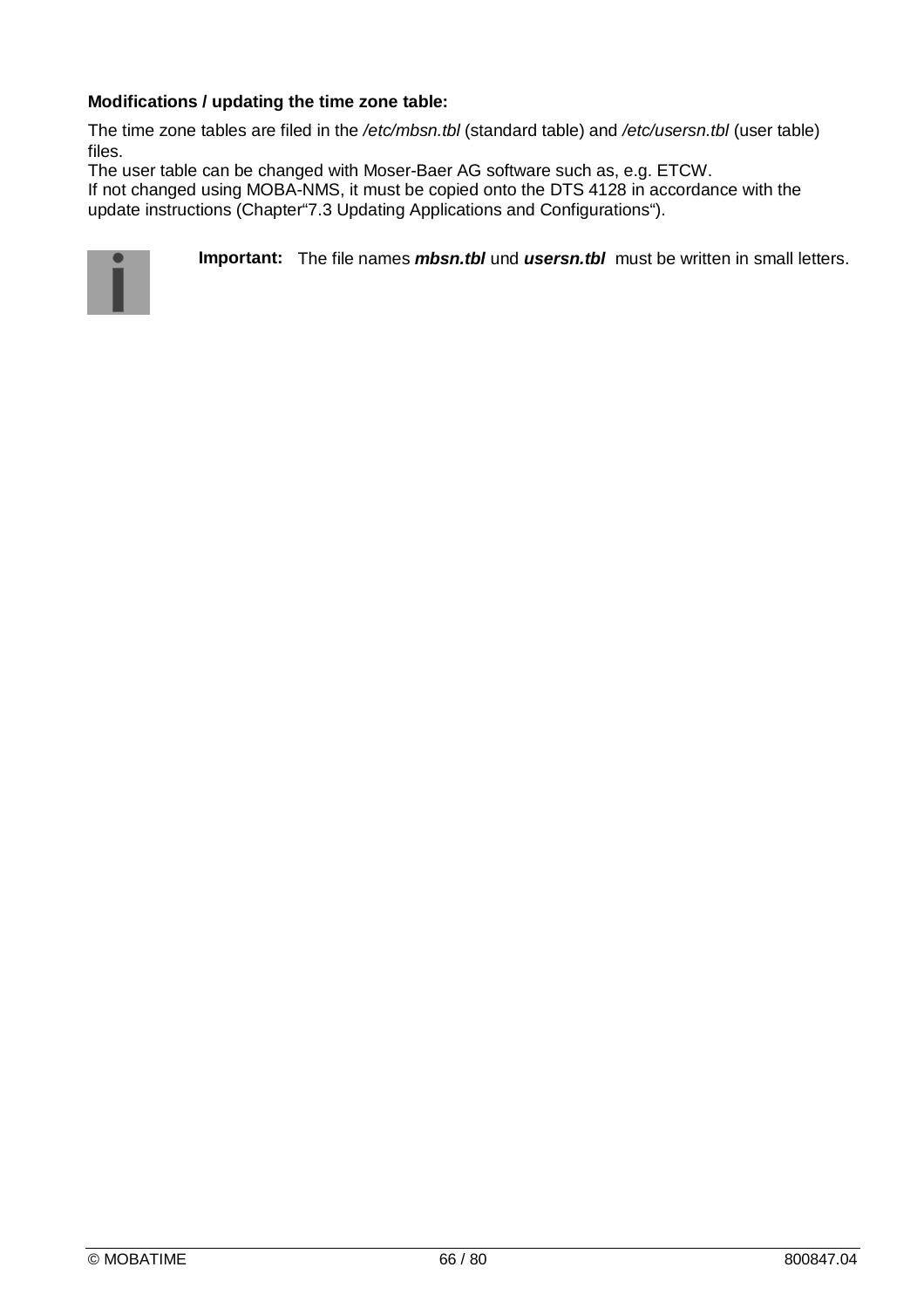# **C Alarm list**

| <b>Number</b>  | <b>Error message</b>                                        | <b>Description / Action</b>                                                                                                          |  |
|----------------|-------------------------------------------------------------|--------------------------------------------------------------------------------------------------------------------------------------|--|
| 0              | Reboot DTS                                                  | DTS 4128 restarted, no intervention required                                                                                         |  |
| 1              | Error bit1                                                  | Not used                                                                                                                             |  |
| $\overline{c}$ | Supply voltage too low                                      | Power failure (internally measured) -> support                                                                                       |  |
| 3              | Error bit3                                                  | Not used                                                                                                                             |  |
| 4              | Error bit4                                                  | Not used                                                                                                                             |  |
| 5              | Error bit5                                                  | Not used                                                                                                                             |  |
| 6              | Error bit6                                                  | Not used                                                                                                                             |  |
| 7              | Error bit7                                                  | Not used                                                                                                                             |  |
| 8              | Wrong time zone DCF                                         | Check DCF configuration                                                                                                              |  |
| 9              | Error bit9                                                  | Not used                                                                                                                             |  |
| 10             | Error bit10                                                 | Not used                                                                                                                             |  |
| 11             | Error bit11                                                 | Not used                                                                                                                             |  |
| 12             | Error bit12                                                 | Not used                                                                                                                             |  |
| 13             | Error bit13                                                 | Not used                                                                                                                             |  |
| 14             | Error bit14                                                 | Not used                                                                                                                             |  |
| 15             | Error bit15                                                 | Not used                                                                                                                             |  |
| 16             | Time source lost                                            | Stratum too high: check time source                                                                                                  |  |
| 17             | Failure time source TO                                      | No time information from the selected time source within the<br>configured timeout: Check time source.<br>In slave mode: check link. |  |
| 18             | No valid time                                               | 20 min after starting no valid time -> Check time source                                                                             |  |
| 19             | NTP synch. lost                                             | Check NTP source                                                                                                                     |  |
| 20             | Software trimming                                           | Quartz error or poor source quality                                                                                                  |  |
| 21             | NTP not working                                             | Check NTP configuration                                                                                                              |  |
| 22             | Offset source (slave)                                       | Only as slave: check source                                                                                                          |  |
| 23             | Syn only diff too great                                     | Check synchronization and source                                                                                                     |  |
| 24             | Mail config. wrong                                          | Check e-mail configuration                                                                                                           |  |
| 25             | SNMP not working                                            | Check SNMP and trap configuration                                                                                                    |  |
| 26             | Error bit26                                                 | Not used                                                                                                                             |  |
| 27             | Error bit27                                                 | Not used                                                                                                                             |  |
| 28             | Error bit28                                                 | Not used                                                                                                                             |  |
| 29             | Error bit29                                                 | Not used                                                                                                                             |  |
| 30             | No opt. link                                                | No connection via DTS link (optical link) in redundant operation.<br>Check connection.                                               |  |
| 31             | No link (LAN)                                               | No connection via LAN link in redundant operation. Check LAN<br>connection.                                                          |  |
| 32             | Switch over slave -> master                                 | Switch over slave -> master is occurred. Check ev. the time source<br>of current slave.                                              |  |
| 33             | Difference between slave and<br>local time source too large | In slave mode only: check time sources                                                                                               |  |
| 34             | Local time source lost                                      | In slave mode only: check time sources                                                                                               |  |
| 35             | Error bit35                                                 | Not used                                                                                                                             |  |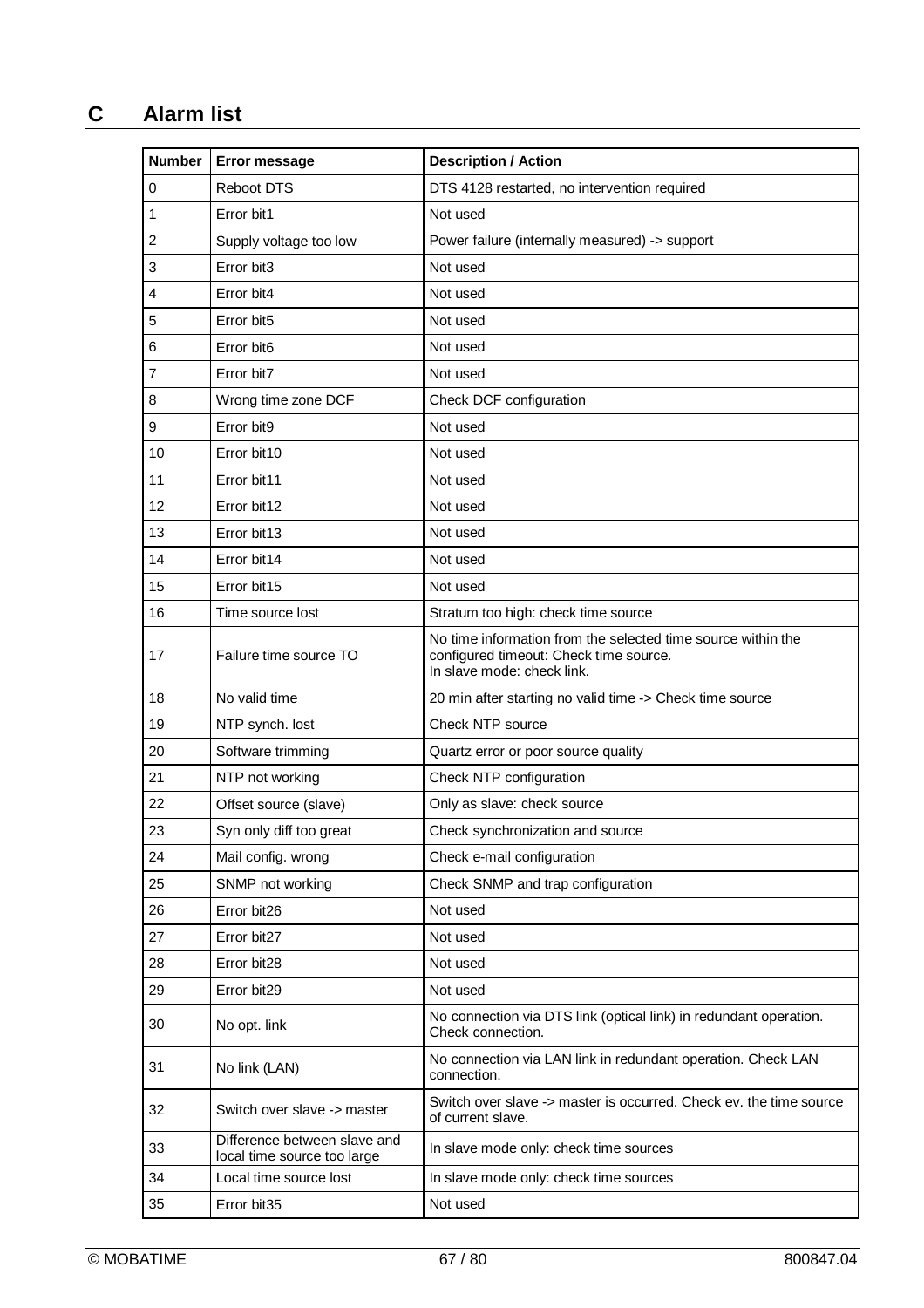| 36 | Error bit36 | Not used |
|----|-------------|----------|
| 37 | Error bit37 | Not used |
| 38 | Error bit38 | Not used |
| 39 | Error bit39 | Not used |
| 40 | Error bit40 | Not used |
| 41 | Error bit41 | Not used |
| 42 | Error bit42 | Not used |
| 43 | Error bit43 | Not used |
| 44 | Error bit44 | Not used |
| 45 | Error bit45 | Not used |
| 46 | Error bit46 | Not used |
| 47 | Error bit47 | Not used |
| 48 | Error bit48 | Not used |
| 49 | Error bit49 | Not used |
| 50 | Error bit50 | Not used |
| 51 | Error bit51 | Not used |
| 52 | Error bit52 | Not used |
| 53 | Error bit53 | Not used |
| 54 | Error bit54 | Not used |
| 55 | Error bit55 | Not used |
| 56 | Error bit56 | Not used |
| 57 | Error bit57 | Not used |
| 58 | Error bit58 | Not used |
| 59 | Error bit59 | Not used |
| 60 | Error bit60 | Not used |
| 61 | Error bit61 | Not used |
| 62 | Error bit62 | Not used |
| 63 | Error bit63 | Not used |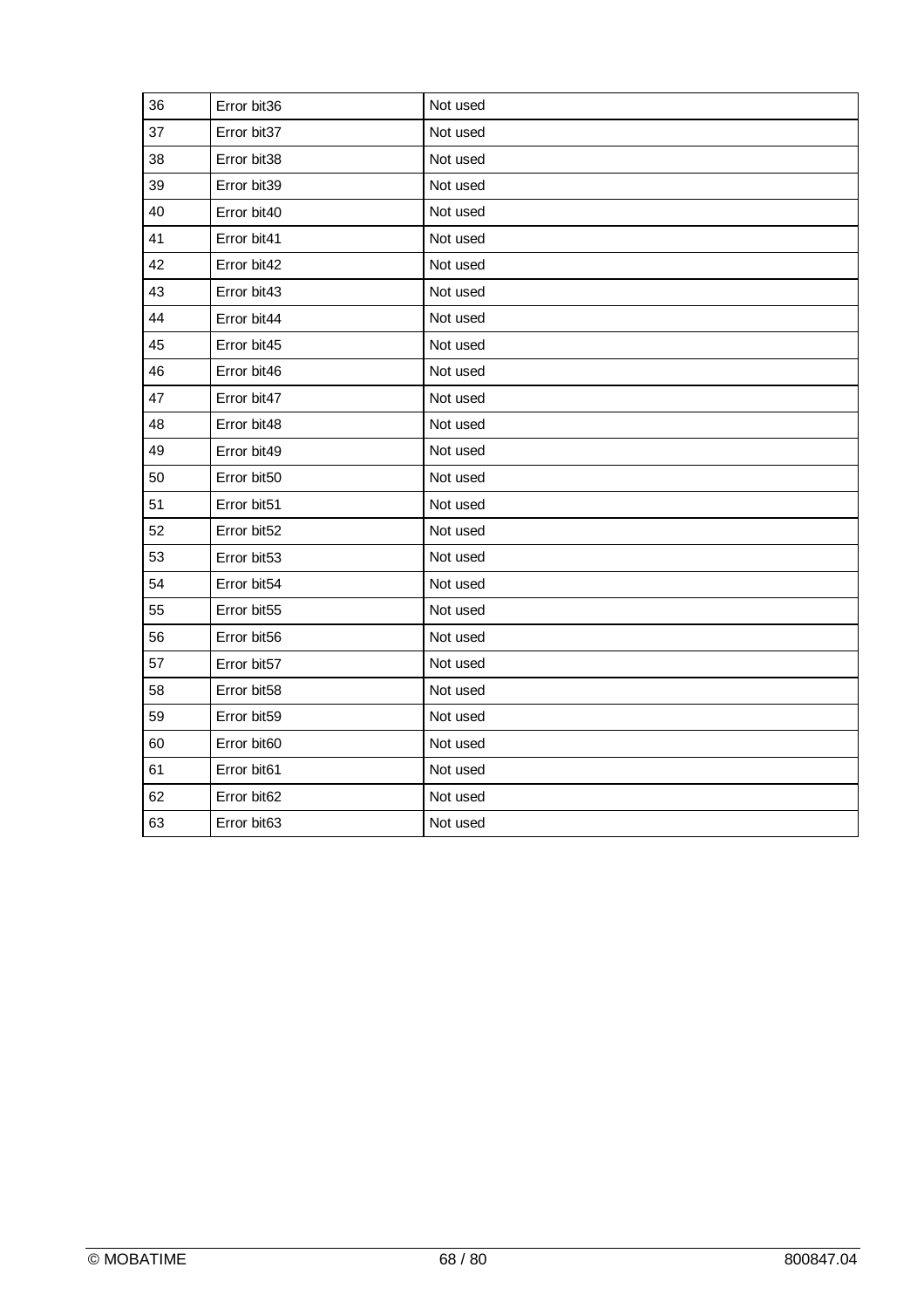# **D Troubleshooting**

|                | Error                                                            | $\rightarrow$                                                                                                                                           | $\rightarrow$                                                       | Solution / possible cause                                                                                                                                                                                                                                                                                                                                                            |
|----------------|------------------------------------------------------------------|---------------------------------------------------------------------------------------------------------------------------------------------------------|---------------------------------------------------------------------|--------------------------------------------------------------------------------------------------------------------------------------------------------------------------------------------------------------------------------------------------------------------------------------------------------------------------------------------------------------------------------------|
| 1              | DTS does not accept<br>time                                      | Does the reading change (approx.<br>every 3 sec) Sec counter DCF in<br>Status $\rightarrow$ Source $\rightarrow$ TIME SOURCE<br><b>INFORMATION?</b>     | No, but 20 min.<br>have not yet<br>passed since the<br>last reboot. | After new installation or powers supply failure, it<br>may take up to 20 min. until the GPS receiver<br>(e.g. GPS 4500) sends out valid telegrams. Wait<br>for this time to pass.                                                                                                                                                                                                    |
| 2              |                                                                  |                                                                                                                                                         | No, for more                                                        | • Check DCF reception LED                                                                                                                                                                                                                                                                                                                                                            |
|                |                                                                  |                                                                                                                                                         | than 20 minutes.                                                    | • Check polarity cabling to GPS.                                                                                                                                                                                                                                                                                                                                                     |
|                |                                                                  |                                                                                                                                                         |                                                                     | • Check positioning of the GPS receiver                                                                                                                                                                                                                                                                                                                                              |
| 3              |                                                                  | Error-Bit 23 (Syn only diff too big) in<br>Status $\rightarrow$ Alarm status set                                                                        |                                                                     | The deviation to the received time is beyond the<br>maximal allowed time correction.                                                                                                                                                                                                                                                                                                 |
|                |                                                                  |                                                                                                                                                         |                                                                     | In the menu Configuration $\rightarrow$ Time administration<br>$\rightarrow$ Time-keeping configuration $\rightarrow$ TIME<br>ADJUSTMENT CONFIGURATION, set the<br>parameter synch. only offset (4) to 0<br>(=deactivated). The time is now adjusted<br>independently of the deviation's extend. It is<br>however recommended to set a limit in normal<br>operation (default 800ms). |
| 4              |                                                                  | Offset to source in Status $\rightarrow$ Time $\rightarrow$<br>TIME INFORMATION AND<br>STATUS always shows the same<br>offset                           |                                                                     | • If Error-Bit 23 set, see point 3<br>• The deviation is that big, that offset changes<br>cannot be seen due to the displayed<br>resolution.                                                                                                                                                                                                                                         |
| 5              |                                                                  | Configuration has just been<br>changed                                                                                                                  |                                                                     | In the case of configuration changes, particularly<br>if the time configuration is concerned, it can take<br>several minutes for the change to appear<br>correctly.                                                                                                                                                                                                                  |
| 6              | Error-Bit 16 set (time<br>source fail stratum)                   |                                                                                                                                                         |                                                                     | See 1                                                                                                                                                                                                                                                                                                                                                                                |
| $\overline{7}$ | Error-Bit 17 set (time<br>source fail TO)                        |                                                                                                                                                         |                                                                     | See 1                                                                                                                                                                                                                                                                                                                                                                                |
| 8              | Error-Bit 23 set (Syn<br>only diff too big)                      |                                                                                                                                                         |                                                                     | See 1                                                                                                                                                                                                                                                                                                                                                                                |
| 9              | Drift (ppm) of quartz<br>too high                                | The drift displayed in the menu<br>Status $\rightarrow$ Time $\rightarrow$ TIME INFORMA-<br>TION AND STATUS is bigger than<br>stated in the data sheet. |                                                                     | • The quartz drift is measured and corrected<br>continuously. After initial operation, it may take<br>up to 24 hours until optimal accuracy is<br>reached (with GPS reception).<br>• Very large temperature change (outside the                                                                                                                                                      |
|                |                                                                  |                                                                                                                                                         |                                                                     | specification)                                                                                                                                                                                                                                                                                                                                                                       |
|                |                                                                  |                                                                                                                                                         |                                                                     | • Time correction was carried out manually.                                                                                                                                                                                                                                                                                                                                          |
| 10             | Needed information to<br>contact your<br><b>MOBATIME</b> service |                                                                                                                                                         |                                                                     | Device type, part number, production number<br>and serial number:                                                                                                                                                                                                                                                                                                                    |
|                |                                                                  |                                                                                                                                                         |                                                                     | Details are given on the adhesive type label.                                                                                                                                                                                                                                                                                                                                        |
|                |                                                                  |                                                                                                                                                         |                                                                     | The following files must be provided for the<br>analysis:                                                                                                                                                                                                                                                                                                                            |
|                |                                                                  |                                                                                                                                                         |                                                                     | All files (in .zip folders, separate for each<br>device) from the directories /var/log/ and /etc/<br>and the file: /ram/trim.log.<br>To copy this files use FTP, e.g. Windows<br>Explorer with ftp://[IP address], see chapter 7.4.                                                                                                                                                  |
|                |                                                                  |                                                                                                                                                         |                                                                     | If the log files cannot be copied, please read<br>out the current software version:                                                                                                                                                                                                                                                                                                  |
|                |                                                                  |                                                                                                                                                         |                                                                     | The software version can be queried in the menu<br>1 STATUS/9 Versions of the software.                                                                                                                                                                                                                                                                                              |
|                |                                                                  |                                                                                                                                                         |                                                                     | Place and date of purchase and of<br>commissioning of the device.                                                                                                                                                                                                                                                                                                                    |
|                |                                                                  |                                                                                                                                                         |                                                                     | Most comprehensive possible details of the<br>malfunction:                                                                                                                                                                                                                                                                                                                           |
|                |                                                                  |                                                                                                                                                         |                                                                     | Describe the problem, possible causes,<br>measures taken, the system environment /<br>operating mode and configuration, etc.                                                                                                                                                                                                                                                         |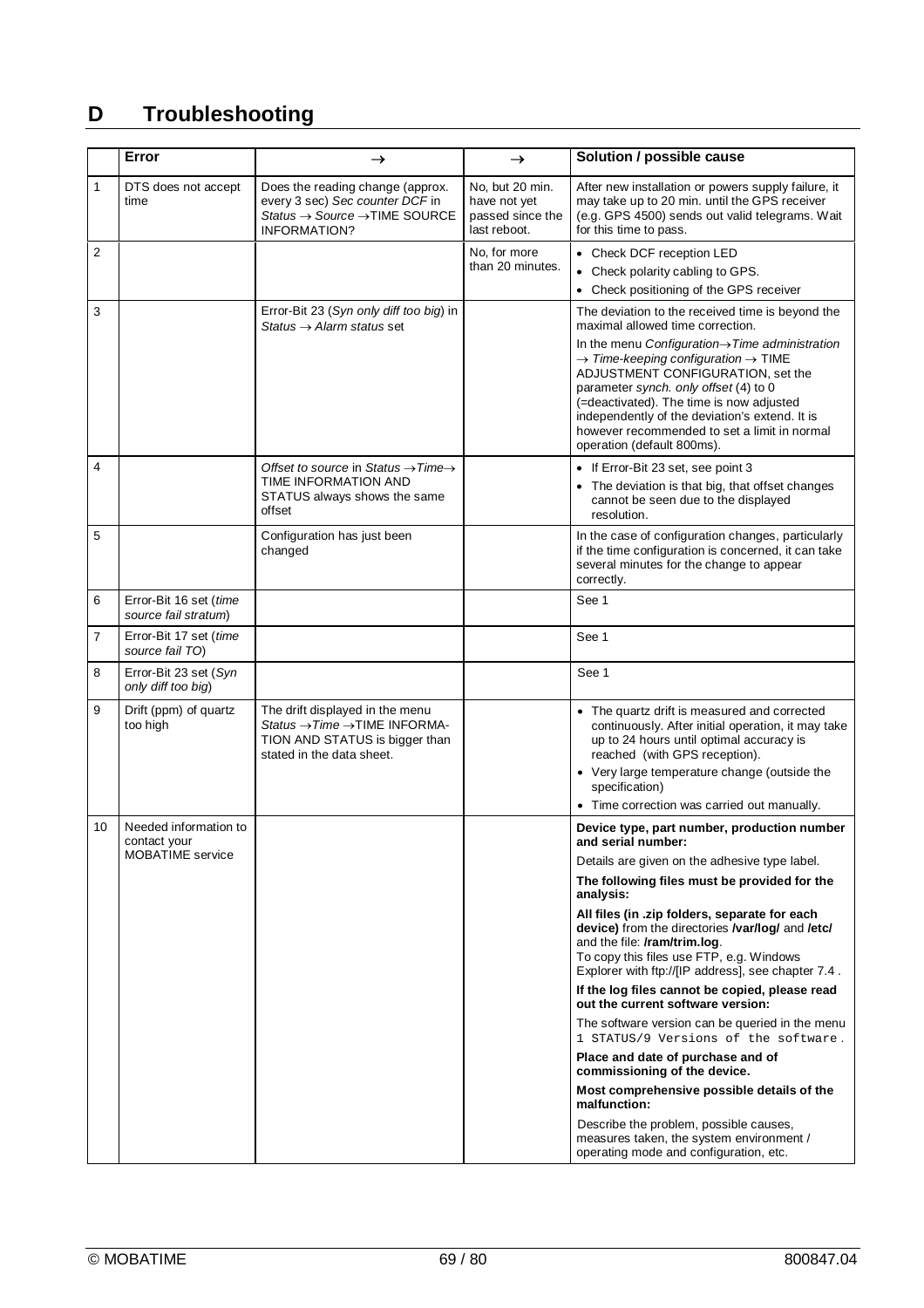# **E Copyright notice**

The whole LINUX system and parts of the DTS 4128.timeserver controlling software are based on open source software and are subordinated to the GNU General public Licence (GPL). The source code can be ordered from Moser-Baer AG (support@mobatime.com).

The other part of the software system is the copyrighted work of Moser-Baer AG and is owned by Moser-Baer AG.

#### GNU GENERAL PUBLIC LICENSE

Version 2, June 1991 Copyright (C) 1989, 1991 Free Software Foundation, Inc. 59 Temple Place, Suite 330, Boston, MA 02111-1307 USA Everyone is permitted to copy and distribute verbatim copies of this license document, but changing it is not allowed.

#### Preamble

The licenses for most software are designed to take away your freedom to share and change it. By contrast, the GNU General Public License is intended to guarantee your freedom to share and change free software--to make sure the software is free for all its users. This General Public License applies to most of the Free Software Foundation's software and to any other program whose authors commit to using it. (Some other Free Software Foundation software is covered by the GNU Library General Public License instead.) You can apply it to your programs, too.

When we speak of free software, we are referring to freedom, not price. Our General Public Licenses are designed to make sure that you have the freedom to distribute copies of free software (and charge for this service if you wish), that you receive source code or can get it if you want it, that you can change the software or use pieces of it in new free programs; and that you know you can do these things.

To protect your rights, we need to make restrictions that forbid anyone to deny you these rights or to ask you to surrender the rights. These restrictions translate to certain responsibilities for you if you distribute copies of the software, or if you modify it.

For example, if you distribute copies of such a program, whether gratis or for a fee, you must give the recipients all the rights that you have. You must make sure that they, too, receive or can get the source code. And you must show them these terms so they know their rights.

We protect your rights with two steps: (1) copyright the software, and (2) offer you this license which gives you legal permission to copy, distribute and/or modify the software.

Also, for each author's protection and ours, we want to make certain that everyone understands that there is no warranty for this free software. If the software is modified by someone else and passed on, we want its recipients to know that what they have is not the original, so that any problems introduced by others will not reflect on the original authors' reputations.

Finally, any free program is threatened constantly by softwarepatents. We wish to avoid the danger that redistributors of a free program will individually obtain patent licenses, in effect making the program proprietary. To prevent this, we have made it clear that any patent must be licensed for everyone's free use or not licensed at all. The precise terms and conditions for copying, distribution and modification follow.

#### GNU GENERAL PUBLIC LICENSE

#### TERMS AND CONDITIONS FOR COPYING, DISTRIBUTION AND MODIFICATION

0. This License applies to any program or other work which contains a notice placed by the copyright holder saying it may be distributed under the terms of this General Public License. The "Program", below, refers to any such program or work, and a "work based on the Program" means either the Program or any derivative work under copyright law: that is to say, a work containing the Program or a portion of it, either verbatim or with modifications and/or translated into another language. (Hereinafter, translation is included without limitation in the term "modification".) Each licensee is addressed as "you".

Activities other than copying, distribution and modification are not covered by this License; they are outside its scope. The act of running the Program is not restricted, and the output from the Program is covered only if its contents constitute a work based on the Program (independent of having been made by running the Program). Whether that is true depends on what the Program does.

1. You may copy and distribute verbatim copies of the Program's source code as you receive it, in any medium, provided that you conspicuously and appropriately publish on each copy an appropriate copyright notice and disclaimer of warranty; keep intact all the notices that refer to this License and to the absence of any warranty; and give any other recipients of the Program a copy of this License along with the Program.

You may charge a fee for the physical act of transferring a copy, and you may at your option offer warranty protection in exchange for a fee.

2. You may modify your copy or copies of the Program or any portion of it, thus forming a work based on the Program, and copy and distribute such modifications or work under the terms of Section 1 above, provided that you also meet all of these conditions:

a) You must cause the modified files to carry prominent notices stating that you changed the files and the date of any change.

b) You must cause any work that you distribute or publish, that in whole or in part contains or is derived from the Program or any part thereof, to be licensed as a whole at no charge to all third parties under the terms of this License.

c) If the modified program normally reads commands interactively when run, you must cause it, when started running for such interactive use in the most ordinary way, to print or display an announcement including an appropriate copyright notice and a notice that there is no warranty (or else, saying that you provide a warranty) and that users may redistribute the program under these conditions, and telling the user how to view a copy of this License. (Exception: if the Program itself is interactive but does not normally print such an announcement, your work based on the Program is not required to print an announcement.)

These requirements apply to the modified work as a whole. If identifiable sections of that work are not derived from the Program, and can be reasonably considered independent and separate works in themselves, then this License, and its terms, do not apply to those sections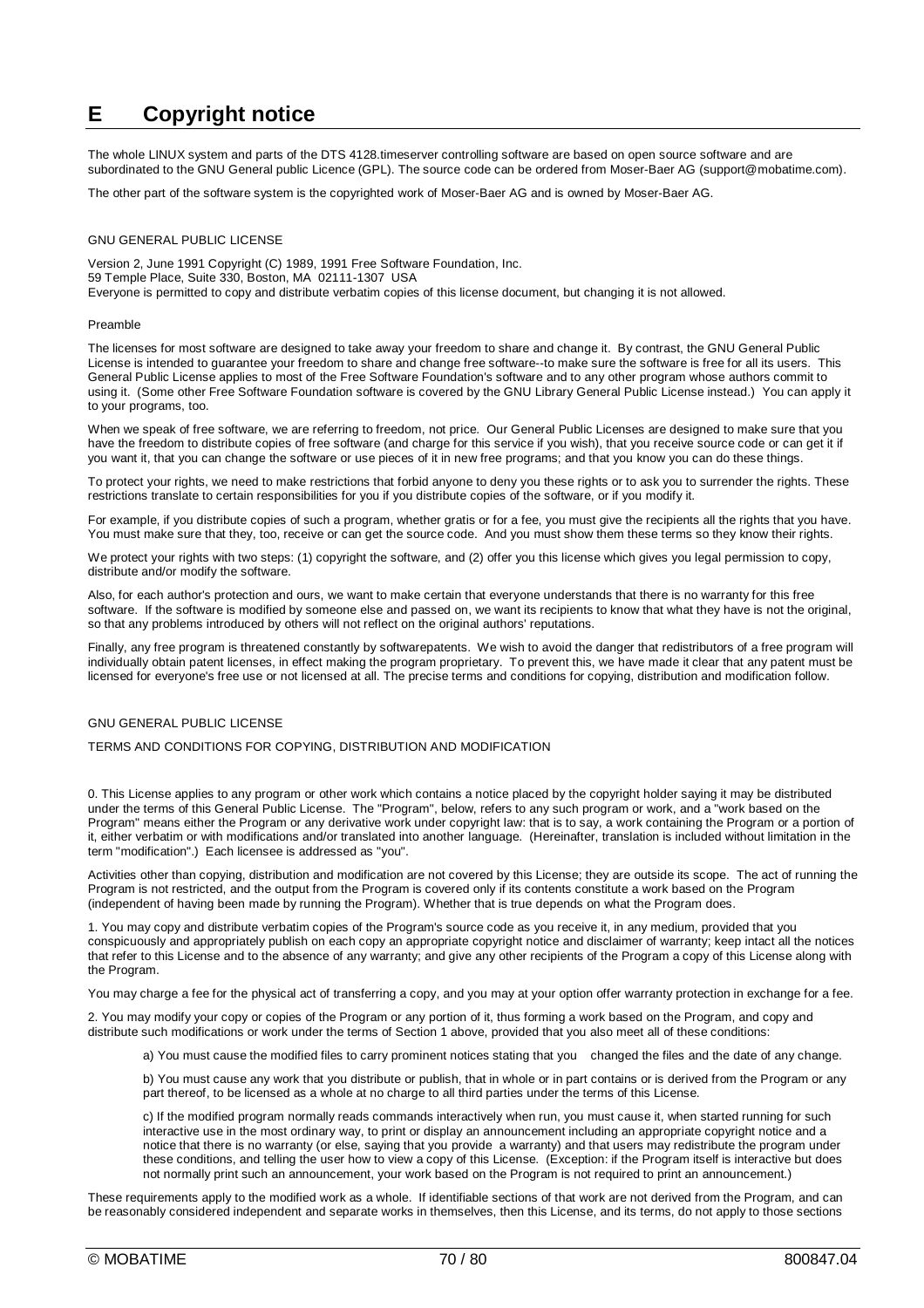when you distribute them as separate works. But when you distribute the same sections as part of a whole which is a work based on the Program, the distribution of the whole must be on the terms of this License, whose permissions for other licensees extend to the entire whole, and thus to each and every part regardless of who wrote it. Thus, it is not the intent of this section to claim rights or contest

your rights to work written entirely by you; rather, the intent is to exercise the right to control the distribution of derivative or collective works based on the Program.

In addition, mere aggregation of another work not based on the Program with the Program (or with a work based on the Program) on a volume of a storage or distribution medium does not bring the other work under the scope of this License.

3. You may copy and distribute the Program (or a work based on it, under Section 2) in object code or executable form under the terms of Sections 1 and 2 above provided that you also do one of the following:

a) Accompany it with the complete corresponding machine-readable source code, which must be distributed under the terms of Sections 1 and 2 above on a medium customarily used for software interchange; or,

b) Accompany it with a written offer, valid for at least three years, to give any third party, for a charge no more than your cost of physically performing source distribution, a complete machine-readable copy of the corresponding source code, to be distributed under the terms of Sections 1 and 2 above on a medium customarily used for software interchange; or,

c) Accompany it with the information you received as to the offer to distribute corresponding source code. (This alternative is allowed only for noncommercial distribution and only if you received the program in object code or executable form with such an offer, in accord with Subsection b above.)

The source code for a work means the preferred form of the work for making modifications to it. For an executable work, complete source code means all the source code for all modules it contains, plus any associated interface definition files, plus the scripts used to control compilation and installation of the executable. However, as a special exception, the source code distributed need not include anything that is normally distributed (in either source or binary form) with the major components (compiler, kernel, and so on) of the operating system on which the executable runs, unless that component itself accompanies the executable.

If distribution of executable or object code is made by offering access to copy from a designated place, then offering equivalent access to copy the source code from the same place counts as distribution of the source code, even though third parties are not compelled to copy the source along with the object code.

4. You may not copy, modify, sublicense, or distribute the Program except as expressly provided under this License. Any attempt otherwise to copy, modify, sublicense or distribute the Program is void, and will automatically terminate your rights under this License. However, parties who have received copies, or rights, from you under this License will not have their licenses terminated so long as such parties remain in full compliance.

5. You are not required to accept this License, since you have not signed it. However, nothing else grants you permission to modify or distribute the Program or its derivative works. These actions are prohibited by law if you do not accept this License. Therefore, by modifying or distributing the Program (or any work based on the Program), you indicate your acceptance of this License to do so, and all its terms and conditions for copying, distributing or modifying the Program or works based on it.

6. Each time you redistribute the Program (or any work based on the Program), the recipient automatically receives a license from the original licensor to copy, distribute or modify the Program subject to these terms and conditions. You may not impose any further restrictions on the recipients' exercise of the rights granted herein. You are not responsible for enforcing compliance by third parties to this License.

7. If, as a consequence of a court judgment or allegation of patent infringement or for any other reason (not limited to patent issues), conditions are imposed on you (whether by court order, agreement or otherwise) that contradict the conditions of this License, they do not excuse you from the conditions of this License. If you cannot distribute so as to satisfy simultaneously your obligations under this License and any other pertinent obligations, then as a consequence you may not distribute the Program at all. For example, if a patent license would not permit royalty-free redistribution of the Program by all those who receive copies directly or indirectly through you, then the only way you could satisfy both it and this License would be to refrain entirely from distribution of the Program.

If any portion of this section is held invalid or unenforceable under any particular circumstance, the balance of the section is intended to apply and the section as a whole is intended to apply in other circumstances.

It is not the purpose of this section to induce you to infringe any patents or other property right claims or to contest validity of any such claims; this section has the sole purpose of protecting the integrity of the free software distribution system, which is implemented by public license practices. Many people have made generous contributions to the wide range of software distributed through that system in reliance on consistent application of that system; it is up to the author/donor to decide if he or she is willing to distribute software through any other system and a licensee cannot impose that choice.

This section is intended to make thoroughly clear what is believed to be a consequence of the rest of this License.

8. If the distribution and/or use of the Program is restricted in certain countries either by patents or by copyrighted interfaces, the original copyright holder who places the Program under this License may add an explicit geographical distribution limitation excluding those countries, so that distribution is permitted only in or among countries not thus excluded. In such case, this License incorporates the limitation as if written in the body of this License.

9. The Free Software Foundation may publish revised and/or new versions of the General Public License from time to time. Such new versions will be similar in spirit to the present version, but may differ in detail to address new problems or concerns.

Each version is given a distinguishing version number. If the Program specifies a version number of this License which applies to it and "any later version", you have the option of following the terms and conditions either of that version or of any later version published by the Free Software Foundation. If the Program does not specify a version number of this License, you may choose any version ever published by the Free Software Foundation.

10. If you wish to incorporate parts of the Program into other free programs whose distribution conditions are different, write to the author to ask for permission. For software which is copyrighted by the Free Software Foundation, write to the Free Software Foundation; we sometimes make exceptions for this. Our decision will be guided by the two goals of preserving the free status of all derivatives of our free software and of promoting the sharing and reuse of software generally.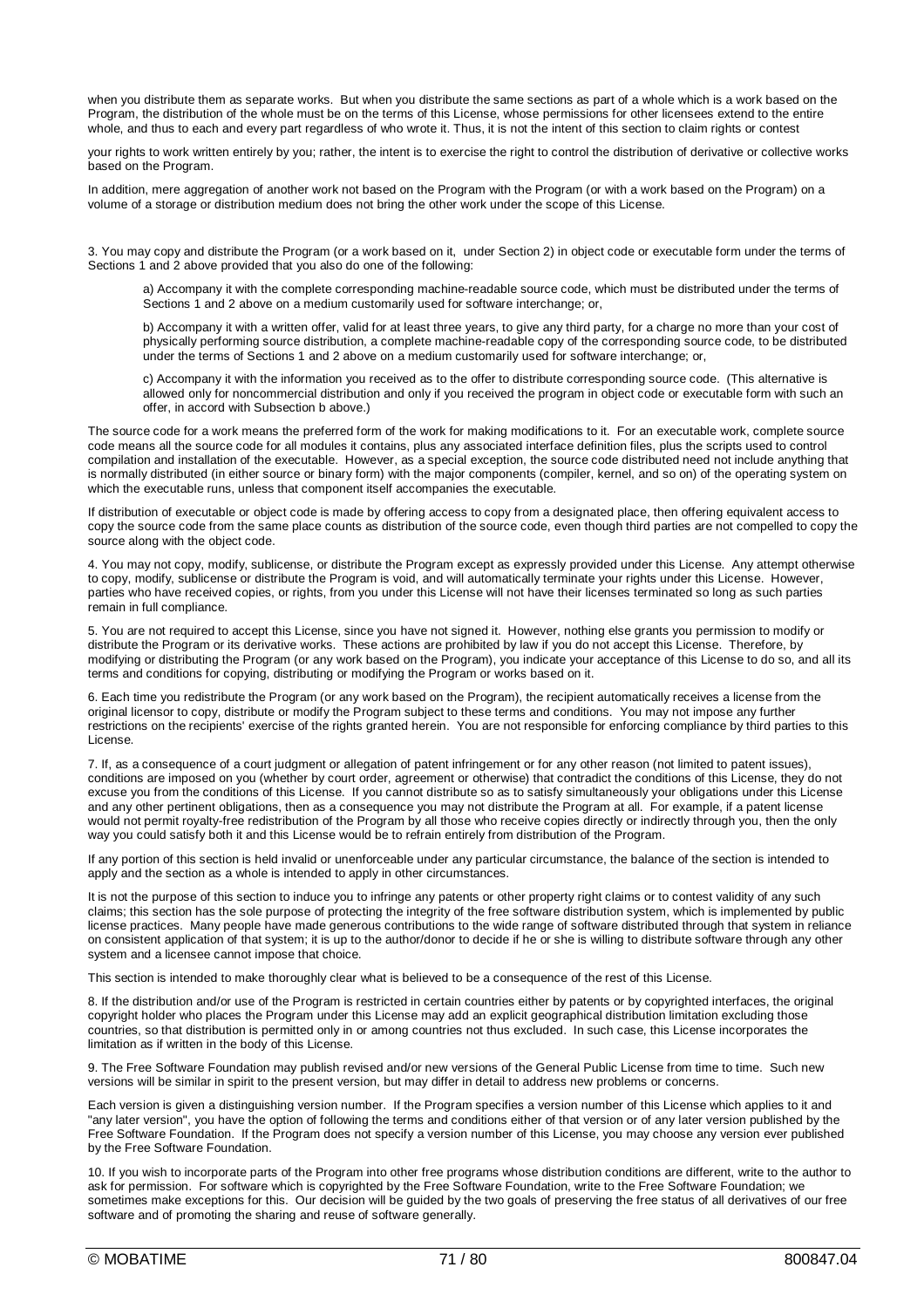#### NO WARRANTY

11. BECAUSE THE PROGRAM IS LICENSED FREE OF CHARGE, THERE IS NO WARRANTY FOR THE PROGRAM, TO THE EXTENT PERMITTED BY APPLICABLE LAW. EXCEPT WHEN OTHERWISE STATED IN WRITING THE COPYRIGHT HOLDERS AND/OR OTHER PARTIES PROVIDE THE PROGRAM "AS IS" WITHOUT WARRANTY OF ANY KIND, EITHER EXPRESSED OR IMPLIED, INCLUDING, BUT NOT LIMITED TO, THE IMPLIED WARRANTIES OF MERCHANTABILITY AND FITNESS FOR A PARTICULAR PURPOSE. THE ENTIRE RISK AS TO THE QUALITY AND PERFORMANCE OF THE PROGRAM IS WITH YOU. SHOULD THE PROGRAM PROVE DEFECTIVE, YOU ASSUME THE COST OF ALL NECESSARY SERVICING, REPAIR OR CORRECTION.

12. IN NO EVENT UNLESS REQUIRED BY APPLICABLE LAW OR AGREED TO IN WRITING WILL ANY COPYRIGHT HOLDER, OR ANY OTHER PARTY WHO MAY MODIFY AND/OR REDISTRIBUTE THE PROGRAM AS PERMITTED ABOVE, BE LIABLE TO YOU FOR DAMAGES, INCLUDING ANY GENERAL, SPECIAL, INCIDENTAL OR CONSEQUENTIAL DAMAGES ARISING OUT OF THE USE OR INABILITY TO USE THE PROGRAM (INCLUDING BUT NOT LIMITED TO LOSS OF DATA OR DATA BEING RENDERED INACCURATE OR LOSSES SUSTAINED BY YOU OR THIRD PARTIES OR A FAILURE OF THE PROGRAM TO OPERATE WITH ANY OTHER PROGRAMS), EVEN IF SUCH HOLDER OR OTHER PARTY HAS BEEN ADVISED OF THE POSSIBILITY OF SUCH DAMAGES.

#### END OF TERMS AND CONDITIONS

How to Apply These Terms to Your New Programs

If you develop a new program, and you want it to be of the greatest possible use to the public, the best way to achieve this is to make it free software which everyone can redistribute and change under these terms.

To do so, attach the following notices to the program. It is safest to attach them to the start of each source file to most effectively convey the exclusion of warranty; and each file should have at least the "copyright" line and a pointer to where the full notice is found.

<one line to give the program's name and a brief idea of what it does.> Copyright (C) <year> <name of author> This program is free software; you can redistribute it and/or modify it under the terms of the GNU General Public License as published by the Free Software Foundation; either version 2 of the License, or (at your option) any later version.

This program is distributed in the hope that it will be useful, but WITHOUT ANY WARRANTY; without even the implied warranty of MERCHANTABILITY or FITNESS FOR A PARTICULAR PURPOSE. See the GNU General Public License for more details.

You should have received a copy of the GNU General Public License along with this program; if not, write to the Free Software Foundation, Inc., 59 Temple Place, Suite 330, Boston, MA 02111-1307 USA

Also add information on how to contact you by electronic and paper mail.

If the program is interactive, make it output a short notice like this when it starts in an interactive mode:

Gnomovision version 69, Copyright (C) year name of author Gnomovision comes with ABSOLUTELY NO WARRANTY; for details type `show w'. This is free software, and you are welcome to redistribute it under certain conditions; type `show c' for details.

The hypothetical commands `show w' and `show c' should show the appropriate parts of the General Public License. Of course, the commands you use may be called something other than `show w' and `show c'; they could even be mouse-clicks or menu items--whatever suits your program.

You should also get your employer (if you work as a programmer) or your school, if any, to sign a "copyright disclaimer" for the program, if necessary. Here is a sample; alter the names:

Yoyodyne, Inc., hereby disclaims all copyright interest in the program `Gnomovision' (which makes passes at compilers) written by James Hacker.

<signature of Ty Coon>, 1 April 1989 Ty Coon, President of Vice

This General Public License does not permit incorporating your program into proprietary programs. If your program is a subroutine library, you may consider it more useful to permit linking proprietary applications with the library. If this is what you want to do, use the GNU Library General Public License instead of this License.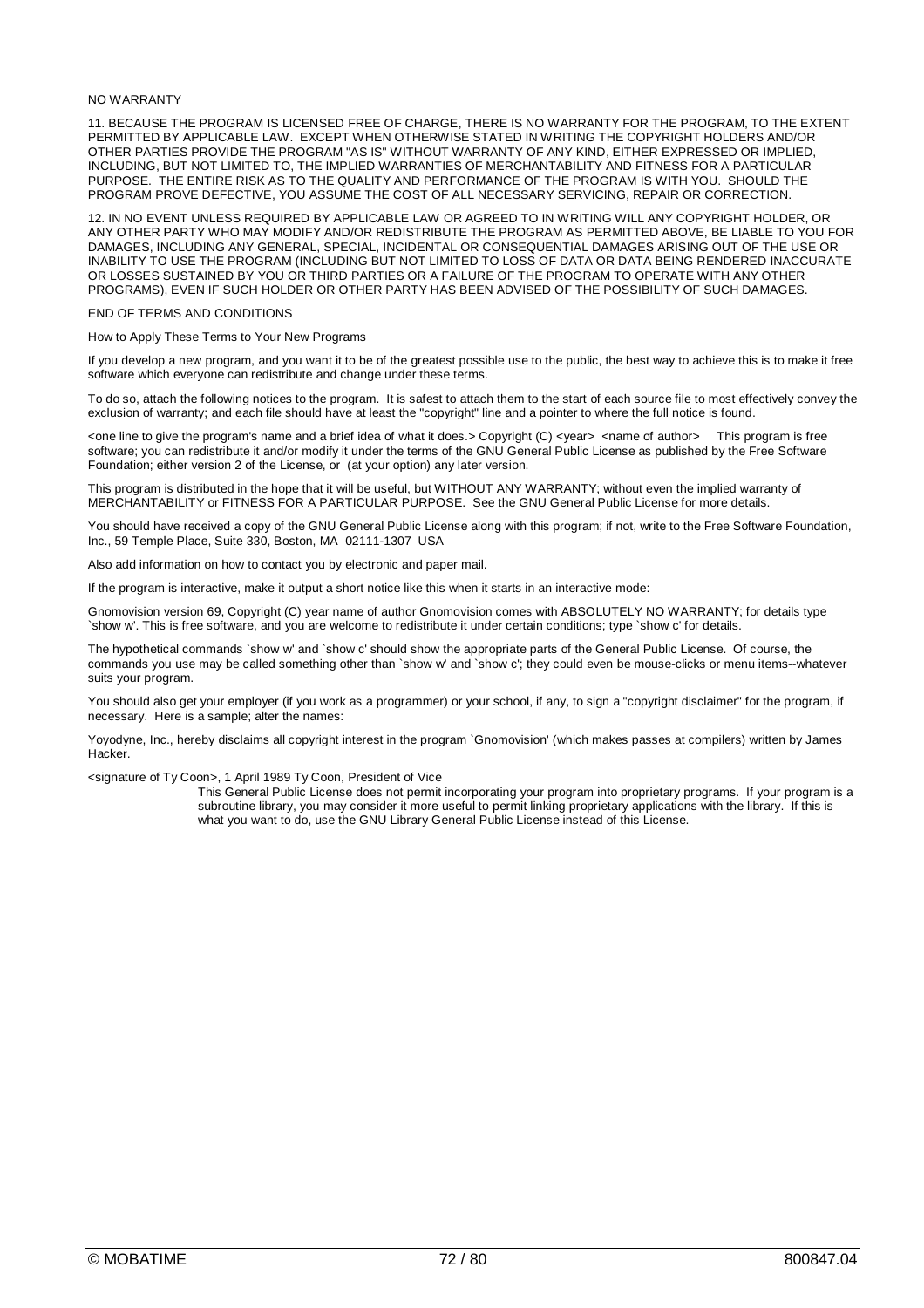# **F Technical data**

| <b>Dimensions</b>       |                                                                  | 19" Rack, 1HE x 28TE (H x W x D [mm]) = 483 x 44 x 125                                                                                                                                                                                                                                                                                     |                                                                                                                                                                                                                                                    |
|-------------------------|------------------------------------------------------------------|--------------------------------------------------------------------------------------------------------------------------------------------------------------------------------------------------------------------------------------------------------------------------------------------------------------------------------------------|----------------------------------------------------------------------------------------------------------------------------------------------------------------------------------------------------------------------------------------------------|
| Weight                  | approx. 1.2 kg                                                   |                                                                                                                                                                                                                                                                                                                                            |                                                                                                                                                                                                                                                    |
| Ambient temperature     |                                                                  | 0 to 60°C, 10-90% relative humidity, without condensation                                                                                                                                                                                                                                                                                  |                                                                                                                                                                                                                                                    |
| Operation               |                                                                  | Serial interface (via RS 232) or Telnet/SSH (via LAN)<br>In addition, operation is also possible with SNMP.                                                                                                                                                                                                                                |                                                                                                                                                                                                                                                    |
| Accuracy                | GPS (DCF input) to NTP server:<br>GPS (DCF input) to DCF output: |                                                                                                                                                                                                                                                                                                                                            | typical $< +/- 100$ µs<br>typical $< +/- 10$ µs                                                                                                                                                                                                    |
|                         | NTP to internal time                                             |                                                                                                                                                                                                                                                                                                                                            | typical $< +/- 100$ µs                                                                                                                                                                                                                             |
|                         | accuracy may not be reached.                                     |                                                                                                                                                                                                                                                                                                                                            | <b>Important:</b> NTP reception (DTS 4128 as client or as server to external clients) can be<br>influenced by the network traffic load and network devices (Hub, Switch,<br>Router, Firewall). If many clients request simultaneously, the typical |
| Time keeping (internal) | - Synchronized with GPS:<br>$+/-10$ µs to UTC                    |                                                                                                                                                                                                                                                                                                                                            |                                                                                                                                                                                                                                                    |
|                         | - Holdover (free run):<br>$\lt$ +/- 1 ms / day ( $\lt$ 0.01ppm)  | After at least 12 hours synchronization from the time source<br>$< +/- 0.01$ sec. / day $(< 0.1$ ppm)<br>(measured over 24 h), at $20^{\circ}C$ +/- $5^{\circ}C$ .<br>(measured over 24 h), at constant temperature.                                                                                                                       |                                                                                                                                                                                                                                                    |
|                         |                                                                  | - After reboot without synchronization:<br>$< +/- 0.25$ sec. / day $(< 2.5$ ppm)<br>(measured over 24 h), at $20^{\circ}C$ +/- $5^{\circ}C$ .                                                                                                                                                                                              |                                                                                                                                                                                                                                                    |
| Redundant operation     |                                                                  | - Master to slave (optical DTS link):                                                                                                                                                                                                                                                                                                      | typical $< +/- 1$ µs                                                                                                                                                                                                                               |
| Time server             | NTP V4<br>SNTP<br><b>TIME</b><br><b>DAYTIME</b>                  | (fully V3 compatible), RFC 1305 (Port 123)<br>(UDP), RFC 2030 (Port 123)<br>(TCP/UDP), RFC 868 (Port 37)<br>(TCP/UDP), RFC 867 (Port 13)<br>Max. number of NTP and SNTP client requests: > 250 requests / sec.                                                                                                                             |                                                                                                                                                                                                                                                    |
| <b>NTP Mode</b>         |                                                                  | Server, Peer, Broadcast, Multicast                                                                                                                                                                                                                                                                                                         |                                                                                                                                                                                                                                                    |
| NTP-slave clock lines:  |                                                                  | 1 line with up to 15 different time zone entries.<br>Communication through multicast:<br>-RFC 3376: Internet Group Management Protocol, Version 3<br>-RFC 1112: Host extensions for IP multicasting<br>-RFC 4601: Protocol Independent Multicast - Sparse Mode (PIM-SM)<br>-RFC 3973: Protocol Independent Multicast - Dense Mode (PIM-DM) |                                                                                                                                                                                                                                                    |
|                         |                                                                  | Time zones (see App. B) Up to 80 predefined, 20 programmable entries (PC Software Tool)                                                                                                                                                                                                                                                    |                                                                                                                                                                                                                                                    |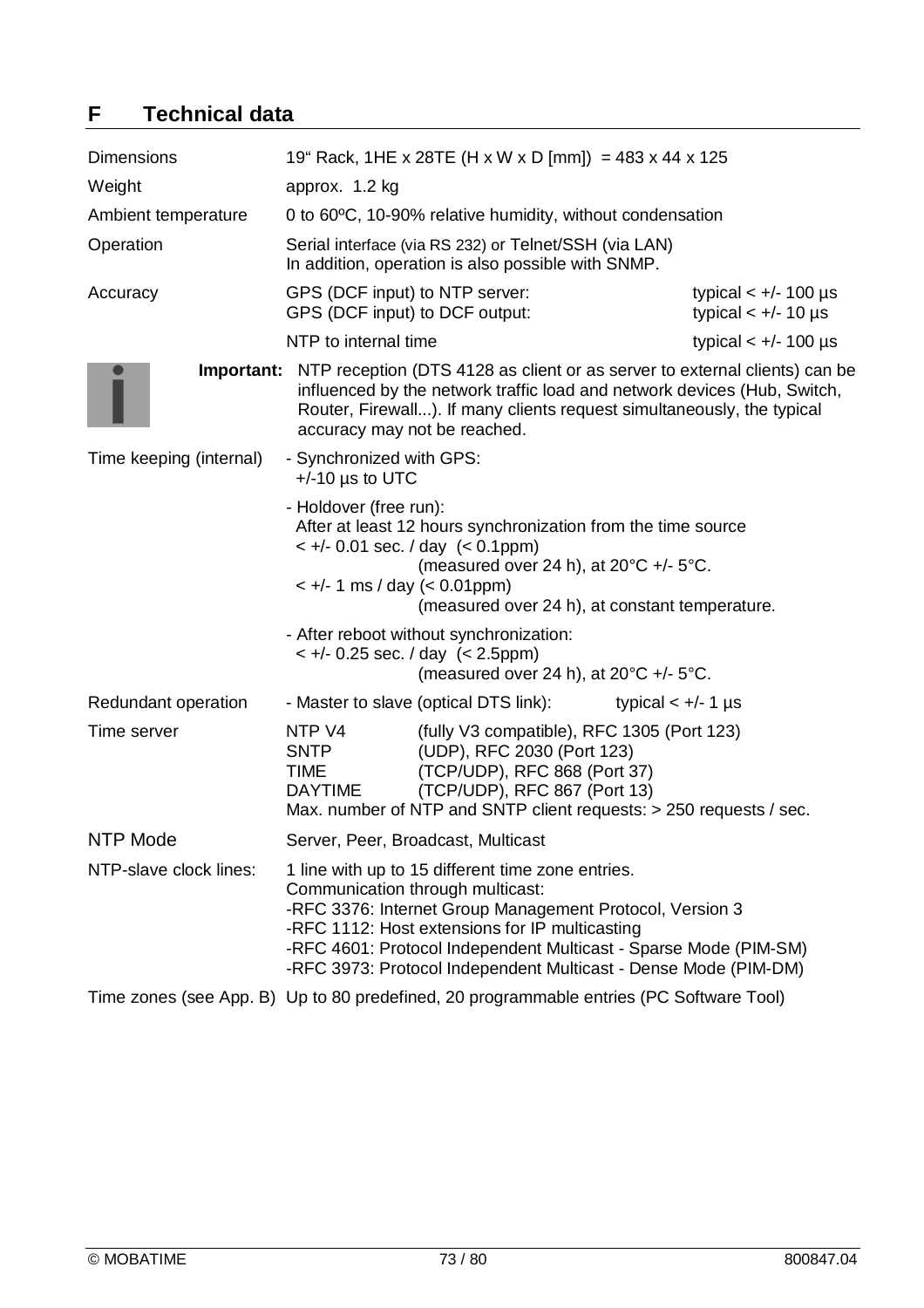| Network interface   | 10BaseT / 100BaseTX (IEEE 802.3)<br>Data transmission rate: Auto-negotiation / manual<br>Connection:<br><b>RJ-45</b><br>Only shielded cables permitted.                                                                                                                                                                                                                                           |  |
|---------------------|---------------------------------------------------------------------------------------------------------------------------------------------------------------------------------------------------------------------------------------------------------------------------------------------------------------------------------------------------------------------------------------------------|--|
| IP Configuration    | <b>DHCP, Static IP</b>                                                                                                                                                                                                                                                                                                                                                                            |  |
| Serial interface    | $D-Sub9$ :<br>(38400, 8, n, 1, no flow control)<br>Cable length max. 3m.                                                                                                                                                                                                                                                                                                                          |  |
| DCF Input           | DCF77 or DCF from GPS, active current loop<br>Time zone selectable<br>Nominal 28 VDC, max. 32mA, response threshold 8mA                                                                                                                                                                                                                                                                           |  |
| <b>DCF Output</b>   | DCF time code analogue DCF77, time zone selectable<br>Max. time deviation with GPS source:<br>$+/- 10 \text{ }\mu\text{s}$ , jitter < 10 $\mu\text{s}$<br>- DCF time code, passive current loop interface:<br>Vmax = 30 VDC, $I_{on}$ = 1015 am, $I_{off}$ < 0.1 mA @ 20VDC                                                                                                                       |  |
| Alarm contact       | Opening relay contact (Alarm active $\rightarrow$ contact open).<br>max. 30 W (DC) or 60 VA (AC)<br>Breaking capacity:<br>max, 60 VCD or 1 A / 30 VAC or 1 A                                                                                                                                                                                                                                      |  |
| <b>DTS Link</b>     | Plug-in position for mini GBIC module (GigaBit Interface Converter))<br>1000Mbps, 3,3V (with LC connector)<br>e.g. D-Link DEM-311GT, SX 850 nm, 1.25 Gbps/MM/3.3 V<br>Maximal cable length depends on type of cable:<br>-Multimode fiber with a diameter of 50 µm:<br>max. 550 m<br>-Multimode fiber with a diameter of 62.5 um:<br>max. 275 m<br>With LX standard longer cables can be achieved. |  |
| DC power supply     | 24 VDC +20% / -10% / max. 10 W                                                                                                                                                                                                                                                                                                                                                                    |  |
| Power supply output | DC in voltage -2 V, max. 400 mA                                                                                                                                                                                                                                                                                                                                                                   |  |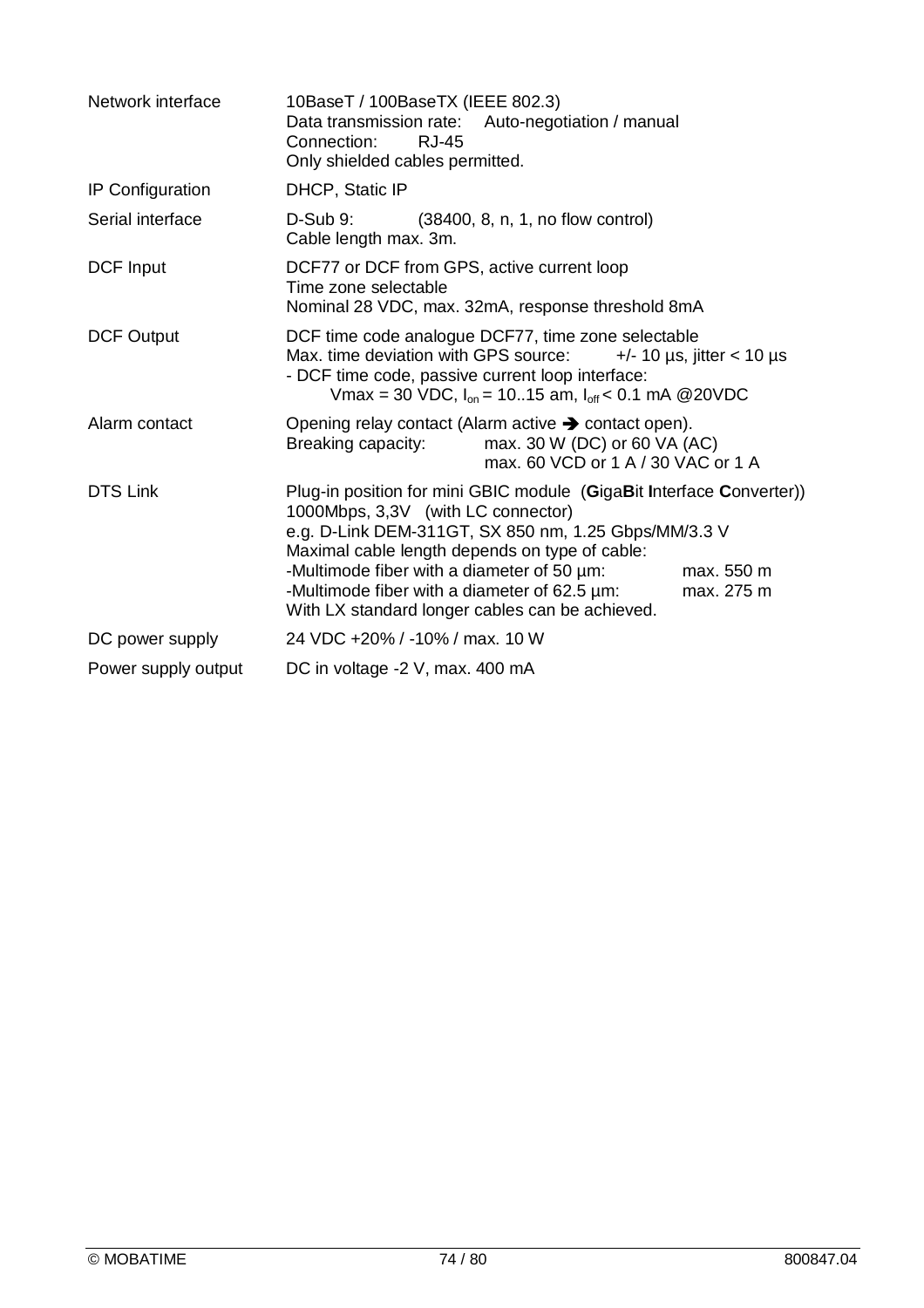## *A*

| Accuracy<br>Alarm configuration<br>Alarm list<br>Alarm mask<br>Alarm relays                                                                                                                                                                                              | 73<br>34<br>67<br>35<br>34, 62, 74                                   |
|--------------------------------------------------------------------------------------------------------------------------------------------------------------------------------------------------------------------------------------------------------------------------|----------------------------------------------------------------------|
| В                                                                                                                                                                                                                                                                        |                                                                      |
| <b>Broadcast NTP</b>                                                                                                                                                                                                                                                     | 32                                                                   |
| C                                                                                                                                                                                                                                                                        |                                                                      |
| Community (SNMP)<br>Configuration<br>Configuration - Backup<br>Configuration - Restore<br>Configuration save<br>Connection table (to fill in)<br>Connections - DCF<br>Connections - front view<br>Connections - PC<br>Connections - rear view<br>Connectors<br>Copyright | 56<br>23<br>48<br>48<br>51<br>77<br>63<br>61<br>61<br>62<br>63<br>70 |
| D                                                                                                                                                                                                                                                                        |                                                                      |
| Daylight Saving Time<br>DC power supply<br>DCF connection<br>DCF input<br>DCF output<br><b>DST</b><br><b>DTS Link</b>                                                                                                                                                    | 65<br>62, 74<br>63<br>62<br>24, 62, 74<br>65<br>29, 54, 74           |
| E                                                                                                                                                                                                                                                                        |                                                                      |
| E-Mail                                                                                                                                                                                                                                                                   | 36                                                                   |
| F                                                                                                                                                                                                                                                                        |                                                                      |
| <b>Front connections</b><br>FTP tools                                                                                                                                                                                                                                    | 61<br>50                                                             |
| G                                                                                                                                                                                                                                                                        |                                                                      |
| <b>GBIC</b>                                                                                                                                                                                                                                                              | 54, 62, 74                                                           |
| Н                                                                                                                                                                                                                                                                        |                                                                      |
| HyperTerminal                                                                                                                                                                                                                                                            | 15                                                                   |
| ı                                                                                                                                                                                                                                                                        |                                                                      |
| Installation                                                                                                                                                                                                                                                             | 13                                                                   |
| L                                                                                                                                                                                                                                                                        |                                                                      |
| Language setting<br>Leap second<br>LED description back side<br>LED description front side<br>Lines<br>Linux<br>Login (menu)                                                                                                                                             | 39<br>33, 53<br>12<br>12<br>23<br>16<br>15                           |

### *M*

| Mains supply                        | 62         |
|-------------------------------------|------------|
| Maintenance                         | 48         |
| Manual time set                     | 33, 52     |
| Menu login                          | 15         |
| Menu structure                      | 17         |
| MIB-Files                           | 56         |
| mini GBIC                           | 54, 62, 74 |
| MOBA-NMS                            | 10         |
| Multicast                           | 25, 73     |
| Multicast address                   | 30         |
| <b>Multicast NTP</b>                | 32         |
| N                                   |            |
| Network configuration               | 40         |
| Network services                    | 73         |
| NTP as backup time source           | 30, 53     |
| NTP broadcast                       | 32         |
| NTP mode                            | 73         |
| <b>NTP</b> multicast                | 32         |
| NTP server                          | 30         |
| NTP slave clocks                    | 25, 73     |
| NTP time source                     | 22, 31     |
| NTP version                         | 53         |
| O                                   |            |
| Operation (menu)                    | 15         |
| Operation (SNMP)                    | 57         |
| P                                   |            |
| Password                            | 15         |
| Password configuration              | 39         |
| Problem solving                     | 69         |
| R                                   |            |
| Redundant NTP Multicast time server | 26         |
| Redundant operation                 | 29, 54     |
| Restart DTS 4128.timeserver         | 48         |
| S                                   |            |
| Save Configuration                  | 51         |
| Season table                        | 64         |
| Serial connection                   | 16         |
| Serial interface                    | 74         |
| <b>SFTP</b>                         | 10         |
| SNMP                                | 10,56      |
| SNMP - alarm notification           | 60         |
| SNMP - alive notification           | 60         |
| SNMP - notification                 | 57         |
| SNMP - operation                    | 57         |
| SNMP - variables                    | 59         |
| SNMP access configuration           | 46         |
| SNMP configuration                  | 37, 42     |
| <b>SNMP</b> traps                   | 37, 57     |
| SNMP user configuration             | 45         |
| Software update                     | 49         |
| Spring terminals                    | 63         |
| SSH                                 | 16         |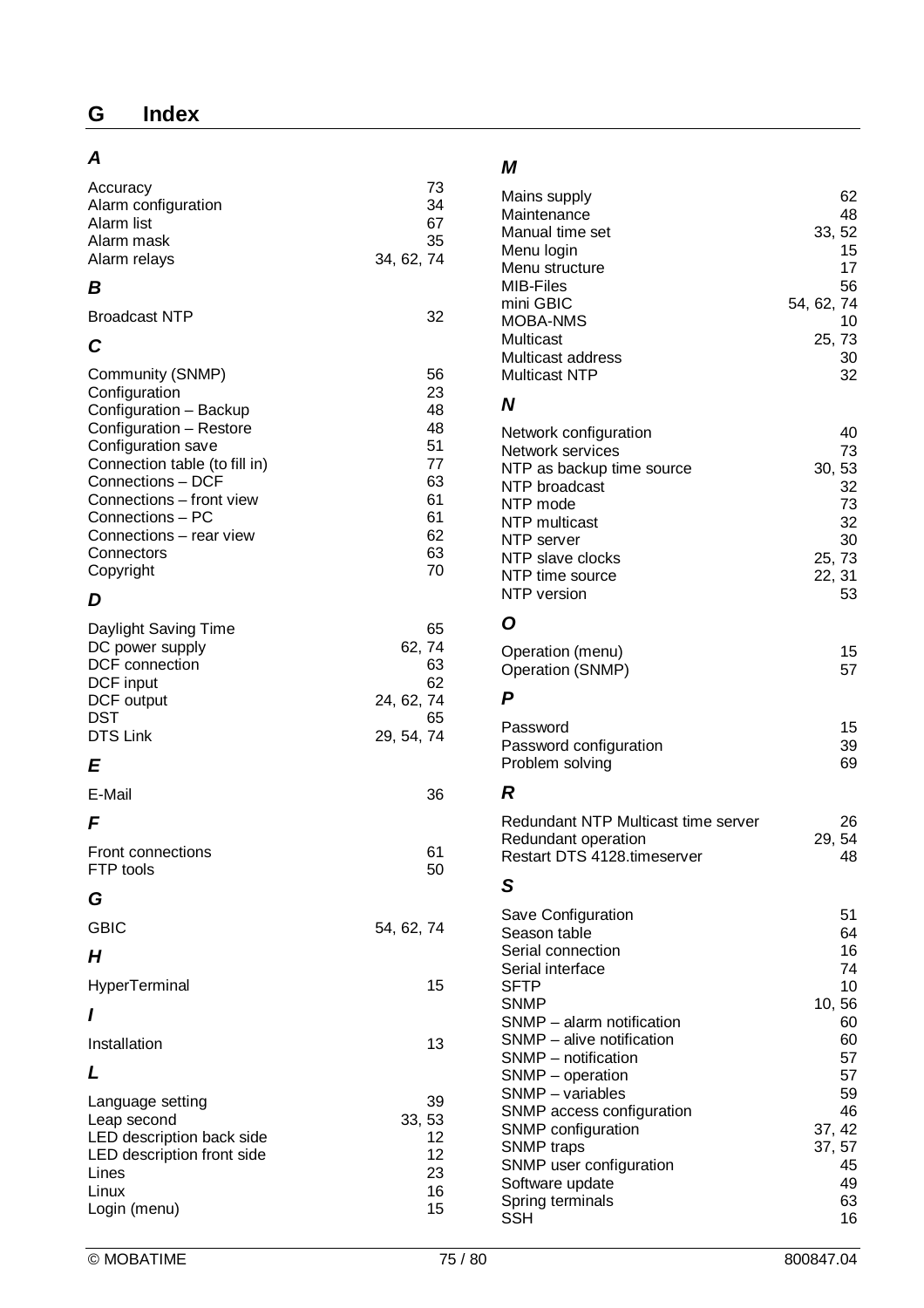| Status menu<br>Stratum       | 20<br>21, 52 |
|------------------------------|--------------|
| т                            |              |
| Telnet                       | 16           |
| Terminal                     | 15           |
| Time accepance               | 52           |
| Time administration          | 26, 52       |
| Time server                  | 53, 73       |
| Time source                  | 22           |
| Time source – time accepance | 52           |
| Time source configuration    | 27           |
| Time status                  | 21           |
| Time zone                    | 64           |
| Time zone selection          | 47           |
| Time zone server             | 25           |

| 64<br>28, 52 |
|--------------|
| 39           |
| 37, 57       |
| 69           |
| 32           |
|              |
| 49           |
| 66           |
| 65           |
|              |
| 25           |
|              |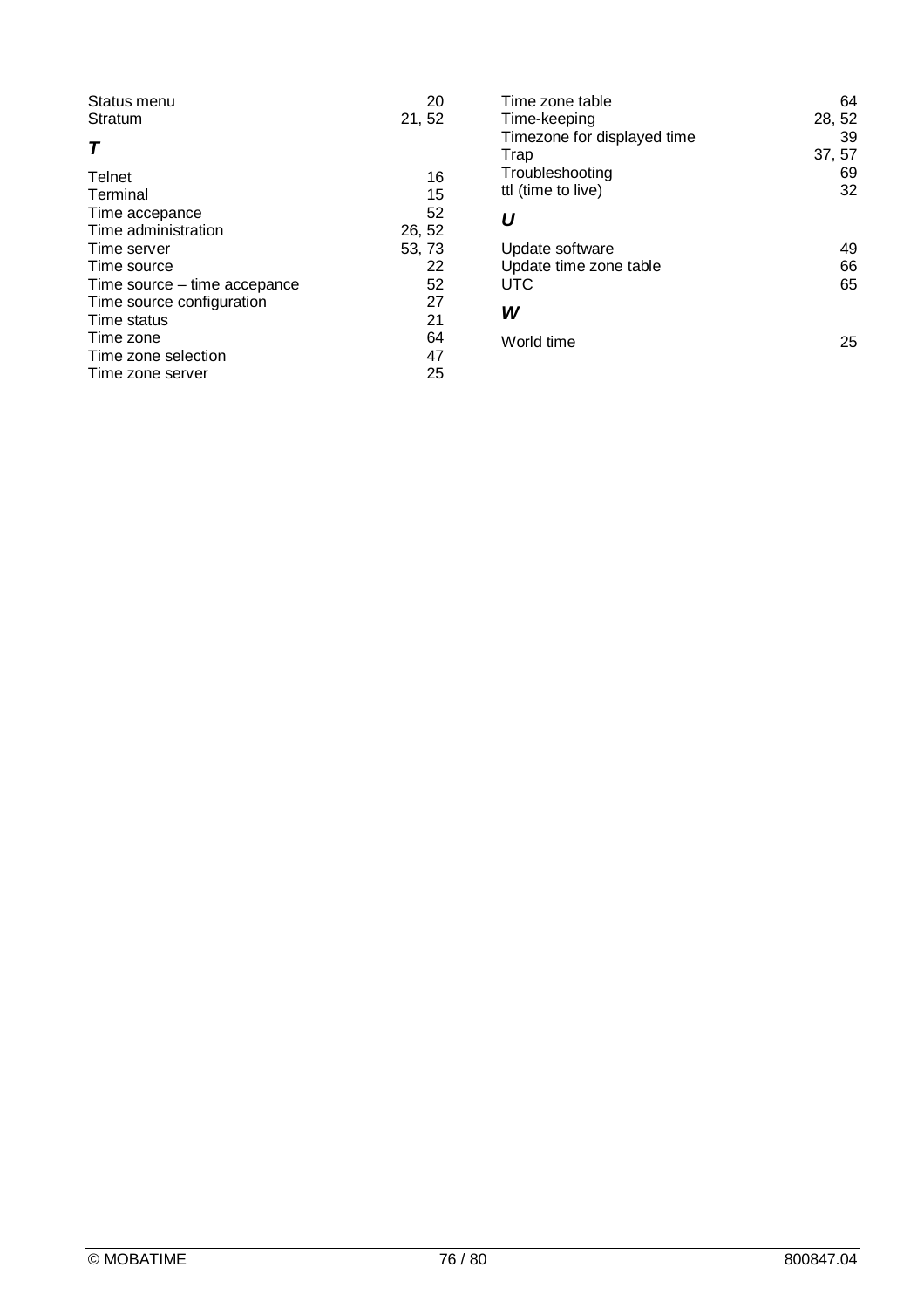# **H Connection table (to fill in)**

| Line | $\vert$ Type | <b>Description</b> |
|------|--------------|--------------------|
|      |              |                    |
|      |              |                    |
|      |              |                    |
|      |              |                    |
|      |              |                    |
|      |              |                    |
|      |              |                    |
|      |              |                    |
|      |              |                    |
|      |              |                    |
|      |              |                    |
|      |              |                    |
|      |              |                    |
|      |              |                    |
|      |              |                    |
|      |              |                    |
|      |              |                    |
|      |              |                    |
|      |              |                    |
|      |              |                    |
|      |              |                    |
|      |              |                    |
|      |              |                    |
|      |              |                    |
|      |              |                    |
|      |              |                    |

# **Example:**

| Line | Tvpe | <b>Description</b>                        |
|------|------|-------------------------------------------|
|      |      | DCF   DCF out   DCF for master clock ETC1 |